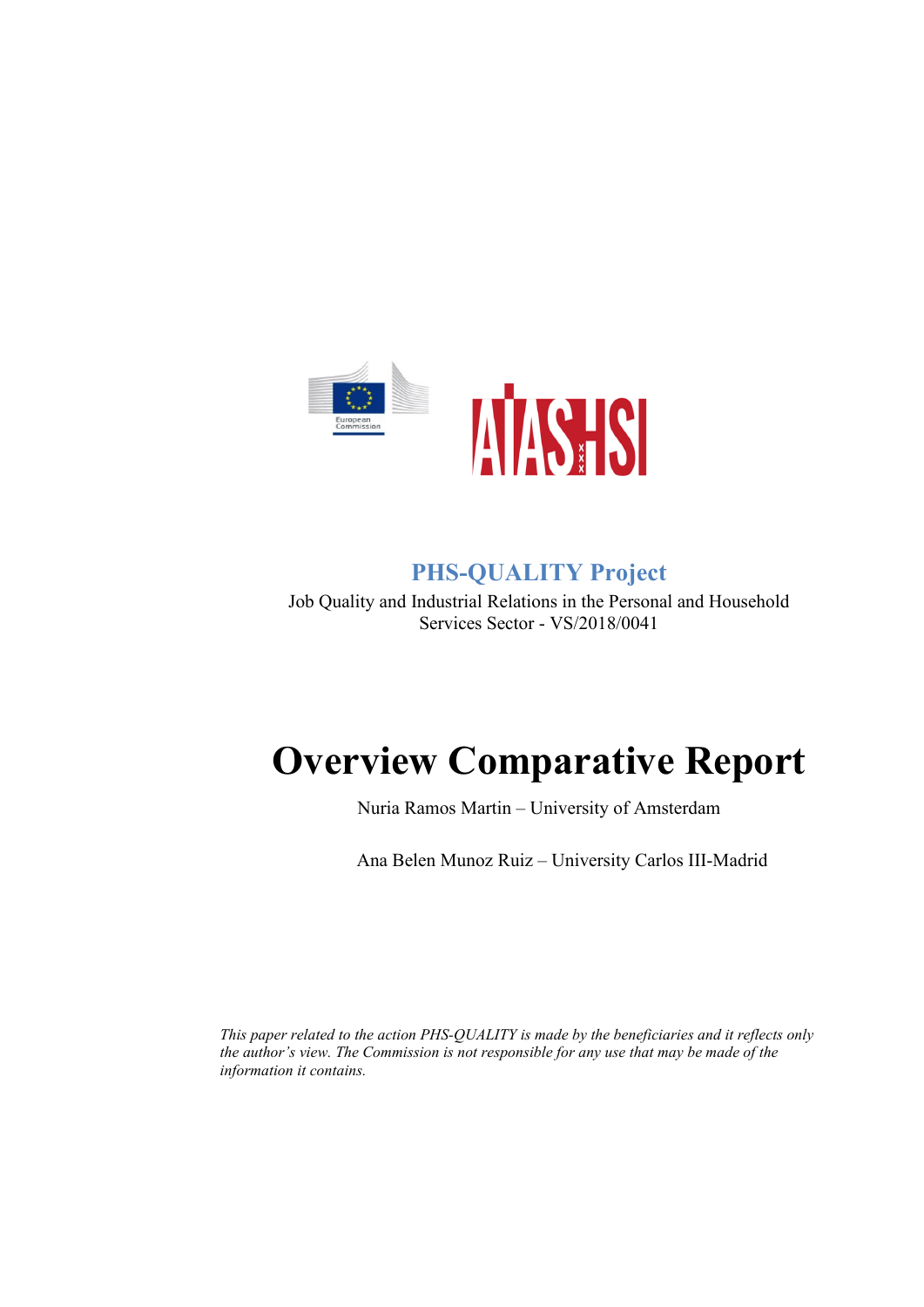# **Table of Contents**

| PHS-QUALITY Project                                                                   | $\mathbf{1}$ |
|---------------------------------------------------------------------------------------|--------------|
| 33<br>1.                                                                              |              |
| 1.1<br>114                                                                            |              |
| 1.2<br>Dimension of the PHS sector – comparative overview                             | $-6$         |
| 2. International and European dimension                                               | 11           |
| 2.1 International legal framework: ILO Conventions and                                |              |
| Recommendations and European legal framework                                          | 11           |
| 2.2. Policy options and perspective of the stakeholders                               | 12           |
| 3. Comparative legal framework and impact of the ILO Convention at                    |              |
| national level                                                                        |              |
| 3.1 National legislation on domestic work and impact of the ILO                       |              |
| Convention on domestic work                                                           | 14           |
| 3.2 Comparative legal framework                                                       |              |
| 3.2.1 Employment Status                                                               | 32           |
| 3.2.2 Protection gaps                                                                 | 35           |
| 3.2.2.1 Employment protection gaps                                                    | 35           |
| 3.2.2.2 Social protection gaps.                                                       | 35           |
| 3.2.2.3 Enforcement gaps.                                                             | 36           |
| 3.2.2.4 Representation gaps.                                                          | 37           |
| 4. Comparative analysis of the initiatives of the social partners and                 |              |
| collective rights dimension                                                           | 37           |
| 4.1. The different ways of the lack of collective protection of domestic<br>workers   | 38           |
| The domestic workers are considered such as self-employed<br>a)                       |              |
| The domestic workers are into the informal economy<br>b)                              |              |
| c) The domestic workers are employees but there is a lack of<br>collective agreements |              |
| 4.2. The difficulties to negotiate collective agreements                              | 41           |
| a) The low union density                                                              |              |
| b) The lack of employers' association                                                 |              |
| 4.3. Some exceptions: the French and Belgium cases                                    | 43           |
| 4.4. Initiatives of the social partners                                               | 44           |
| 4.5. The new players                                                                  | 46           |
| 5. Conclusions                                                                        | 47           |
| References                                                                            | 54           |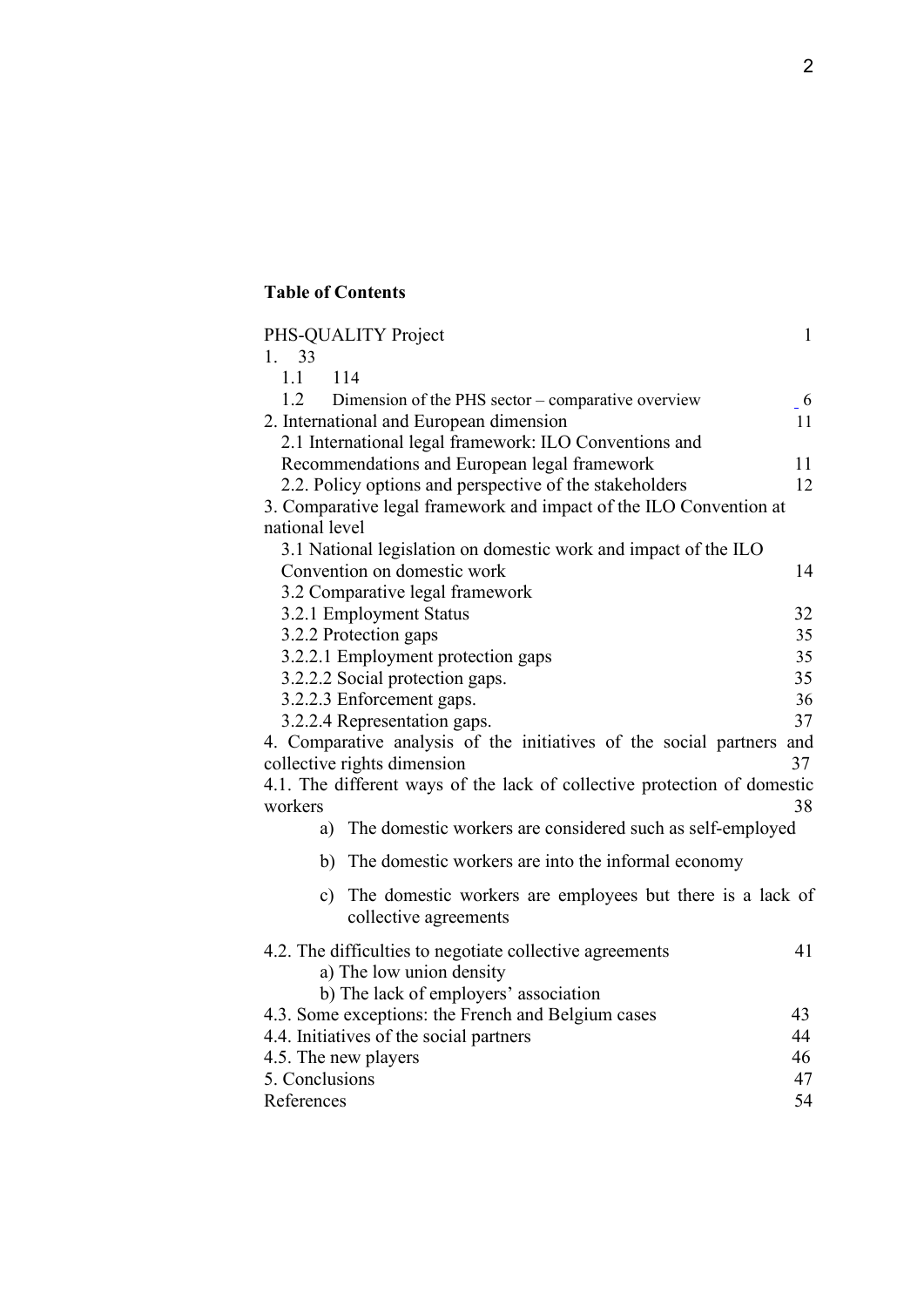<span id="page-2-0"></span>This report presents the comparative report of the EU-funded project Job Quality and Industrial Relations in the Personal and Household Services Sector (PHS-Quality project), with the project number VP/2017/004/0049, coordinated by AIAS-HSI, University of Amsterdam. From a comparative and multidisciplinary perspective, the PHS- Quality project studies the existing public policies and social partners' strategies towards personal and household services in ten EU countries, namely, Belgium, Denmark, the Netherlands, Spain, Germany, France, Finland, Czech Republic, Slovakia and the UK. Personal and household services (PHS) cover a range of activities that contribute to the well-being at home of families and individuals, including childcare, care for dependent older people and persons with disabilities, housework services (such as cleaning, ironing and gardening), remedial classes, and home repairs.

The project's main research question is: *How can legal regulation, public policy and social partners' action improve job quality and fight informality in the PHS sector?* 

The aims of the project are: 1) To provide insights into the experiences of implementing legislation and public policies aimed to improve rights, reduce informality, and enhance service quality. 2) To analyse the challenges social partners face in improving conditions and rights through collective bargaining /social dialogue. 3) To discuss and disseminate the project results.

The methods used are semi-structured interviews with public authorities, social partner organizations and NGOs. The project research team has applied a mixed/method approach combining the interview data with desk research and analyses of legislation and collective agreements and other relevant documents from social partner organizations and NGOs, national statistics as well as research reports and academic research studies. This final report of the PHS-Quality project is based on the country reports and policy papers of the project PHS-Quality written by the research teams from 10 European countries (See Jaehrling and Weinkopf 2020a and 2020b for Germany; Mailand and Larssen 2020a and 2020b for Denmark; Jansen and N. E. Ramos Martín 2020a and 2020b for the Netherlands; Mercader Uguina, Gómez Abelleira, Muñoz Ruiz and Gimeno Diaz de Atauri 2020a and 2020b for Spain; Howard and Kofman 2020a and 2020b for the UK; Ramos Martín 2020a and 2020b for Belgium; Ledoux and Krupka 2020a and 2020b for France; Van Gerven 2020a and 2020b for Finland; Martišková 2020a and 2020b for the Czech Republic; and Sedláková 2020a and 2020b for Slovakia.)<sup>[1](#page-2-1)</sup>

<span id="page-2-1"></span> $1$  All country reports and policy papers can be downloaded at the project website:  $\leq$ https://aias-hsi.uva.nl/en/projects-a-z/phs-quality/phs-quality-project.html>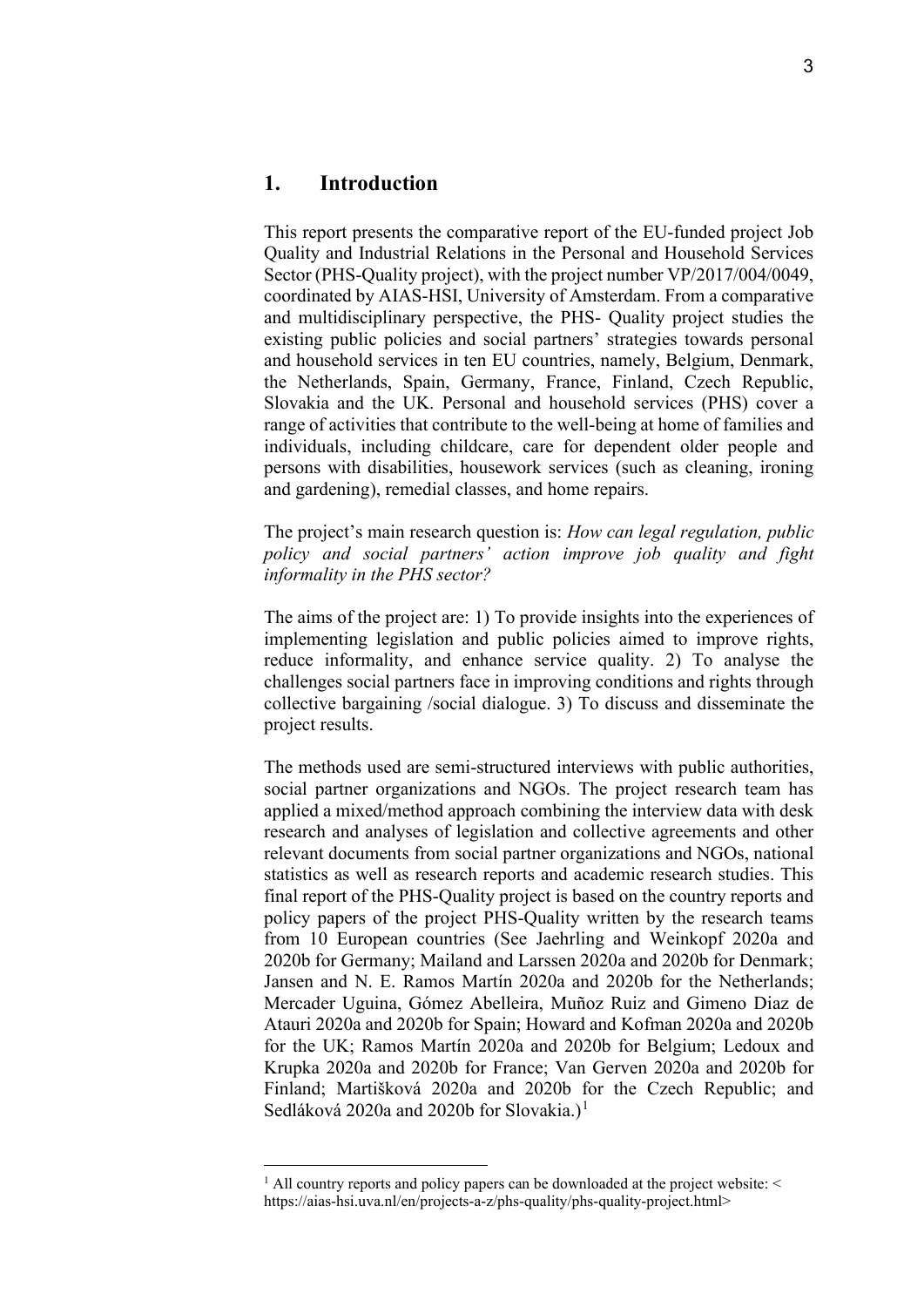Personal and household services (PHS) in the countries under analysis includes various types of services from elderly and childcare services to hired cleaning and home renovation aid. In many of the countries under study care services are traditionally strongly linked to the public social services while cleaning services at home are mainly provided via private arrangements, mainly informal in most countries and without the intervention of the public authorities/services. In the recent decades, the share of the market options for the PHS sector has grown, especially in the sub-sector or home care for the elderly in all of the countries under study. Today the services that are offered within the PHS sector go far beyond the traditional care and cleaning services, and include a variety of services such as home renovation, remedial teaching, ICT support etc. In this report, the regulation, the public policy interventions and the initiatives of the social partners on the PHS sector in 10 EU countries are described and we addressed the main research question of the PHS Quality project, namely, how regulation, public policy, and social partners' actions can improve job quality and fight informality in the personal and household services sector.

These are the two PHS sub-sectors under analysis in this report:

#### *Household services*

Household services (cleaning, ironing, cooking, gardening, etc.) is a broad category of PHS services. It is partly overlapping with eldercare and with childcare, as these services sometimes form part of the same job descriptions.

# *Eldercare*

In many of the studied countries, care for the elderly is publicly subsidized.

The structure of the report is as follows. Chapter 1 includes an introduction to the PHS sector in the countries under study. Chapter 2 provides an overview of international and European legal framework for domestic work. Chapter 3 focuses on the comparative assessment of the national legislation applicable to workers in the PHS sector and its compliance with the international minimum standards. Chapter 4 describes the initiatives of the social partners to improve the labour and social protection of workers in the sector and the collective rights dimension and Chapter 5 includes the general conclusions and policy lessons about the PHS sector from a comparative/European perspective.

# **1.1 Precariousness in the sector**

The aim of the PHS-QUALITY project is to study, from a comparative and multidisciplinary perspective, the existing public policies and social partners' strategies towards personal and household services in ten EU countries. Personal and household services (PHS) cover a range of activities that contribute to the well-being at home of families and individuals, including child-care, care for the elderly and persons with disabilities, and housework services. PHS are provided within the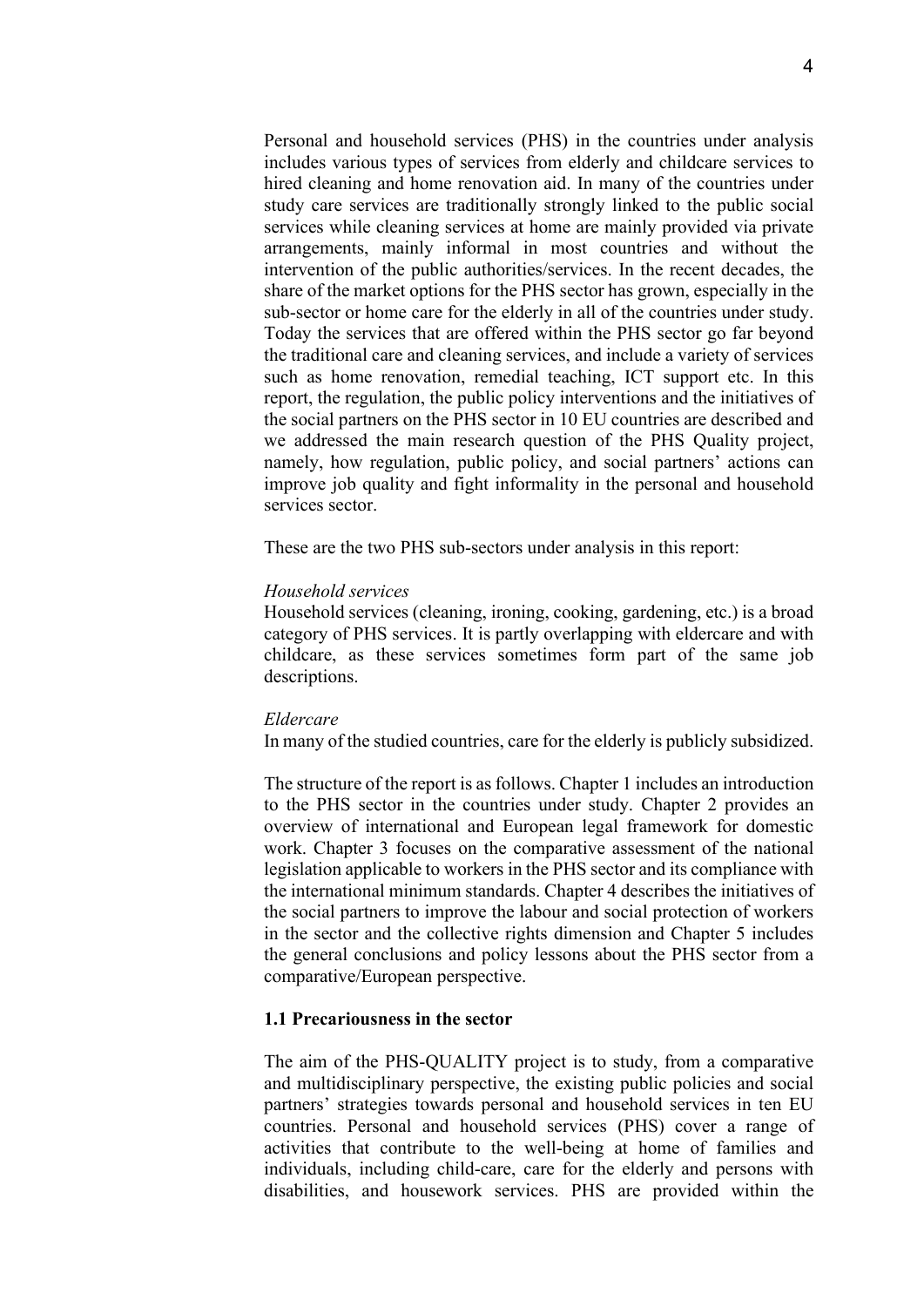household, mostly by women, mainly working part time, with relatively low skills and often from a migrant background. It is a rapidly growing sector where a large share of the work is done informally, which often negatively affects both the quality of work and the quality of the services. Improving the quality of work in PHS is high on the policy agenda of the EU and the ILO. The aim of this project is to analyse legislation, public policies, and social partners' actions/campaigns specifically oriented to protect PHS providers.

In recent years, the PHS sector has been rising rapidly. Reasons for this rise include demographic changes (population ageing, increasing life expectancy, and decreasing fertility rates), the increasing female participation in the labour market and the related difficulties for households to reconcile work and family life and increased migration. Often, PHS are provided informally, outside the reach of public policy, legal regulations and social partners. Indeed, in most countries in the world, domestic workers are not covered by regular labour and social security laws.

The ILO estimates that there are at least 53 million domestic workers worldwide, though the number might be much higher, considering that this kind of work is often provided informally and domestic workers are usually not registered in the social security system (2013 ILO Report on 'Domestic Workers Across the World: Global and regional statistics and the extent of legal protection'). In the EU, the European Commission estimates the approximated magnitude of registered employment in PHS to be around 7.5 million people in the EU. However, the Commission has also highlighted that one of the main characteristics of the PHS sector is a prevalence of undeclared work which is difficult to estimate in real figures due to its nature. At the same time, in the context of the growing need for personal and household services it estimates that 5.5 million new jobs could be created in the personal and household services sector across the EU.

Domestic workers in the EU (and elsewhere) are often precarious workers that are treated less favourably than other workers. They tend to have lower wages, fewer benefits, and less or no social protection than regular employees. Furthermore, because they perform their work in the private sphere of people's homes, they are more vulnerable to physical, verbal, or even sexual abuse by their employers. The differences in race, class, and citizenship status (many are illegal immigrants) exacerbate their unequal position and vulnerability. Other risks, which especially live-in domestic workers confront, are greater isolation, longer worker hours, a larger share of remuneration in kind, lack of privacy and, in extreme cases, limitation of mobility through withholding of passports or identification documents by the employer. The precariousness of domestic workers has also an important gender dimension because most of them are women or girls, while many domestic workers belong to vulnerable groups such as migrants.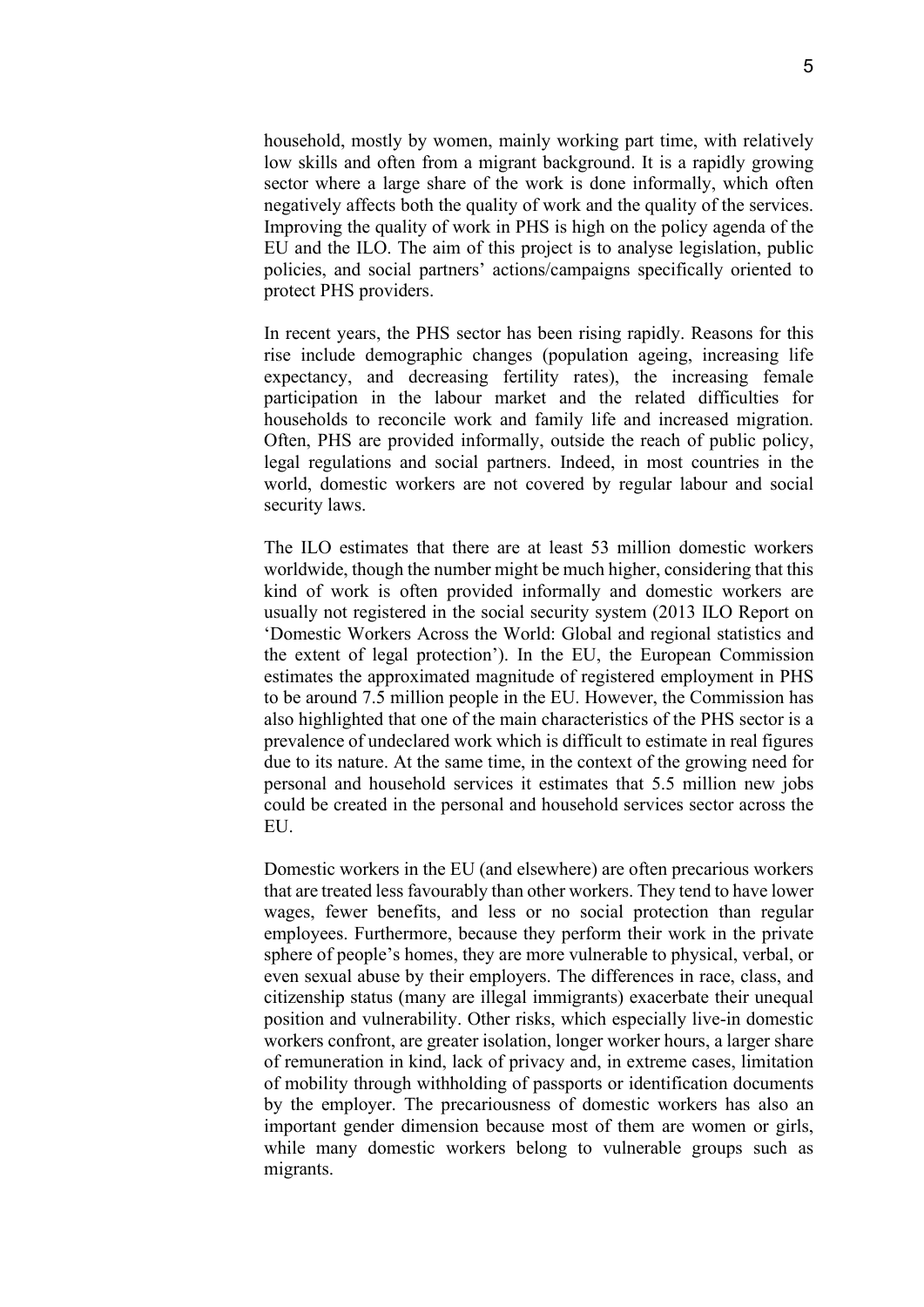The precariousness of PHS workers is to an important extent related to the limits and difficulties associated with the regulation of the sector. One major issue here is the invisibility of domestic workers, as they work in private homes and often without any registration of their activities. This is an obstacle to the monitoring of their situation by governments and social partners. Also, PHS workers traditionally suffer from the exclusion of domestic work from labour and social security regulations (protection gaps). In addition, in a number of countries it is almost impossible for migrants to get a working permit to work in the PHS sector, leading them to work informally.

The PHS reports capture the fragmentation of the legal frameworks applicable to workers and the regulatory complexity prevailing in the sector. For analysing the quality of domestic employment, we deem it useful to follow the approach chosen by Jaehrling/Weinkopf (2020a) for the country report on Germany that is drawing on the analytical framework of "protection gaps" as developed by Grimshaw et al. (2016). Taking that analytical framework as a starting point, the PHS project has identified four major gaps in the protection of workers in the sector: employment protection gap, social protection gap, enforcement gap and representation gap.

The representative of one of the main stakeholders in the sector, the EFSI's Director Aurélie Decker, stressed during the activities of dissemination of the project results that the current COVID-19 crisis has highlighted the precariousness of PHS workers, even the ones formally employed. In this regard, the PHS project examines how PHS workers are often exempted from regular labour standards and analyses the drivers and barriers behind the ILO Convention 189 ratification process. From this point of view, policies aimed to strike the right balance between quality of work and affordability of PHS are the best way to adequately fight informality.

The PHS sector (specifically in the subsectors of household services and home care for the elderly and dependents) is a sector with high rate of precarious employment in most countries under study. In some countries it can be considered a dysfunctional sector due to high turnover of workers, insufficient workers in relation to demand, low pay, lack of career trajectory, insufficient training and no proper recognition of the skills/qualifications. The low pay and lack of career trajectory is linked to the fact that the workforce in this sector is predominantly female and work in the sector tends often to be seen as undervalued and unskilled.

#### **1.2 Dimension of the sector – Comparative Perspectives**

The dimension and structure of labour relations in this sector is not homogenous in all the countries under study. According to the PHS Industry Monitor, (EFSI, 2018), employment in the PHS sector represents almost 8 million jobs in the EU. The figures reveal important differences among EU countries with some countries registering a high number of PHS workers such in the UK (1,8 million workers) France (1,4 million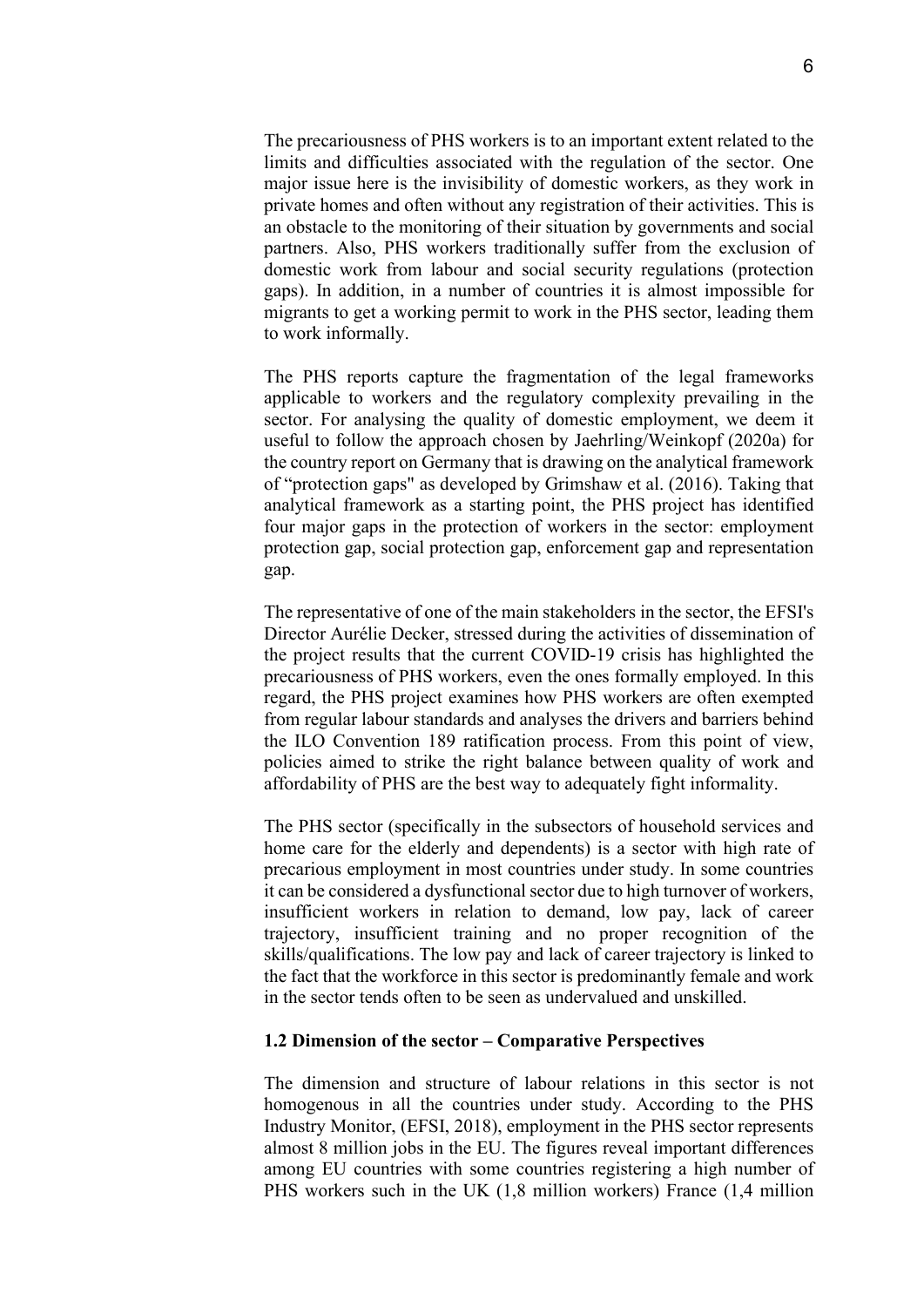workers), Spain and Italy (1,2 million) and some others with less than 15.000 workers in the sector (ie. Slovenia). These 8 million jobs amount to almost 4% of total employment in the EU. The Spanish case stands out for an extraordinarily important presence of direct employment in private homes. In other words, in Spain the special employment relationship between the employer, the home-owner, and the worker is the predominant type of employment relationship found in this sector. A simple glance at the graph below reveals that Spain almost quadruples the EU-28 average of people working for households. In many of the countries analyzed in the project (such as Germany, Finland, the Czech Republic, the United Kingdom, the Netherlands, Belgium, Denmark or Slovakia), the proportion of direct domestic employment is much less than 1%, when in Spain it is 4%.

In most EU countries, therefore, the provision of services to the home (in the subsectors of household tasks or home care for dependents or elderly or a combination of both) is institutionally channelled through entities and companies, public or private, which are the ones employing the workers, often with different sort of triangular relationships. Thus, one of the findings of the PHS-Quality project research is that the domestic employment relationship in which the employer is a non-professional natural person is a rarity in the European context. In fact, in many countries this direct relationship belongs to the sphere of the informal economy or self-employment (either bogus or not) and is not often formalized with an employment contract between two private parties.

Of the ten countries which were part of the project, only France exceeds 1 percent of domestic employment. What is surprising about France is that for thirty years this type of employment has had a collective agreement, something unthinkable in the current situation in Spain, the Netherlands or the Eastern European countries analysed in this study. Italy, which was not part of the study, presents a similar situation to the Spanish case. So, according to the available statistics at EU level shown in the graph below, there is a clear division between southern countries (Italy, Spain, Portugal, Greece) and the rest. (See figure 1 below)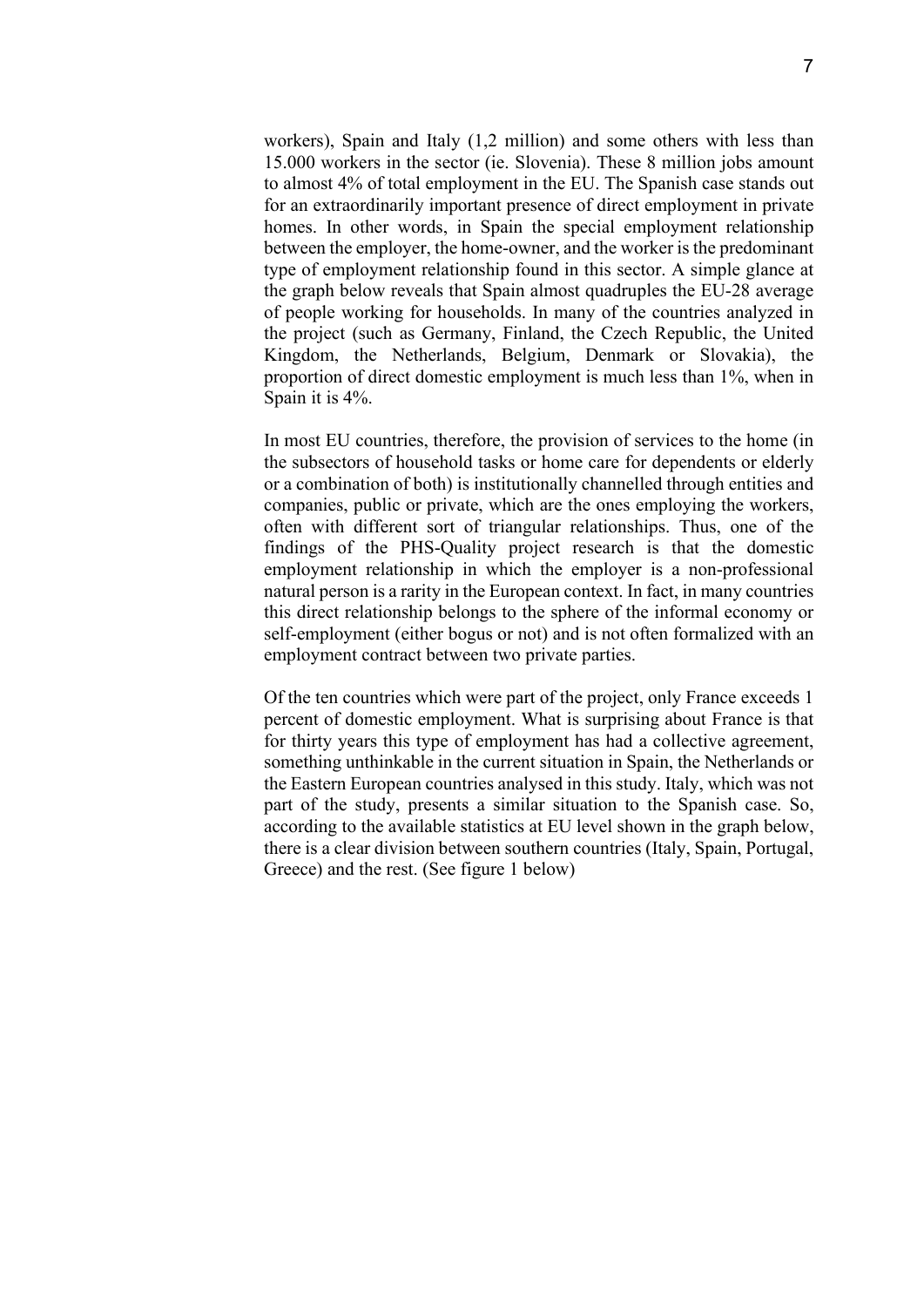

Figure 1: Proportion of employment working for households in Europe (average 2016-2018)

In many of the researched countries the term Personal and Household Services is not commonly used and there is no conceptualization of the sector as a whole in relation to employment within the household. In some countries there are some specific policies to develop this sector and to promote and expand employment but in others that is not clearly the case, such as in the UK, NL, Slovakia and Czechia.

The EUROSTAT figures reveal that 91% of workers in the PHS sector are women and that female employment accounts for nearly 7,5% of all female employment in the EU.

A 2016 report from the European Commission reveals that PHS are the third most common identified sector for undeclared work, after the construction sector and hotels, restaurants and catering (European Commission 2016). The data of the Eurobarometer survey on undeclared work in the EU reveals that nearly 12 million EU citizens bought PHS services on the undeclared market in 2013. As the EFSI PHS Industry Monitor illustrates, undeclared work is common in this sector, especially when it comes to household support services where no material is needed and limited technical skills are required. Furthermore, direct employment model relationships can encourage the use of undeclared employment. (EFSI, 2018)

Care at home is a growing employment sector in most of the countries analysed. There has been a tendency to present this sector as a migrantdominated one but, in most countries, there are clear regional differences (with migrant work concentrating mainly in the big cities) and variations depending of the sub-sectors (domestic cleaning and home care) and often the national average demonstrates quite clearly that this is not always the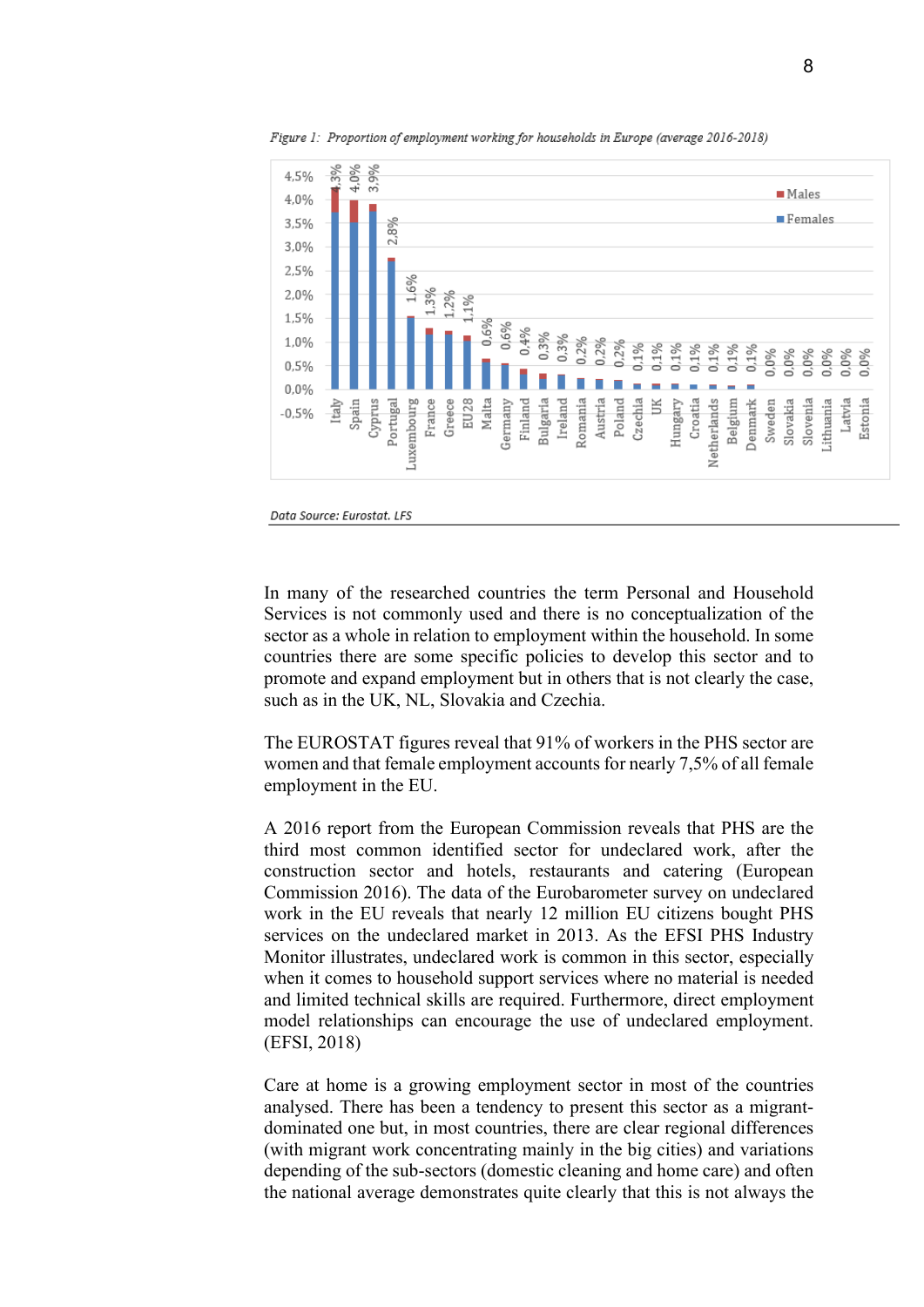case. The British case is quite a good example of that paradox. Although many migrants work in the sector, their geographical distribution is very uneven: on national average 84% of domiciliary care workers were British, 7% had an EU (non-British) nationality and 9% had a non-EU nationality. In London, however, migrants constitute a large proportion of the care workforce. It is also a sector with British-born ethnic minority workers. The proportion of EU nationality workers in this sector has continued to increase over the last years, from 5% in 2012/13 to 8% in 2018/19. However, the influence of Brexit and the proposed, more stringent immigration rules applying to EU citizens after this date, are likely to significantly affect this. Whether the current COVID-19 crisis might lead to pressure on the government to change its hard-line stance towards less skilled EU worker flows remains to be seen.<sup>[2](#page-8-0)</sup>

In Belgium (the EU country with the most advanced regulation of domestic work/PSH services) cleaning services at home are provided through the system of services vouchers. Cleaning services provided in private homes is a large sub-sector in Belgium. According to the data of the National Employment Office (ONEM) 49,782 individual workers were active in the service voucher scheme in  $2013<sup>3</sup>$  $2013<sup>3</sup>$  $2013<sup>3</sup>$ . At the end of the same year, 110.878 workers were still under a contract. (Maarten, Romainville, and Valsamis, 2013) Employment within the service vouchers system represented 4.2% of total employment in Belgium.<sup>[4](#page-8-2)</sup> However, the total number of workers in the services voucher system has decreased gradually since 2010 passing from 29.3% (i.e. 40.094 new entrants) to 18.8% (i.e. 28,227) in 2013. The first factor is offset by a peak in the number of service vouchers purchased which shows an increase of working hours per worker. Active companies also decreased between 2012 and 2013 from 10% to 6% respectively. This decrease over a time lapse of a decade shows the stabilization of employment in the system (EFSI et alter, 2015) which can be an important lesson in terms of the effects of extensive regulatory framework for this sector.

A country with extensive regulation but a small size of the PHS sector is Finland. According to the Labour Force Survey data by Statistics Finland (Tilastokeskus), there were 66.000 persons working in the occupation category of cleaners, domestic aids and other cleaning services in 2019 (StatisticsFinland, 2020). The majority of health and care services remain today to be provided by the public sector services and often within established public/private institutions (elderly care, childcare, health care). The PHS sector is, however, changing. The respondents of this research project generally portrayed the transformation of the PHS sector in the 21st century to be led by private providers trying to fill in the gaps that public sector withdrawal leaves behind.

<span id="page-8-0"></span><sup>2</sup> See Howard and Kofman, 2020a.

<sup>&</sup>lt;sup>3</sup> ONEM Statistics on services vouchers see:

<span id="page-8-2"></span><span id="page-8-1"></span><https://www.rva.be/nl/documentatie/statistieken/cijfers/dienstencheques-tot-eind-2015>  $4$  Ibid.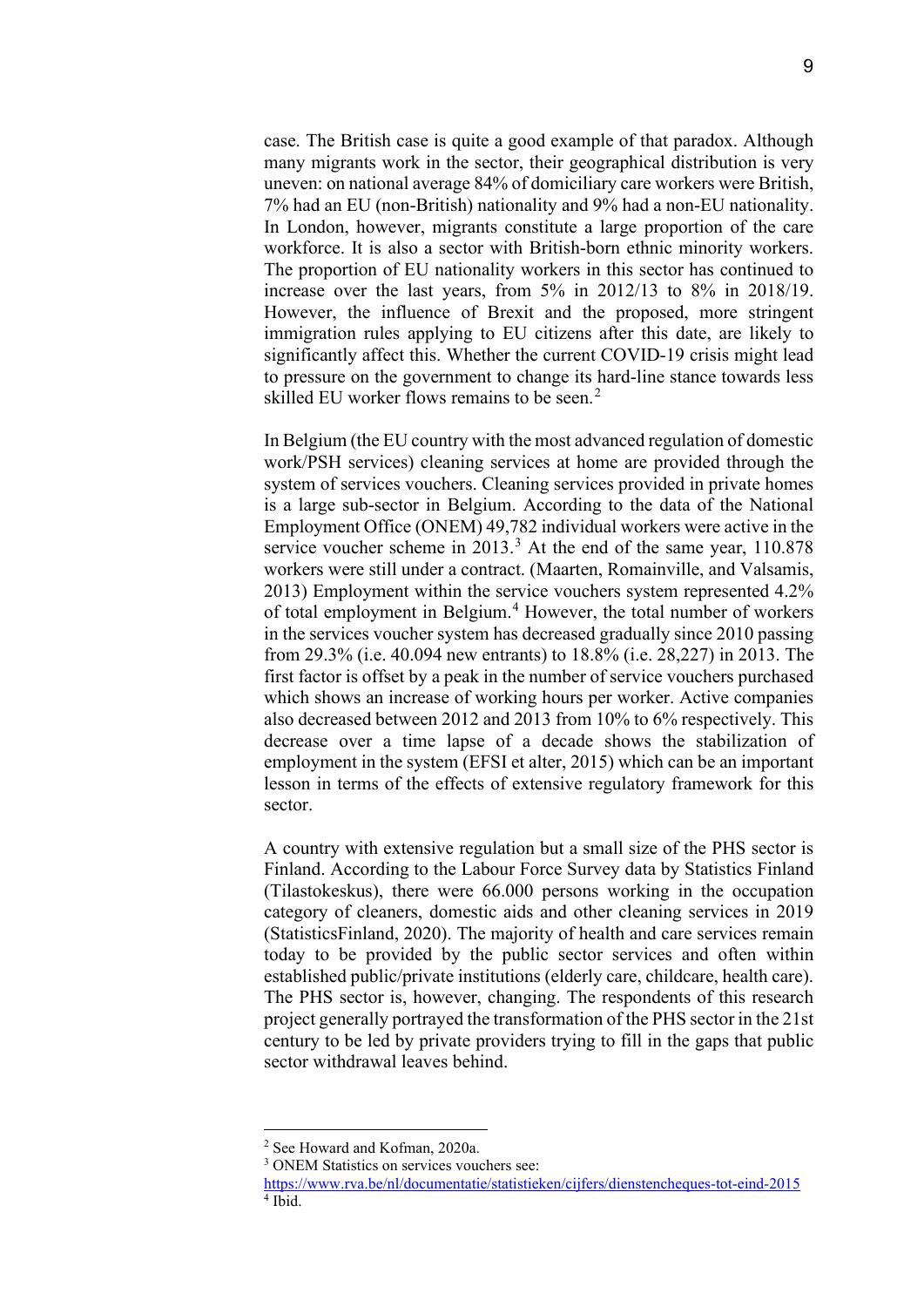On the other side of the spectrum in terms of the size of the PHS sector is the Spanish case. The size of domestic work in Spain is disproportionately high (around 4% of the total working population). It is a sector in which the underground economy presents a significant volume, although the regulatory changes of 2011 seem to have had a positive effect on fighting informality in the sector. Nevertheless, according to the data found by the Spanish research team of the PHS-Quality project, in 2019, one third of domestic workers were not registered.<sup>[5](#page-9-0)</sup>

According to the data provided by the Spanish Labour Force Survey in the last decade employment in personal household services has declined slowly but firmly. On average, in 2019 there were 147,791 fewer workers in this sector than in 2010, which represents a loss of almost 20% of the jobs. The reduction in employment has been most intense in the undeclared economy, or at least it has surfaced. In 2010, only 39.8% of domestic work in the Labour Force Survey was reflected in official Social Security records, (the most recent data place it at 67.3%). However, it should be noted that this phenomenon stagnated in 2016, and since then there has been a slight decline. According to the Spanish Labour Force Survey, most of the employees in household services are classified as "domestic employees", personal care workers and childcare workers. Those three occupational groups represent 90% of the people employed by households (and approximately 97% in the case of female workers). In this kind of employment, it is quite common that workers are migrants; for the period 2015-2020, only 44.1% of PHS workers are only Spanish nationals, while 10.5% have dual citizenship. [6](#page-9-1) Low-income countries of the European Union (Romania mainly) and Latin American countries represent 80% of the non-Spanish domestic workers.<sup>[7](#page-9-2)</sup>

<span id="page-9-0"></span><sup>5</sup> See Mercader et al. 2020a.

<span id="page-9-1"></span><sup>6</sup> Spain has signed several International Treaties to allow dual citizenship, mostly with Latin American countries. Citizens from these countries (and from the Philippines, Equatorial Guinea, amongst others) only need two years of legal residence to be allowed to apply for the Spanish nationality.

<span id="page-9-2"></span><sup>7</sup> See Mercader et al. 2020a.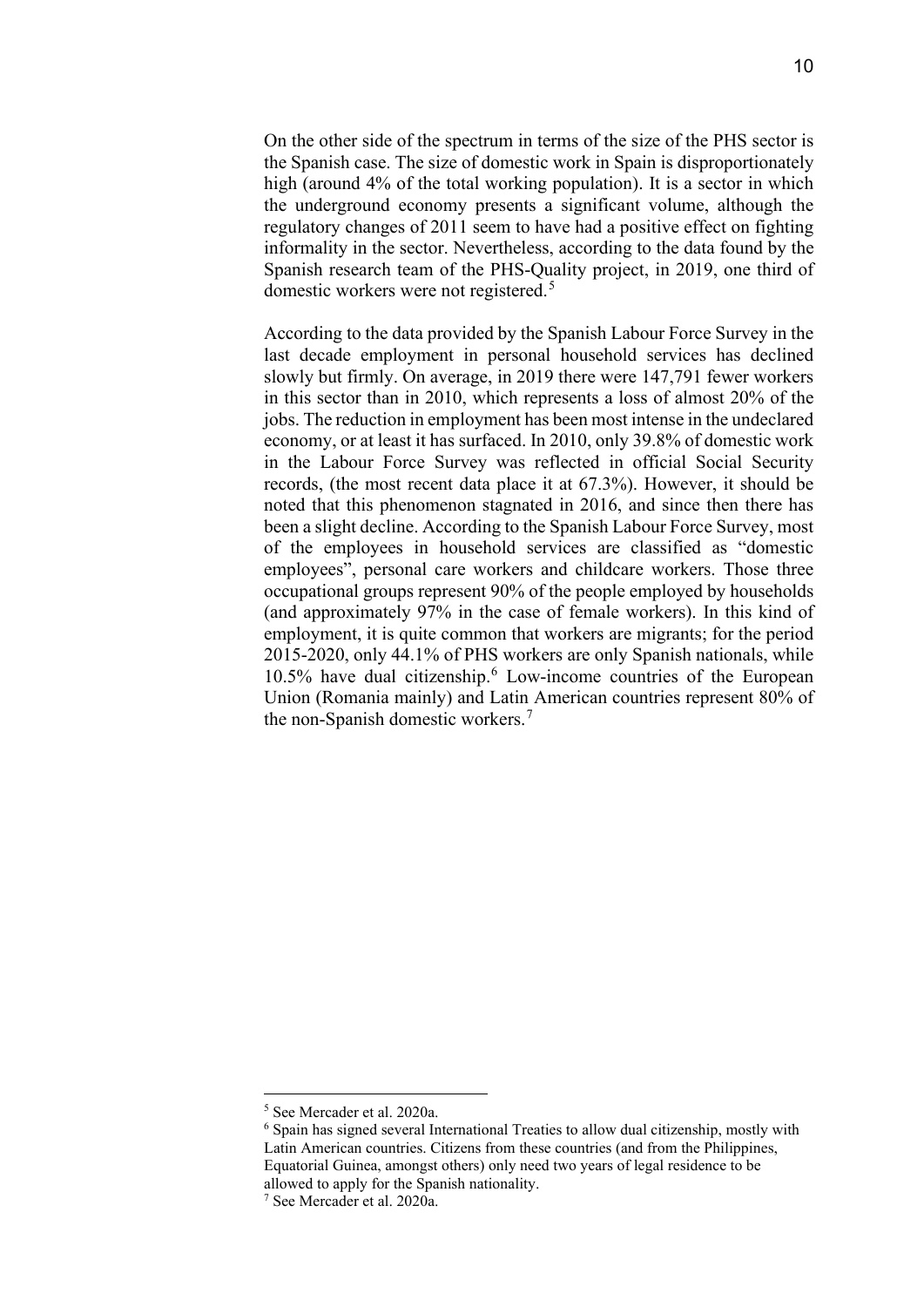# **2. International and European Dimension**

#### <span id="page-10-0"></span>**2.1 ILO Conventions and Recommendations and EU legislation**

This is the most relevant legislation in the field at international level:

#### *International Conventions*

The Domestic Workers ILO Convention No. 189/2011 was adopted by the General Conference of the International Labour Organization in Geneva at its 100th Session on 16 June 2011. The ILO convention 189 regarding domestic work regulates at international level the rights and working conditions of workers in the PHS sector. The ILO Convention No 189 aims to ensure fair and decent conditions for domestic workers by protecting their fundamental labour rights and preventing abuse and violence at work against them. The Convention deals with some minimum requirements related to social policy (health and safety at work, protection of young people at work, maternity protection, working time, etc.), antidiscrimination, freedom of movement of workers and asylum and immigration. Some of these issues are regulated also by EU law.

The ILO Convention No. 189 and its accompanying Recommendation No. 201, consist of a set of international standards aimed at improving the working conditions of domestic workers. This Convention establishes that domestic workers must enjoy the same basic labour rights as other workers, including reasonable hours of work, weekly rest, freedom of association and the right to collective bargaining. Several EU Member States have ratified this ILO Convention, including Finland, Germany and Belgium. This Convention is an important landmark in the protection of domestic workers, also for countries which have not ratified it, as it is influencing the adoption or amendment of national legislation on the protection of domestic workers regarding labour and social security rights. Countries such as Spain and Finland have adopted legal reforms of the laws governing domestic work in line with the ILO Convention standards.

Moreover, improving working conditions in personal services is also an objective of the European Commission, which is encouraging EU countries to implement the ILO Convention and improve the social protection of domestic workers. In 2014, a Council Decision authorising Member States to ratify ILO Convention No. 189 was adopted. The main purpose of this Decision is to promote the ratification of that ILO Convention. The Council Decision allows Member States to ratify those parts of the Convention No 189 falling under the competence conferred upon the Union by the Treaties. Also, in 2012, in the Employment Package, the Commission underlined the role of the implementation of the Domestic Workers Convention in improving working conditions in personal services. In the same year, in the EU Strategy towards the Eradication of Trafficking of Human Beings, the Commission urged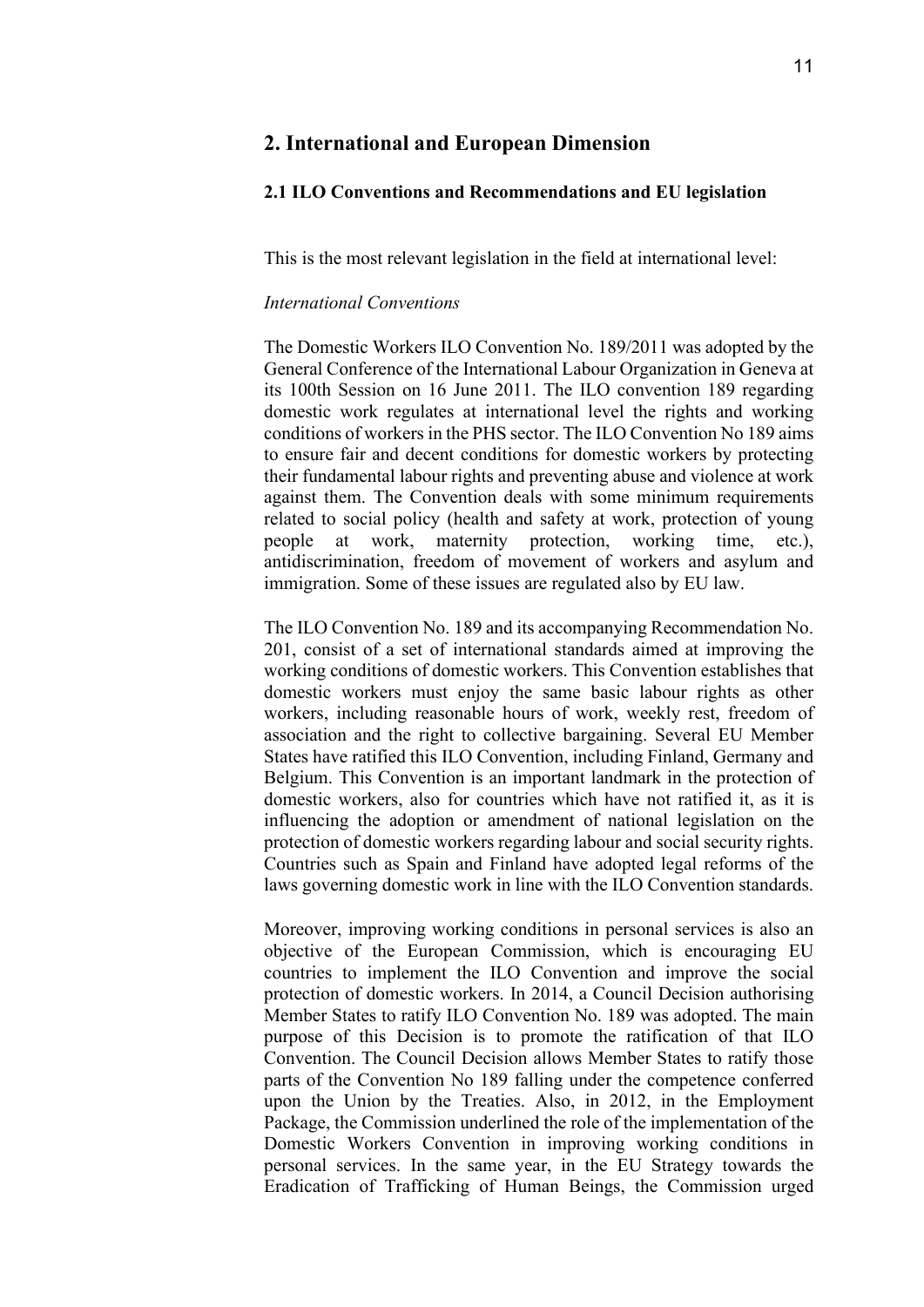Member States to ratify all relevant international instruments, agreements and legal obligations which can contribute to addressing trafficking in human beings in a more effective, coordinated and coherent manner, including the Domestic Workers Convention. Furthermore, trade unions and non-governmental organisations are running an international campaign to promote the ratification of the Domestic Workers Convention. In this context, several EU Member States have indicated their intention to ratify the ILO Convention. Moreover, in the context of the European Pillar of Social Rights, the Commission has put forward a number of legislative initiatives related to the information workers have to receive when entering into employment, and access to social protection for vulnerable workers. In this setting, the Commission has revised the Written Statement Directive and renamed it as the Directive on Transparent and Predictable Working Conditions. This directive gives employees starting a new job the right to be notified in writing of the essential aspects of their employment relationship. However, it appears that many workers in the EU do not receive a written confirmation of their working conditions, nor all the information they need in a timely manner. This includes most importantly the workers in the domestic work sector.

As explained in the EU Statement related to the ILO Governing Body, 319th session on 16 – 31 October 2013, "*Follow-up to the adoption of the resolution concerning efforts to make decent work a reality for domestic workers worldwide: Progress report*", building and sharing knowledge about domestic workers is particularly important. The EU welcomes new methodologies for assessing the situation of domestic workers in a context of high informal employment and statistical and legal reviews across the EU on that topic.

Another important convention in this context is ILO Convention 94 on labour clauses, which is relevant with regards to public procurement in PHS that are provided by private contractors. The ILO convention 94 stipulates that 'contracts to which this Convention applies shall include clauses ensuring to the workers concerned wages (including allowances), hours of work and other conditions of labour, which are not less favourable than those established for work of the same character in the trade or industry concerned in the district where the work is carried on' (ILO Convention 94, article 2).

#### **2.2. Policy options and perspectives of the stakeholders**

The overall objective of the PHS-Quality project is to identify good regulatory practices capable of improving both the quality of services and jobs in the sector and ensure greater professionalization of domestic workers. The project research team has analysed the practices in 10 member states (Belgium, Denmark, the Netherlands, Spain, Germany, France, Finland, Czech Republic, Slovakia and the UK). These countries are selected because of the different ways in which they have been dealing with the PHS sector, from which a variety of lessons can be learned.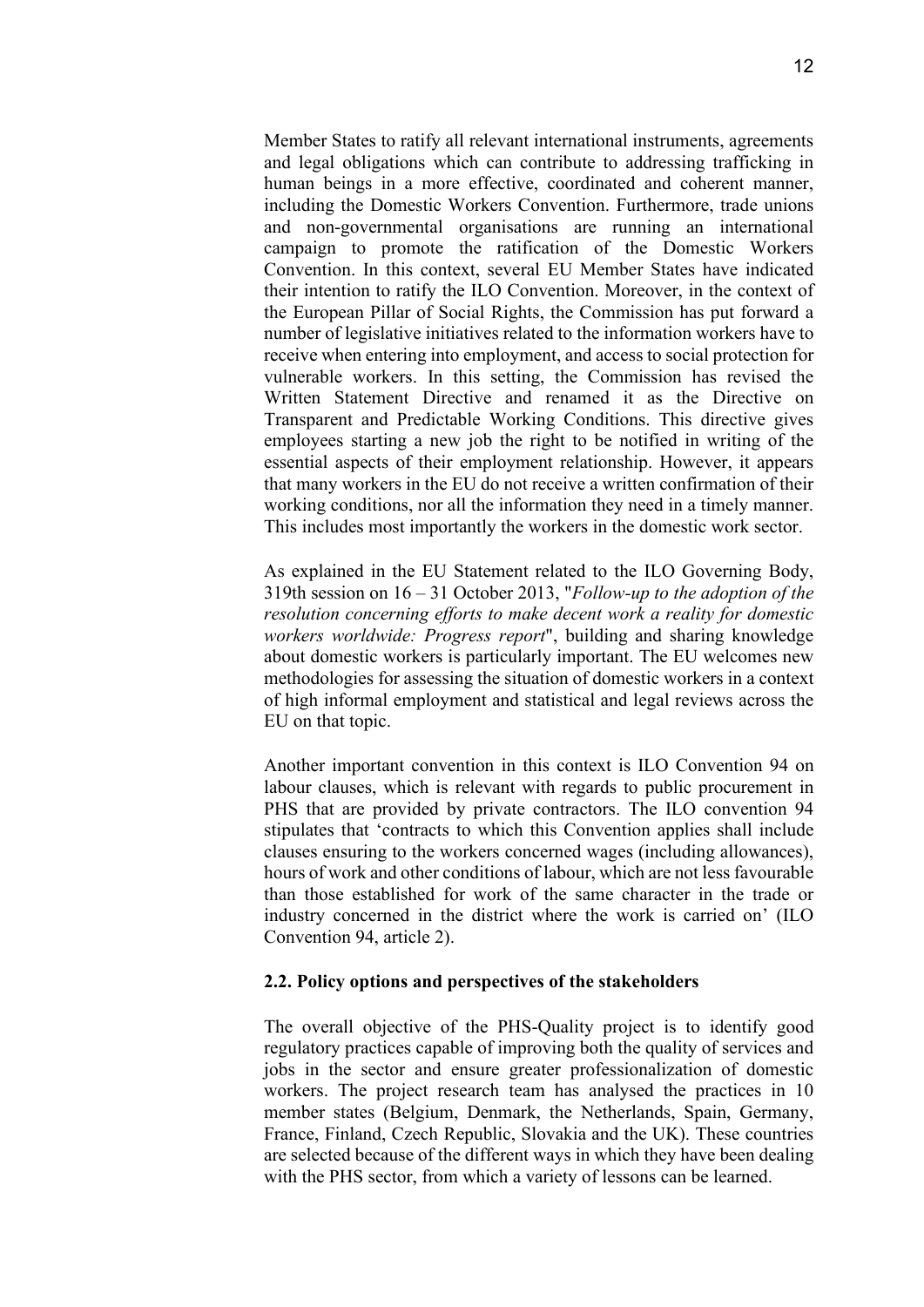In some of the selected countries there is legislation regulating the provision of services at home and the quality of PHS work. In many of them, there has been public intervention supporting the use of these services through "vouchers" and/or tax deductions. The cases of Belgium, Denmark, Finland, and France have been selected as examples of successful public intervention measures aimed at improving job quality in the sector. Belgium, Spain, and Germany have adopted extensive labour and social protection legislation for domestic workers, while in the Netherlands, UK, Czech Republic and Slovakia, the legal framework does not fully conform with international labour standards for this type of work.

From the selected countries in this study, only Belgium, Finland and Germany are formally obliged to comply with the obligations of the ILO Domestic Workers Convention, 2011 (No. 189), as ratifying countries. Moreover, in France, despite the non-ratification of the Convention, there is a clear acknowledgment of the need to improve the working conditions of workers in the PHS sector through public intervention measures supporting the use of these services. This kind of public policy measures have been pointed out in 2014 by the Dutch Commission on regulating domestic services, as worthy cases which could inspire policy reform.

Public policy tools such as co-financing schemes facilitating an affordable access of users to personal and household services have proven successful in reducing the share of undeclared work in the PHS sector and are potentially beneficial for the quality of the services and favourable for a better work-life balance, especially of female workers. Without these public support measures, formal employment in the PHS sector is often too costly for a large part of the population and the formal market for PHS remains quite limited.

In the EU countries where public supporting measures and/or legislation protecting domestic workers have been adopted there has been a positive effect on the creation of jobs in the PHS sector. According to the White Book on Personal and Household Services in Ten Member States, published by the European Federation for Services to Individuals (EFSI), more than 150.000 jobs have been created in Belgium, 250.000 jobs in Germany, and 126.000 jobs in Spain. In France, the system of the CESU vouchers (Cheque Emploi Service Universel) and the so-called "Borloo Plan", addressing simultaneously a number of policy issues related to personal and household services such as labour law, social protection legislation, and quality controls, has resulted in the creation of around 500.000 new formal jobs in the sector. The examples range from several instruments adopted in Germany to support creating formal employment in this sector, which enable private households to use a simplified procedure for registering their domestic workers, to the adoption of new legislation protecting domestic workers in Spain. Other cases, such as the combined use of the tax scheme for domestic help and care vouchers in Finland and the childcare voucher in the UK are of interest too. Attention has also been paid to the public policies in the Netherlands, supporting provision of care at home for the elderly and for children, and other support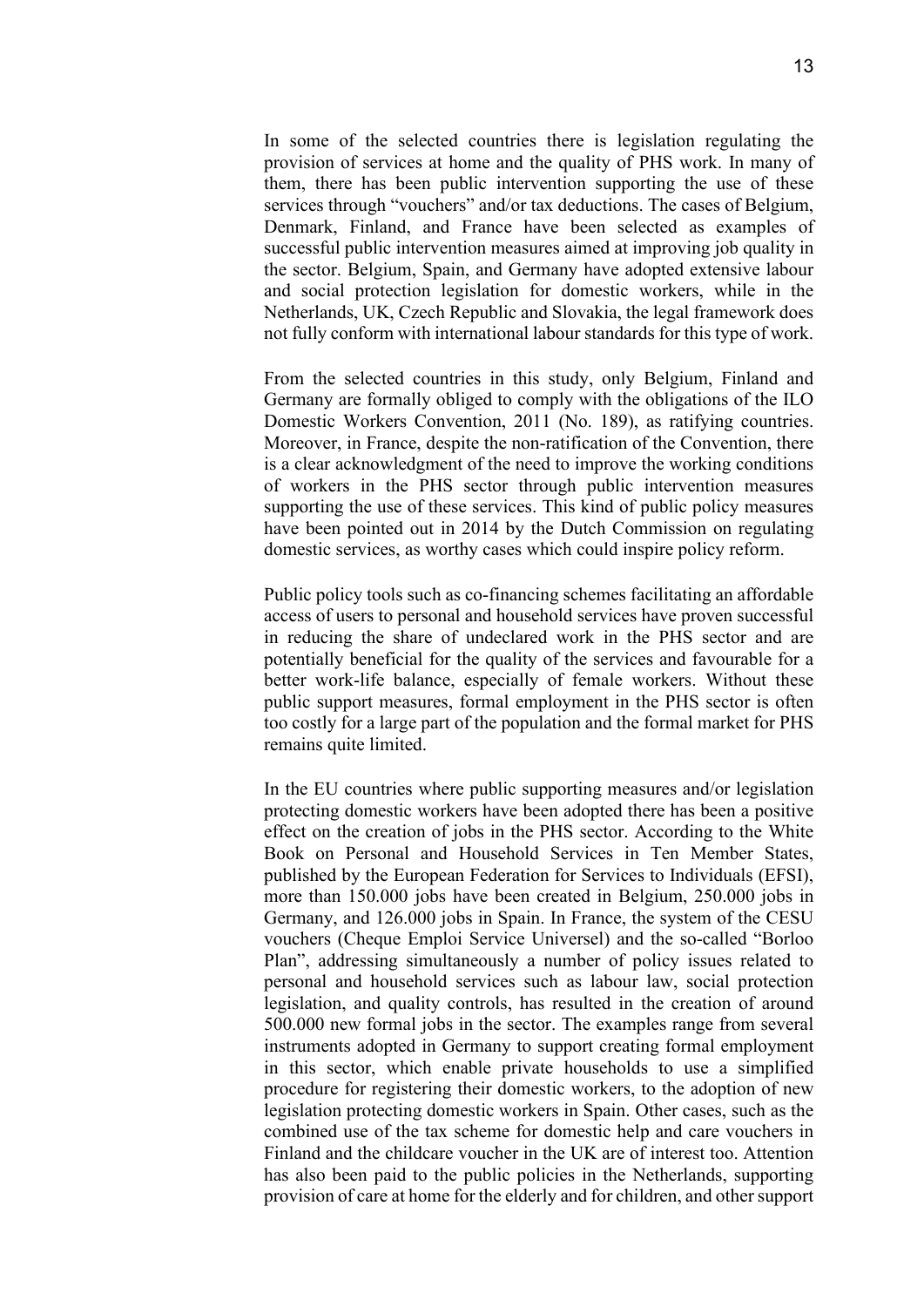policies, such as a service vouchers scheme for domestic work. Finally, the regulations of domestic work in Czech Republic and Slovakia are relevant cases illustrating the situation of the PHS sector in Central-Eastern European countries, where the sector still lacks a proper regulatory framework.

According to the opinion of a representative of a large European organisation in the area of PHS, the European Federation for Services to Individuals - EFSI, (representing national associations, employers' organisations, PHS providers and companies involved in the development of personal and household services at EU level) the ILO convention 189 on domestic work led to further reflection on the working conditions and social protection of domestic workers at the national level in some EU countries. The EFSI (European Federation for Services to Individuals) is currently involved in a project dealing with the health and safety standards in the domestic work sector as established in the ILO convention. EFSI is a partner in this project with OSHA, the European Agency for Safety at Work. They have launched a campaign to curb the use of hazardous substances in the workplace. The EFSI is promoting the share of best practices regarding health and safety in the PHS sector. The project includes in the agency's website a database describing best practices and standards in all sectors. In this database, reference is made to ILO Convention 189, in particular, for the safety of domestic workers.

# <span id="page-13-0"></span>**3. Comparative legal framework and impact of the ILO Convention at national level**

# *3.1 National legislation on domestic work and impact of the ILO Convention on domestic work*

In the country reports of the PHS-Quality project the research teams have analysed the impact of the international legal framework (ILO Convention 189 and ILO Recommendation) at national level. We have noticed clear differences between those countries which have ratified the ILO Convention and those which did not yet. In any case, there is a widespread perception within the stakeholders interviewed that in all countries under study the ILO convention have steered the debate on the need to increase the labour and social protection needed for domestic workers and have led to further reflection on the working conditions and social protection of domestic workers at the national level in most EU countries.

# **a) Countries which have ratified the ILO Convention 189**

#### **Belgium[8](#page-13-1)**

<span id="page-13-1"></span><sup>&</sup>lt;sup>8</sup> The following text about the Belgium case is an excerpt from Ramos Martin 2020a.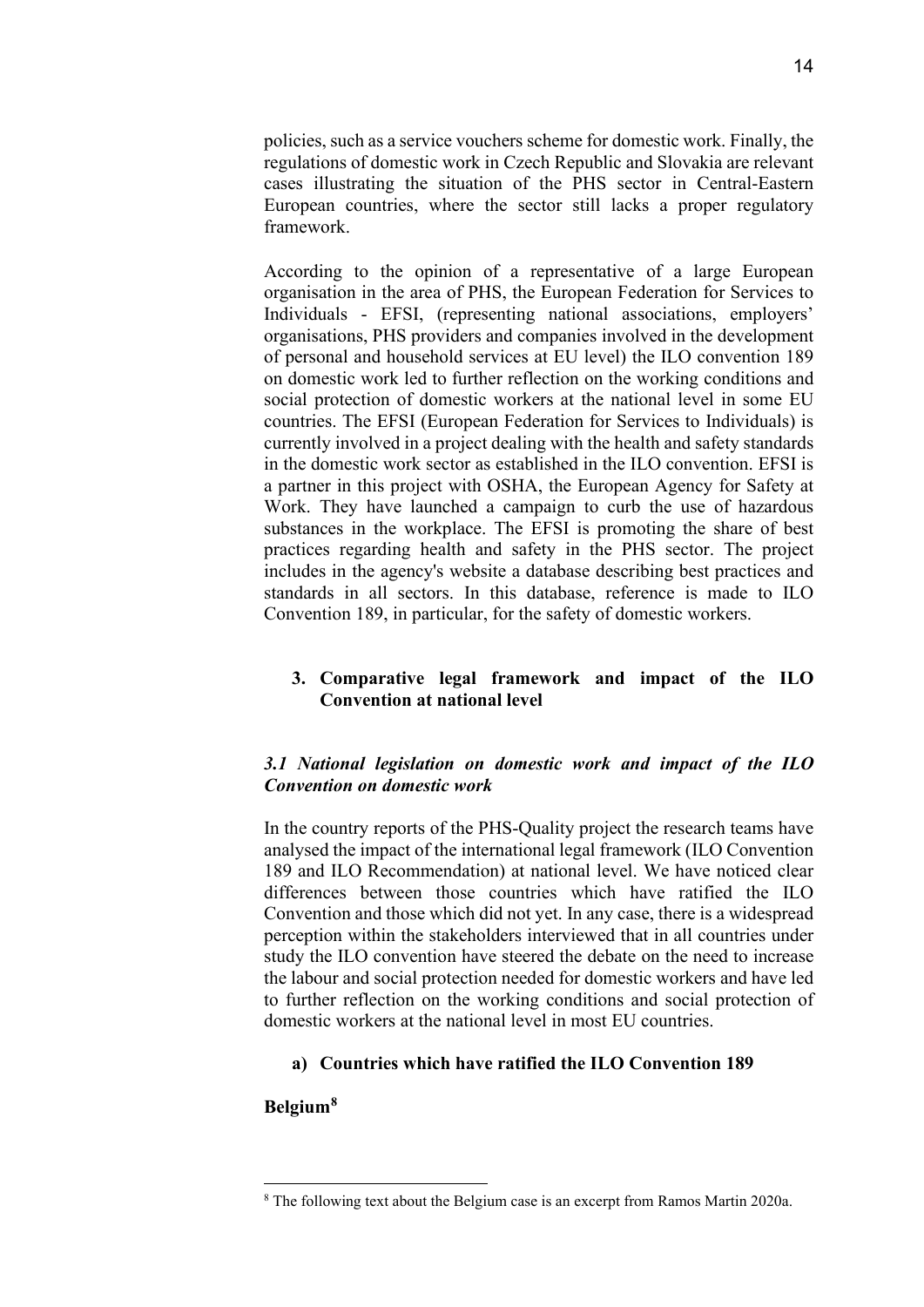Belgium ratified ILO Convention No. 189 on decent work for domestic work in June 2015. Most of the interviewees mentioned that the impact of the ratification of the ILO Convention on domestic work is Belgium has been very limited in terms of improving the working conditions and social protection of the workers in the sector. Some stakeholders mentioned that in Belgium the protection of those workers was relatively high in comparison with neighbour countries in the EU. However, some legal changes in the applicable national legal framework have been noticed. Following the ratification of the Domestic Workers Convention some adjustments of the Belgium law were made, aligning the Belgium domestic legislation with the ILO minimum standards established in Convention 189. Belgium implemented the Royal Decree of the 13th of July 2014 which amended the Belgian legislation to fully comply with the Convention.[9](#page-14-0) With the adoption of that Royal Decree domestic workers became "regular" workers, enjoying the same social protection as all the other workers and the same labour rights as set out in the Labour Contract Act. $10$ 

The main changes introduced by this Royal Decree are:

- The legal definition of 'domestic worker' was modified.

- The specific regulation of the domestic workers is abolished: all domestic workers are subjected to social security;

- The exception on the registration at the social security system of domestic workers in case of a weekly working time of less than 24 hours was abolished. In other words, everyone who performs manual domestic work in the context of an employment contract must be registered at the National Social Security Office, irrespective of the number of working hours per week.

- Only certain non-manual intellectual activities, so called "occasional activities", are still excluded from registration at the social security system, as long as the employee is not exercising these activities professionally or regularly and as long as they do not exceed the limit of 8 hours a week. "Occasional activities" examples include: babysitting, doing groceries, escorting less mobile persons etc.

Moreover, in order to comply with article 13 of the ILO Convention on domestic work, which establishes that domestic workers have the right to a safe and healthy working environment, the Law of the 15th of May 2014 expanded the scope of the Act of 4 August 1996 on the well-being of workers to domestic workers.<sup>[11](#page-14-2)</sup>

The most important legislation regarding the PHS services (domestic work) in Belgium is the services voucher system. The Act of 20 July 2001

<span id="page-14-0"></span><sup>9</sup> Koninklijk besluit van 13/07/2014 tot opheffing van de artikelen 5 en 18 en tot wijziging van artikel 16 van het koninklijk besluit van 28 november 1969 tot uitvoering van de wet van 27 juni 1969 tot herziening van de besluitwet van 28 december 1944 betreffende de maatschappelijke zekerheid der arbeiders.<br><sup>10</sup> Labour Contracts Act of 3 July 1978.

<span id="page-14-2"></span><span id="page-14-1"></span> $11$  Wet van 15 mei 2014 tot wijziging van de wet van 4 augustus 1996 betreffende het welzijn van de werknemers bij de uitvoering van hun werk, wat de dienstboden en het huispersoneel betreft.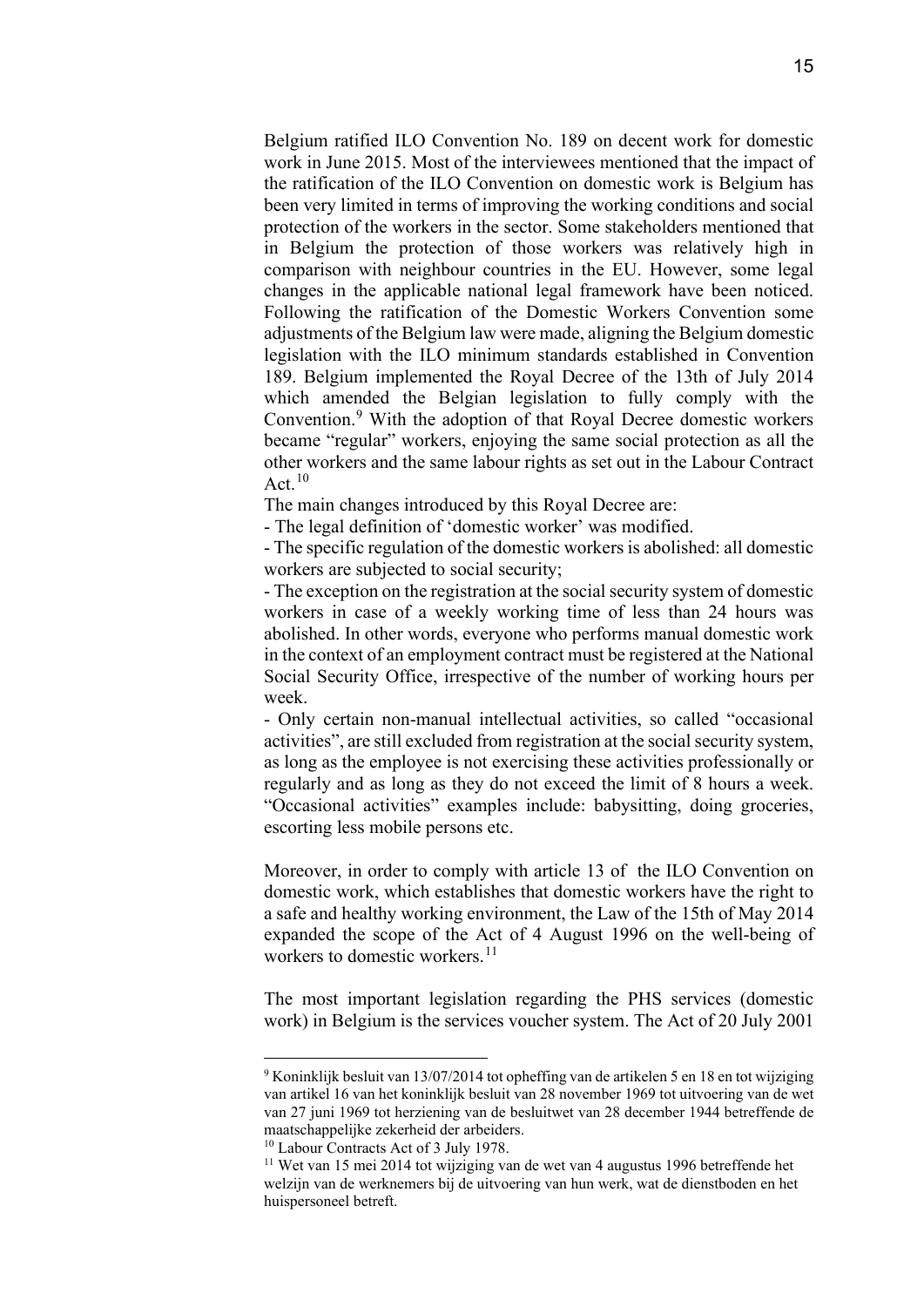on promoting the development of services and proximity employment regulates the services voucher system in Belgium.<sup>[12](#page-15-0)</sup> This system was implemented by the Federal State in 2004. Workers paid with services vouchers have a services vouchers employment contract. This is a normal employment contract with some specific features. The employment contract may be fixed term or open ended, full time or part time. A worker can serve several successive fixed-term employment contracts with the same employer without this leading to an open-ended employment contract. However, this is only possible for a limited period of time, which varies between three and six months. The workers have an employment contract, earn a wage corresponding to legal wage scales, accumulate social security rights and are insured against accidents at work. The user dates and signs the services voucher(s) and hands one voucher per worked hour over to the worker. Only the vouchers can be used to pay for hours worked. The worker passes the services vouchers on to the recognised company, which in turn sends them to the issuing company in charge of refunding the value of the services voucher to the recognized company.

## **Finland[13](#page-15-1)**

Following the ratification of the ILO convention on domestic workers by Finland several measures have been adopted to remove exceptions and promote the principles of equality and equal treatment for those workers in the legal regulation and labour law. The main purpose of those measures was to equalise the rights of domestic workers with those of regular employees. In the previous situation, the Act on the employment of Houseworkers (951/1977) had regulated the protection of household workers. The law covered workers who work in and for a household or households. Household workers were also covered by the Employment Contracts Act (55/2001), the regular act that applies to employment contracts.

Prior to the ratification of the ILO Domestic Workers Convention, 2011 (No. 189) and Recommendation (No. 201), the Finnish level of protection of domestic workers was not in line with the ILO convention. The Act on employment of Houseworkers (951/1977) did not cover all domestic workers and excluded for example those who worked short time (shorter than one month or only one day a week or worked less than three hours a day or those who care for the sick or members of the employer's family who live permanently in the employer's household.)

The process of the ratification was reasonably quick in Finland. The Convention and its Supplementary Recommendation of Convention 189 was adopted 17 December 2012 by letter from the Ministry of Employment and the Economy to the Parliament as required by the ILO Statute. Following the EU Council adopted Decision (2014/51/EU)

<span id="page-15-0"></span> $12$  Loi coordonnée du 20 juillet 2001 visant à favoriser le développement de services et d'emplois de proximité.

<span id="page-15-1"></span><sup>&</sup>lt;sup>13</sup> The following text about the Finish case is an excerpt from Van Gerven 2020a.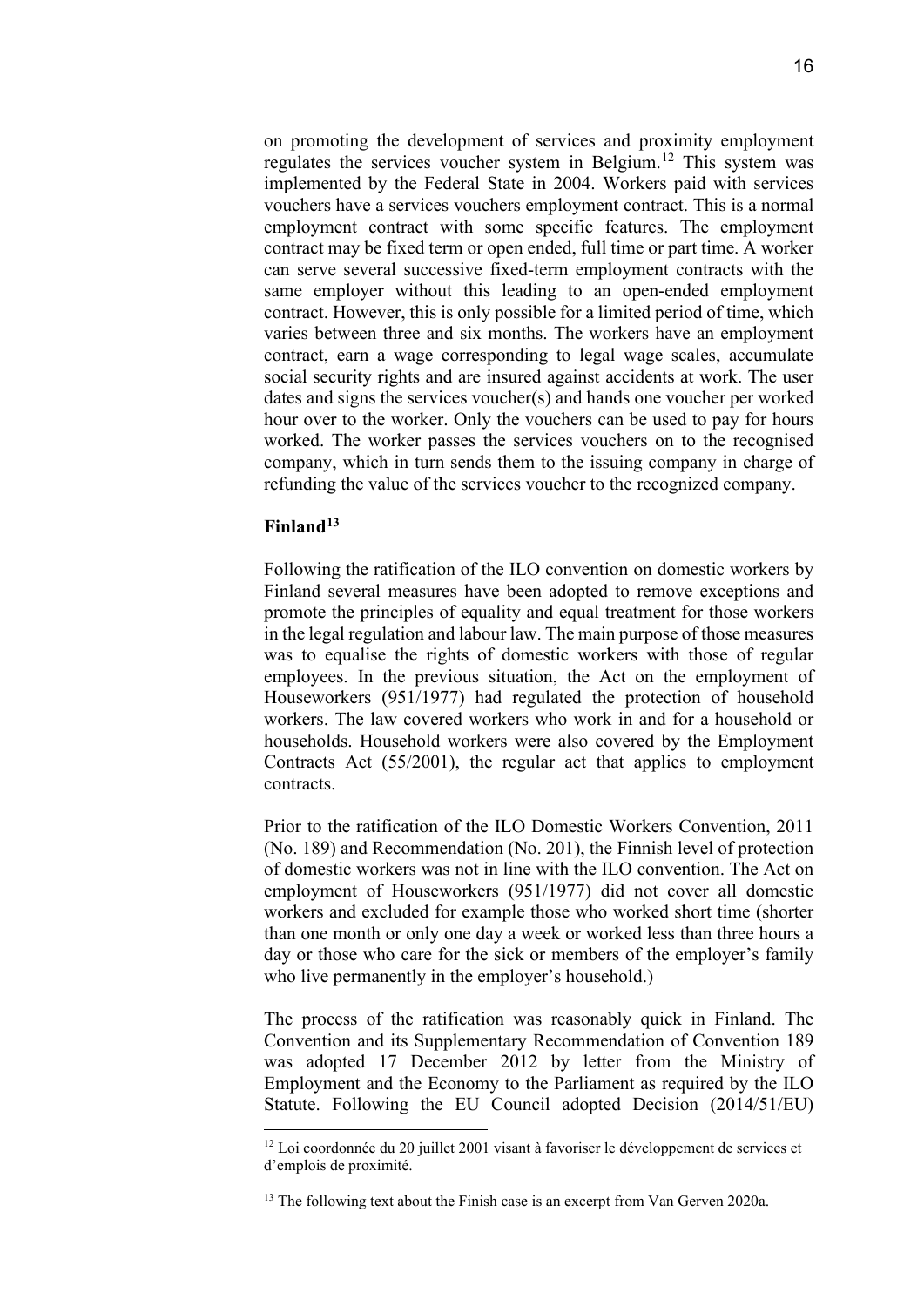authorizing the Member States to ratify the European Union in the interests of the decent work of domestic workers, Parliament was consulted in 2013 by a government letter (U 17/2013 VP) on the Commission proposal for a Council decision (ratification ILO Agreement on Household Workers).

In the ratification process, initial statements were requested from the tripartite bodies: from the government (Ministry of Social Affairs and Health, Ministry of the Interior), trade unions (SAK, STTK, AKAVA), employers organisations and business (Finnish Entrepreneurs (Suomen Yrittäjät), Confederation of Finnish Industries (Elinkeinoelämän keskusliitto, EK), State employers (Kunnallinen työmarkkinalaitos), municipal employers (Valtion työmarkkinalaitos). The government's proposal was also discussed both in the board of the Ministry of Economic Affairs and in the Finnish ILO Advisory Board. As regards to required changes in the existing labour law, the proposal was discussed in a tripartite working group chaired by the Ministry of Employment: including the Ministry of Social Affairs and Health, Confederation of Finnish Industries EK, Finnish Federation of Trade Unions SAK Association, STTK Association, AKAVA Association, State employers, Municipal employers, Church Labour Market Association and Finnish Entrepreneurs (Suomen Yrittäjät). On 8 January 2015, the Government of Finland deposited with the ILO the instrument of ratification of the Domestic Workers Convention, 2011 (No. 189) and made Finland the 17th ILO Member State and the fifth European country to ratify this specific instrument.

To ratify the Convention, Finnish government made several amendments to national legislation. The Act on Household workers (156/1977) was repealed and all household workers became covered by the general labour law. In this way, domestic workers were accorded equal status with other workers including working time and annual leave. The repeal of the law meant that protection of working time law would be extended to, except for the members of the family of the employer, to all household workers. The change also made it possible to do night work in nursing at households. The Working Time Act – now covering all domestic workers – set the regular working time to 8 hours a day to all new employment contracts for domestic workers. Under the old law for domestic workers, the regular working time had been longer (9 hours a day). The working time regulation of domestic workers was equalized with the legislation applicable to regular workers.

# **Germany[14](#page-16-0)**

Germany was among the first European countries to ratify the ILO convention 189 in 2013. The convention entered into force one year after the ratification, in September 2014. The ratification was welcomed by all political parties, academic observers and NGOs, in particular with a view

<span id="page-16-0"></span><sup>&</sup>lt;sup>14</sup> The following text about the German case is an excerpt from Jaehrling /Weinkopf 2020a: pp. 13-15.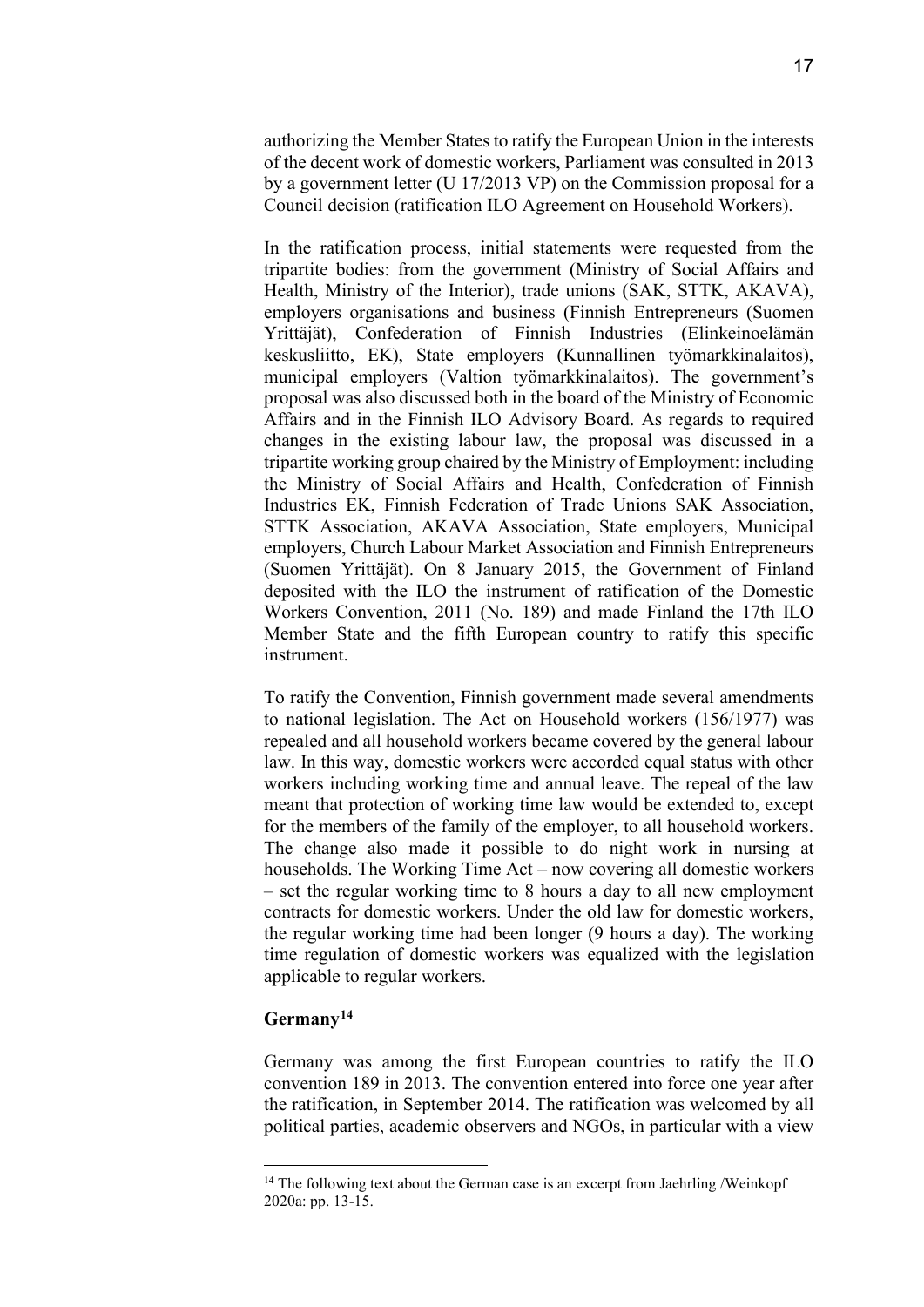to its importance for migrant domestic workers. This was against the background of a number of cases of severe violations of basic labour rights and of physical violence that had received media coverage and legal disputes over the previous years – most notably cases of female domestic workers working for diplomats. The adoption of the convention was however not perceived in the first place as a stimulus triggering changes in the legal framework, which would e.g. abolish exemptions for domestic staff and provide for equal rights. As a detailed expert assessment commissioned by the trade union financed *Hans-Böckler-Stiftung* found, the German law already provided for the minimum requirements laid down in the convention (Kocher 2012). There was a broad consensus, thus, that the ratification would not require any legal adjustments in order to provide for equal rights – as stated in the governments' draft for the law implementing the ILO convention.

The policy process accompanying and following the ratification however revealed diverging views regarding the question if and which measures should be taken in order to combat protective gaps resulting from *a weak enforcement* of existing rights or from a lack of other measures ensuring the effective implementation of certain minimum standards laid down in the ILO convention and the accompanying ILO Recommendation 201. The ILO convention 189 in fact requires signatory states not only to implement equal rights, but also to take measures to ensure the effective promotion and protection of domestic workers' rights and to ensure that they enjoy conditions that are not less favourable than those applicable to workers generally.

In the context of the ratification process, however, the government in 2013 concluded that there was no need to take additional measures. The national law implementing the ILO convention spells out in detail not only how domestic workers are principally entitled to the same rights as employees generally. It also specifies which general measures exist to effectively protect workers' rights, and that these measures are no less favourable for domestic workers (Bundesrat 2019). In its statement on the accompanying ILO Recommendation 201, the government also refers to a number of specific measures that are of particular relevance for the mostly female domestic workers, and which had been initiated previously to, and independently of, the Convention. This included for instance the setting up of a national hotline for women affected by domestic violence and other types of violence in 2012; and the governments' support, since 1999, for the networking of NGO's and counselling centres specialized in the field of human trafficking and women who have experienced violence in the migration process ("*Koordinierungskreis gegen Frauenhandel und Gewalt an Frauen im Migrationsprozess",* KOK e.V.)*.*

By contrast, parties from the political opposition and other organisations have called for amendments to the law and additional measures in order to effectively combat existing protective gaps resulting from

- a) a weak enforcement of basic rights,
- b) low minimum labour standards for workers generally,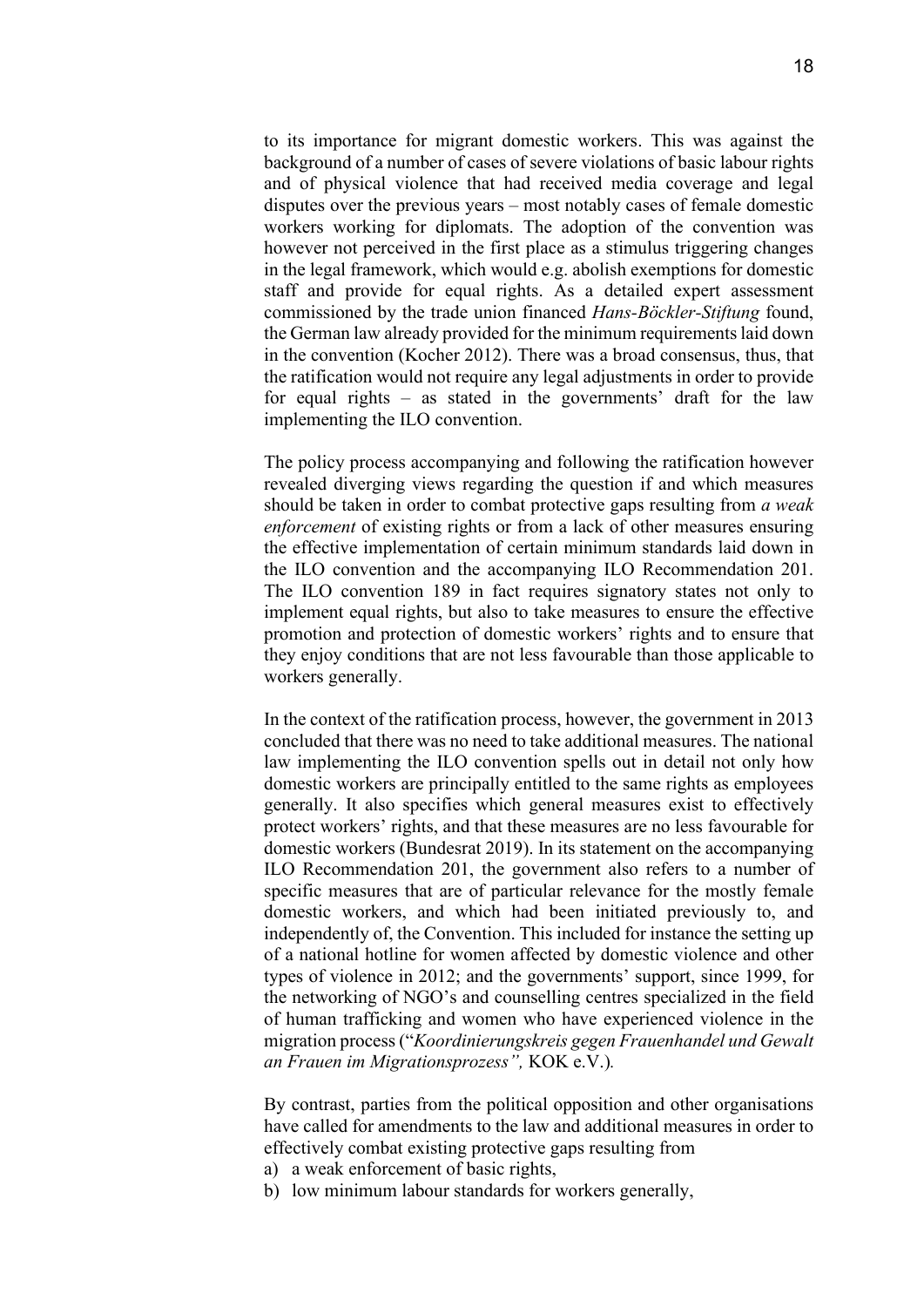c) a lack of specific regulatory measures addressing in particular the situation of migrant domestic workers.

The following points were raised in the debate accompanying the implementation process, as well as later on in the reporting procedure linked to the adoption of the ILO Convention:

- The **low level of wages** for domestic workers across all employment forms. The political position of Social Democrats, Green Party and the Left reiterated their claim to introduce a national minimum wage of  $\epsilon$ 8.50 – which at the time did not yet exist – or to at least introduce an industry-specific minimum wage by declaring the relevant collective agreements generally binding.
- The **social protection gaps for mini-jobs** which also affect mini-jobs in private households (see several statements in the debate in parliament, Deutscher Bundestag 2013 and Scheiwe et al. 2014).
- A lack of specific regulations and other measures targeting the situation of **migrant domestic workers working for diplomats** who even in case of severe labour exploitation and abuse are protected from legal prosecution by their diplomatic immunity (see Deutscher Bundestag 2013)
- A major point of criticism was that the law implementing the convention neglected to address the specific situation of migrant domestic workers working and living in private households with persons in need of care, the so-called **'live-ins'**, mostly from Eastern European countries. The most controversial issue was that the government did not merely abstain from introducing specific measures targeting this group, but to the contrary contributed to legalize their unequal treatment by making use of the possibility provided by the ILO convention to introduce a clause allowing for exemptions from the national law on working time. This exemption was justified by the specific characteristics of domestic work (Deutscher Bundestag 2013; Kocher 2014; Scheiwe et al. 2014; Scheiwe 2015; DGB 2016).

Many of these points were also raised by the German Confederation of Trade Unions (DGB) in their 'Observation' submitted to the CEACR (ILO committee responsible for supervising the implementation and application of ILO Conventions) in 2015, on the occasion of the first German government report on the application of Convention 189. The CEACR in turn in their response to the Government report took up many of these points and required the German Government to indicate the measures taken to address these points (CEACR 2016).

Some of the points raised above have been addressed by policy measures after 2013, not necessarily as a result of, but in line with, ILO convention 189. One of the most important measures was the introduction of the statutory minimum wage in 2015, as a result of a longstanding lobbying process initiated by service sector trade unions (in particular NGG and Verdi), and later on supported by a broad coalition of trade unions and political parties. In a statement at the occasion of the fifth Anniversary of the Convention 189, the ILO still welcomed this decision as an important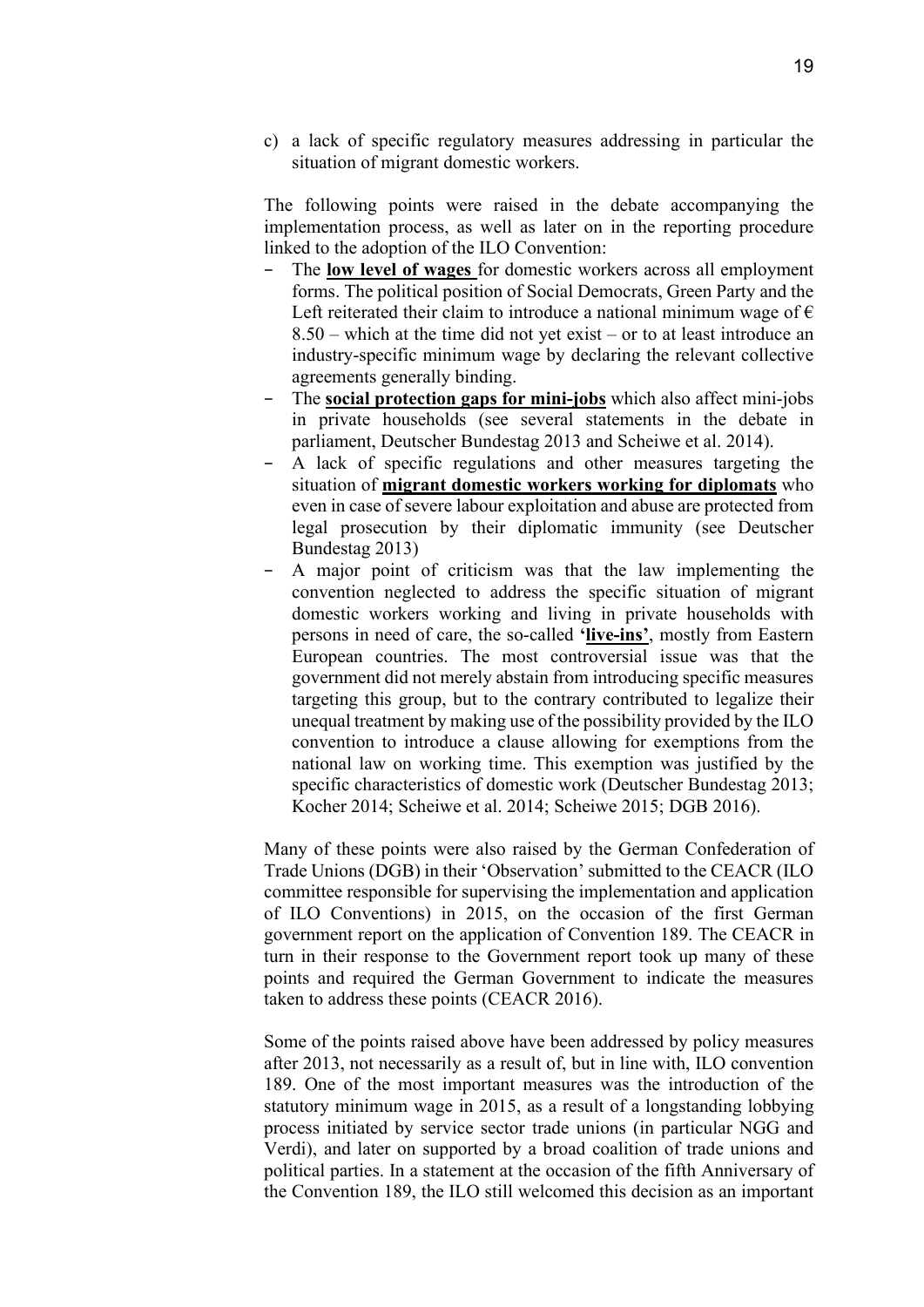step helping to improve labour conditions of domestic workers in Germany.<sup>[15](#page-19-0)</sup>

While the ratification and implementation of the ILO Conventions 189 in Germany has done little to change the legal situation of migrant domestic workers, it has arguably supported – although not initiated in the first place – a number of initiatives aimed at improving the enforcement of labour standards for domestic workers. This includes efforts of the Federal Foreign Office to inform Diplomats and their prospective domestic workers about their minimum rights. Moreover, a very important organizational infrastructure for domestic workers are counselling services provided by Trade Unions, NGOs and charitable organisations and partly financially supported by the government. These aim to help domestic workers to claim their individual rights and to exit situations of severe labour exploitation. Another example of good practice are non-profit intermediary agencies set up by charities as an alternative to for-profit intermediaries that match supply and demand of 'live-ins' domestic workers.

# **b) Non-ratifying countries with medium-level compliance on international labour standards on domestic work**

#### **UK[16](#page-19-1)**

The UK has not signed or ratified the ILO Domestic Workers Convention 189. The UK legal framework in relation to labour standards for domestic workers and home care workers, which applies to all four parts of the UK, does not fully conform to the labour and social security minimum standards established in that Convention. During the process of adoption of that Convention at the ILO the UK government opposed the ILO Convention on grounds that this category was already covered by the national legislation. However, it can be said that the legal framework does not adequately recognise paid care work as employment in relation to pay and working time. There is sufficient legislation relating to the protection of workers' rights, minimum wage and rights to social security benefits, but to qualify for these rights one has to be classified as either an employee or a worker, with the former having more rights than the latter. However, establishing whether someone is a worker/employee or a self-employed person is not easy and domiciliary care workers are employed in a number of different ways. Many are engaged on highly individualized contracts and both zero-hours contracts and self-employment are on the rise.

A factor that compounds the difficulty here is that domiciliary care work takes place within the private home and that there is a great reluctance of the government to regulate in this private household domein. Work in the

<span id="page-19-0"></span><sup>15</sup> see [https://www.ilo.org/berlin/presseinformationen/WCMS\\_491326/lang-](https://www.ilo.org/berlin/presseinformationen/WCMS_491326/lang--de/index.htm) [de/index.htm](https://www.ilo.org/berlin/presseinformationen/WCMS_491326/lang--de/index.htm)

<span id="page-19-1"></span><sup>&</sup>lt;sup>16</sup> The following text about the UK case is an excerpt from Howard and Kofman 2020b.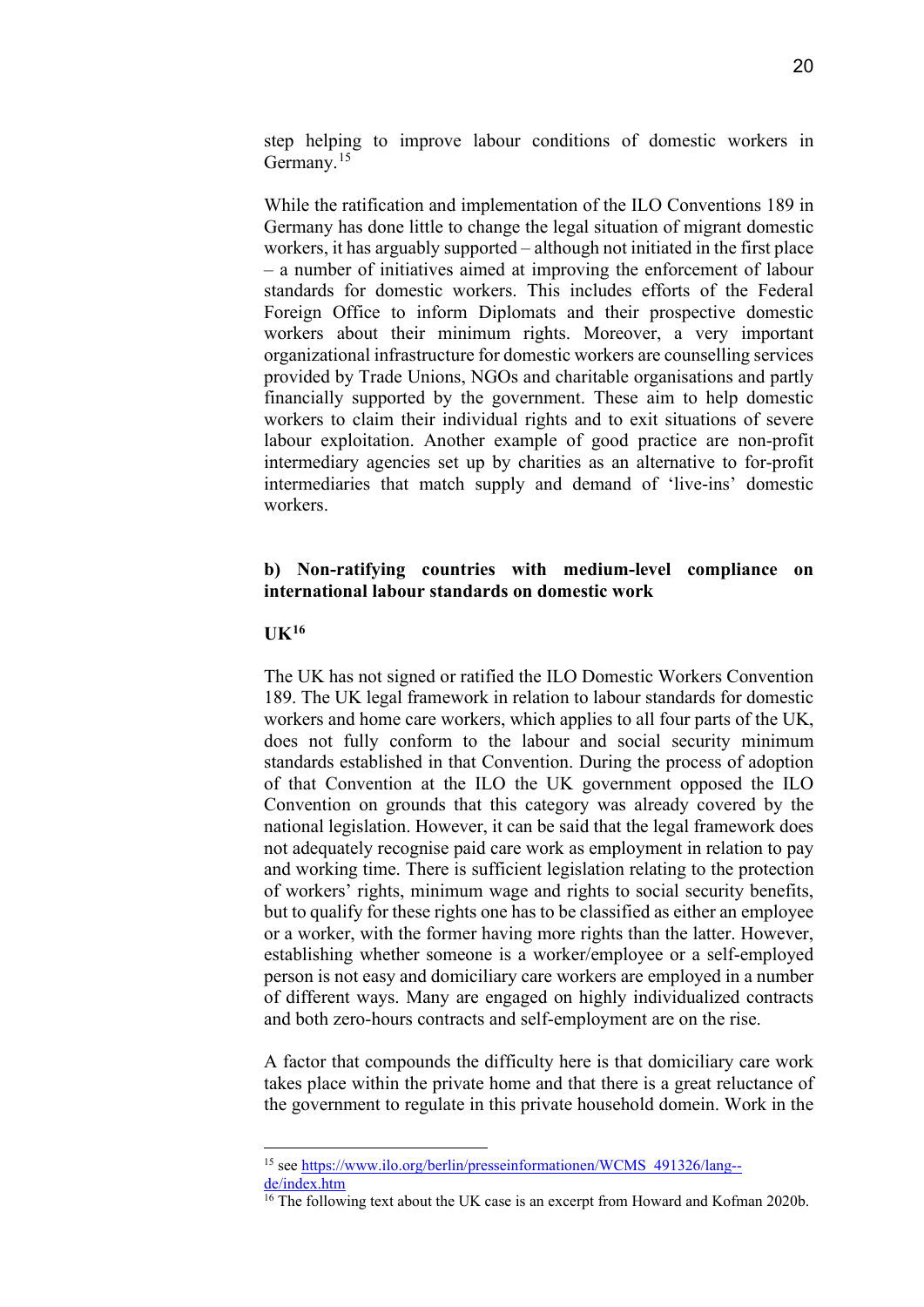private space is exempted from certain legislation, for example, the Health and Safety at Work Act 1974. Another factor that complicates issues in this area is the fact that enforcement in labour law can be problematic as it is often based on an individual claimant taking a case to a tribunal. This is aggravated by the fact that many workers are not aware of their employment rights and that enforcement is even more complicated if the employment relationship or employment status is unclear, as it is for many domiciliary care workers.

#### **Denmark[17](#page-20-0)**

With regards to the legal framework related to the whole of the PHS sector, Denmark has voted for, but not ratified, the ILO convention 189 regarding domestic work. This is partly because Denmark has no tradition for automatic ratifications of ILO conventions and because both the rightwing and the center-left governments along with Local government Denmark found that only a very small number of PHS providers would benefit from the new regulation following a ratification and that the regulation could interfere with existing collective agreements. The main trade unions confederation (LO, now FH) initially supported the ratification, but ended up supporting the other main actors' position. Another PHS-relevant convention is ILO convention 94 on labour clauses, which Denmark has ratified.

Despite the non-ratification of the ILO convention 189, Denmark has an extensive legal framework directly or indirectly relevant for PHS-workers. The reason why that Convention has so far not been ratified is down to the main actors' fear of unnecessary intervention in legislation and the collective agreements. Relevant pieces of legislation applicable to workers in the PHS sector include the Social Services Act (specifying most types of social service provided by the municipalities), the Housing-Job Scheme (tax relief of PHS activities), Holiday Act, Health and Safety Act, the Salaried Employees Act, various parental leave legislation, the House Assistant Law (targeted at PHS services in the agriculture sector) and the Written Statement Act. Also the au pair regulation, which has been tightened twice in recent years and has contributed to a decline in the number of au pairs in Denmark, is part of the legislative framework. On the top of these laws are the rules and regulation laid down in the collective agreements, which in line with the industrial relation tradition of strong collective bargaining in Denmark, display a major role in regulating the rights and working conditions of workers. Thus, the collective agreements provide an important framework for pay and conditions for PHS workers. The social partners have also developed a series of initiatives to improve pay and conditions. These initiatives are relevant for PHS-workers in both the cleaning and the elder care sectors, but are not always limited to these. Several of these initiatives are linked to the collective agreements.

<span id="page-20-0"></span><sup>&</sup>lt;sup>17</sup> The following text about the case of Denmark is an excerpt from Mailand and Larsen 2020a.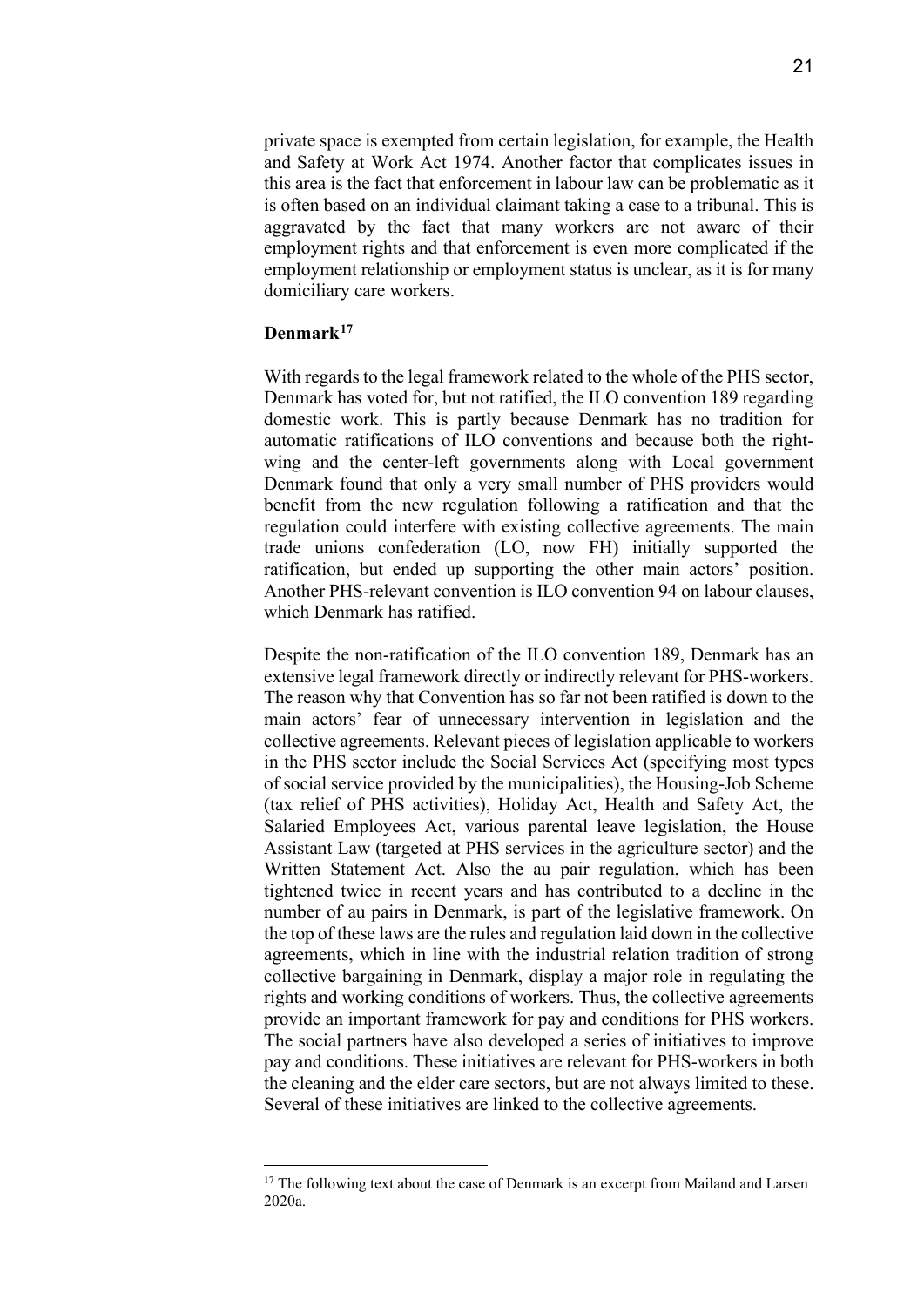The legal framework and policy initiatives are relevant for both sectors. For cleaning PHS, especially the labour clauses, the Housing-Job Scheme and the Health and Safety Act is important, the latter both because of its regulation of work processes on the ground and because of the loop-holes it includes regarding self-employed. For eldercare PHS the labour clauses should also be emphasized, in that public procurement is used extensively also in this sector. Apart from that, the fundamental change in the Service Act with the introduction of rehabilitation (aiming at making the elderly able to perform parts of the tasks that the home helper previously provided) has had a huge impact on the work of the home helpers as well as for the extent and type of help, the elderly receive.

#### **France[18](#page-21-0)**

France has not ratified ILO Convention 189 and, until recently, this convention was almost absent from the national debate. The first major mobilisation in France in favour of ratifying C189 was organised on June  $17<sup>th</sup>$  2017, when several organisations – an alliance of unions and nonprofit associations- called a demonstration on Place du Trocadéro in Paris. On 16 June 2018, the same alliance organised a second gathering. In 2019, a petition was started by the unions to demand ratification of C189, but no further actions have taken place.

In France the level of legal protection for workers in the PHS sector varies widely depending on the legal status of the domestic worker. Different levels of legal protection have been noticed. The research has identified three main groups of workers corresponding to the three collective bargaining branches: the private domestic employees (*salariés du particulier employeur*, SPE), the non-profit home-help branch (*branche de l'aide*, *de l'accompagnement, des soins et des services à domicile* BAD) and the branch of personal service enterprises (*entreprises de services à la personne*, SAP).

PHS personnel employed directly by individuals (SPEs) do not benefit from most of the protective provisions in the Labour Code. Specifically, Article 7221-2 states that *"only applicable"* to these employees are those provisions of the code pertaining to sexual harassment, psychological harassment, the Labour Day public holiday (1 May), paid holiday leave, special leave for family reasons and medical supervision. Case law has extended this list to statutory minimum wage,  $^{19}$  $^{19}$  $^{19}$  severance pay<sup>[20](#page-21-2)</sup> concealed work.<sup>[21](#page-21-3)</sup> The jurisdiction of employment tribunals and collective bargaining has also been recognised as applicable to them.

<span id="page-21-0"></span><sup>&</sup>lt;sup>18</sup> The following text about the French case is an excerpt from Ledoux and Krupka 2020a.

<span id="page-21-1"></span><sup>&</sup>lt;sup>19</sup> Court of Cassation, Social Division, 31 March 1982: Bulletin civil V, no. 242, p.178 (quoted by Géraldine Laforge 2003).

<span id="page-21-2"></span> $20$ Court of Cassation, Social Division, judgment no. 10-11.525 of 29 June 2011.

<span id="page-21-3"></span><sup>&</sup>lt;sup>21</sup> Court of Cassation, Social Division, judgment no. 12-24.053 of 20 November 2013.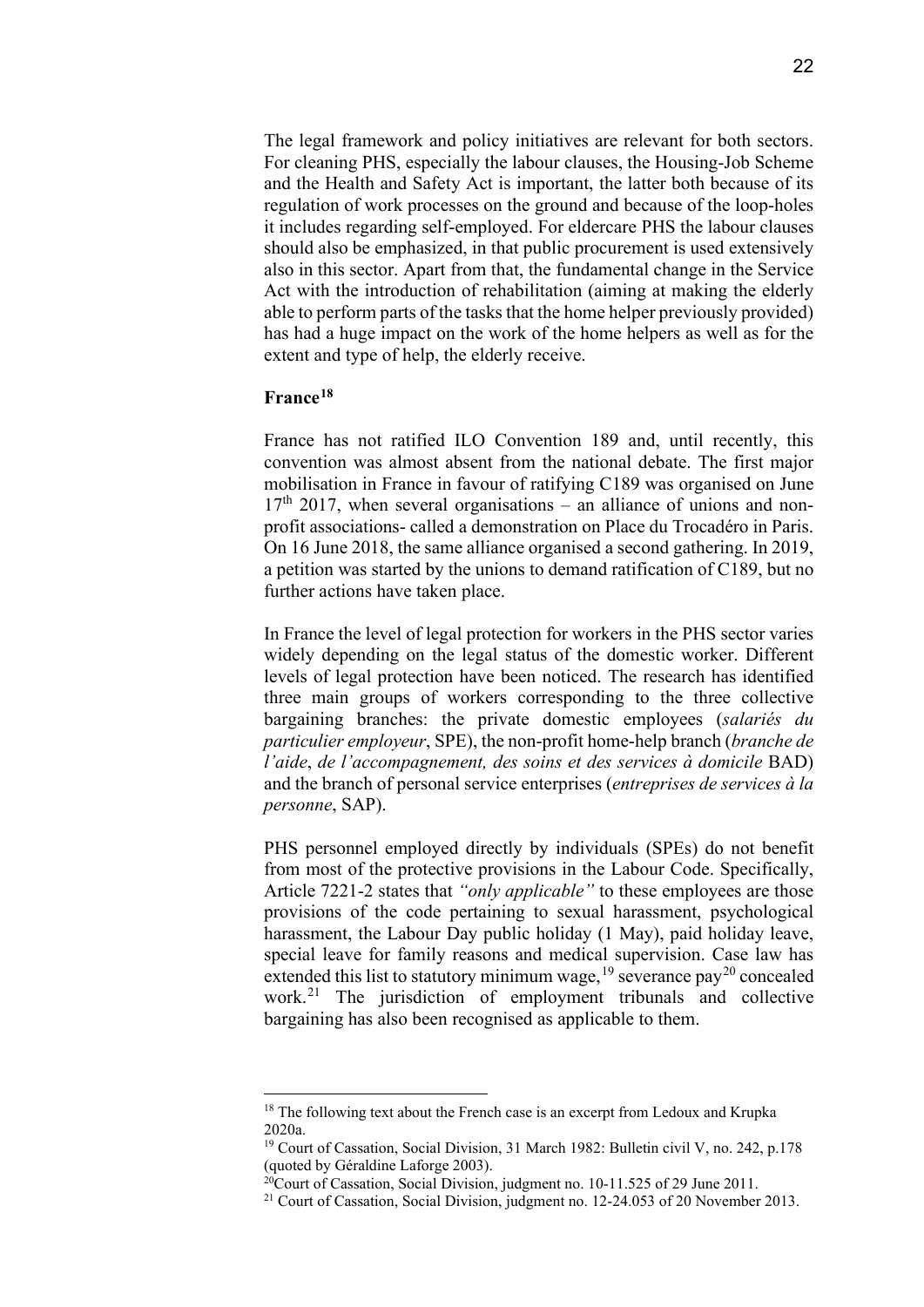Nonetheless, many other areas of general labour law are not applying to SPEs**,** including the provisions concerning employing enterprises and legal persons. Case law has established that all provisions of the Labour Code pertaining to the definition of effective work, working hours, part-time work, night work, overtime, rest periods, health and safety at work and economic redundancy do not apply to SPEs. They are also excluded from any official scrutiny of their working conditions, since the Labour Code states that, when work is performed in *"occupied dwellings, inspectors may enter only with the prior permission of the occupants".*[22](#page-22-0)

However, the collective agreement for  $SPEs<sup>23</sup>$  $SPEs<sup>23</sup>$  $SPEs<sup>23</sup>$  and its codicils introduced employee's rights in a number of areas in which they were exempt from general Labour Code. On some points they even went beyond the statutory provisions of the Labour Code, especially for social protections in the broad sense of the term. But in certain cases, the social partners have neglected to systematically track the evolution of general law and the balance of power between employee and employer representative organisations puts the former at a disadvantage: certain aspects of labour law have not been "picked up" fully in the collective bargaining arena or have even remained far removed from general  $law<sup>24</sup>$ .

Employees of service providers working in the PHS sector are, in principle, protected by labour and social security law and they are also covered by the applicable collective agreements. However, French collective labour law has seen a series of reforms over the years, which have gradually transformed the hierarchy of standards<sup>[25](#page-22-3)</sup>. Consequently, at present, a company agreement always takes precedence over a branch one except in a limited number of areas<sup>[26](#page-22-4)</sup>, namely: hierarchical minimum wages, job classifications, codetermination funds, professional training funds, complementary collective guarantees (mutual and provident funds), the terms and duration of trial periods, workplace gender equality, certain measures pertaining to working hours (minimum part-time hours, overtime premiums, etc.) and the total duration of fixed-term contracts. Nevertheless, the so-called "locking clauses" at branch level can prevent company or organisational agreements less favourable for employees. They could remain in effect after 1 January 2019 insofar as they cover a specific group of domains defined in law (known as "Block  $2"$ )<sup>[27](#page-22-5)</sup> and have been confirmed by the social partners.

<sup>22</sup> Article L611-8, Labour Code.

<span id="page-22-1"></span><span id="page-22-0"></span><sup>23</sup> Adopted in 1999, extended branch-wide in 2000.

<span id="page-22-2"></span> $24$  For example, the collective agreement still provides for a 40-hour working week, for instance, whereas general law (which is not applying to SPEs) has been moving towards 35 hours.

<span id="page-22-3"></span><sup>&</sup>lt;sup>25</sup> especially with Labour Act of 8 August 2016 and the so-called Labour Ordinances of 22 September 2017 (also known as the "Macron Ordinances")) for organisations (SPEs are not concerned by this)

<sup>26</sup> listed in Article L2253-1 of the Labour Code

<span id="page-22-5"></span><span id="page-22-4"></span><sup>27</sup> "Ordonnances Macron: l'accord d'entreprise a la primauté" [Macron Ordinances: the company agreement takes precedence"], RF Social 178, October 2017.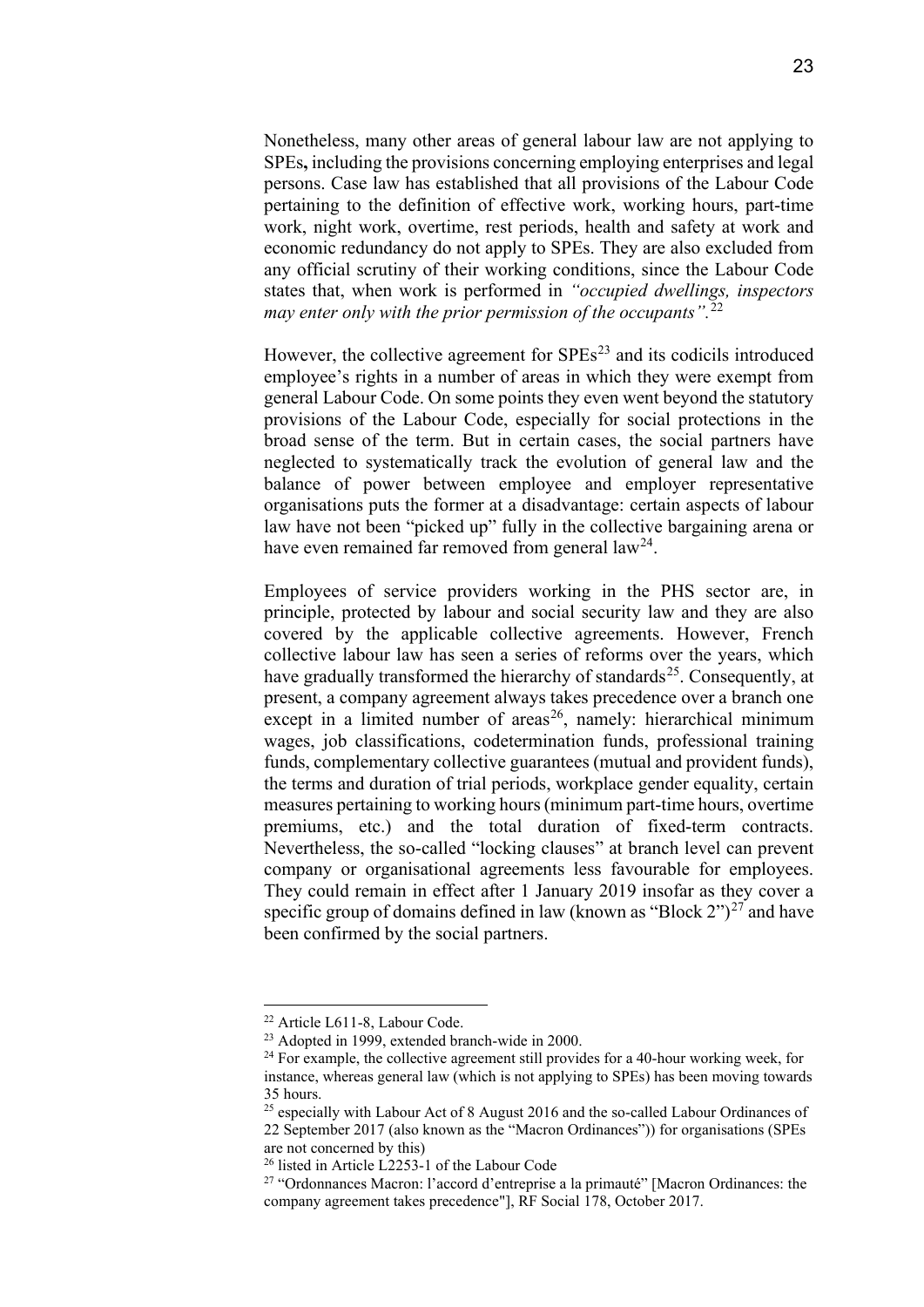One of the main problems in French law is the applicability of working time legislation to the workers in the sector. PHS personnel are subject to a vague definition of the dividing lines between work, non-work and overtime, especially for SPEs. The SPE's agreement still provides for three forms of remuneration below the statutory minimum wage for "attendance" duties without effective performance of work.<sup>28</sup> By contrast, the extended provisions of the two other collective agreements (BAD and SAP) do not include such arrangements.

Regarding **s**ocial protection, employees in the PHS sector have automatic basic social-security cover for sickness. They are also covered by supplementary sickness insurance, incapacity for work and disability insurance, which have been negotiated by the social partners of the three branches. Unemployment benefits and pensions are still a concern for workers in the PHS sector. An important proportion of SPEs employees fail to validate their entitlement to unemployment benefits. The situation is better for employees of service providers. When it comes to Social Security pension entitlements, the differences between SPEs and staff employed by service-provider organisations are even more significant. However, the social partners in the SPE branch have included provisions for a supplementary pension scheme in their collective agreement<sup>29</sup>, but in the average pension paid out under this plan per month is very low<sup>30</sup>.

Concerning training, the three applicable collective agreements include professional training policies funded through dedicated levies over and above those provided for by law.

#### **Spain[31](#page-23-3)**

Spain has not ratified ILO Convention 189 (2011). The Spanish legal framework regarding domestic work is basically consistent with the main provisions of this Convention. However, there are some aspects which should be changed in the national law to adapt to the Convention, and these aspects are the main reasons why Spain has not ratified the Convention yet. These aspects have to do with the social security protection of domestic employees.

Domestic employees have a special scheme of social security which is different from the general regime applicable to employees in general. The main difference between domestic workers and employees in general affects unemployment protection. While employees in general enjoy

<span id="page-23-0"></span><sup>&</sup>lt;sup>28</sup> Article 6, Collective Agreement for Private Domestic Employees, extended by decree of 7 March 2016.

<sup>&</sup>lt;sup>29</sup> Article 27, Collective Agreement for Private Domestic Employees.

<span id="page-23-2"></span><span id="page-23-1"></span><sup>30</sup> IRCEM (2019), *Déclaration de performance extra-financière 2018* [Non-Financial Annual Statement, 2018], p. 12 [<https://www.ircem.eu/wp-](https://www.ircem.eu/wp-content/uploads/2019/07/Groupe-IRCEM_Rapport_RSE_2018_DER.pdf)

[content/uploads/2019/07/Groupe-IRCEM\\_Rapport\\_RSE\\_2018\\_DER.pdf>](https://www.ircem.eu/wp-content/uploads/2019/07/Groupe-IRCEM_Rapport_RSE_2018_DER.pdf) accessed on 5 December 2019.

<span id="page-23-3"></span> $31$  The following text about the Spanish case is an excerpt from Mercader Uguina, Gómez Abelleira, Muñoz Ruiz, and Gimeno Diaz de Atauri, 2020a.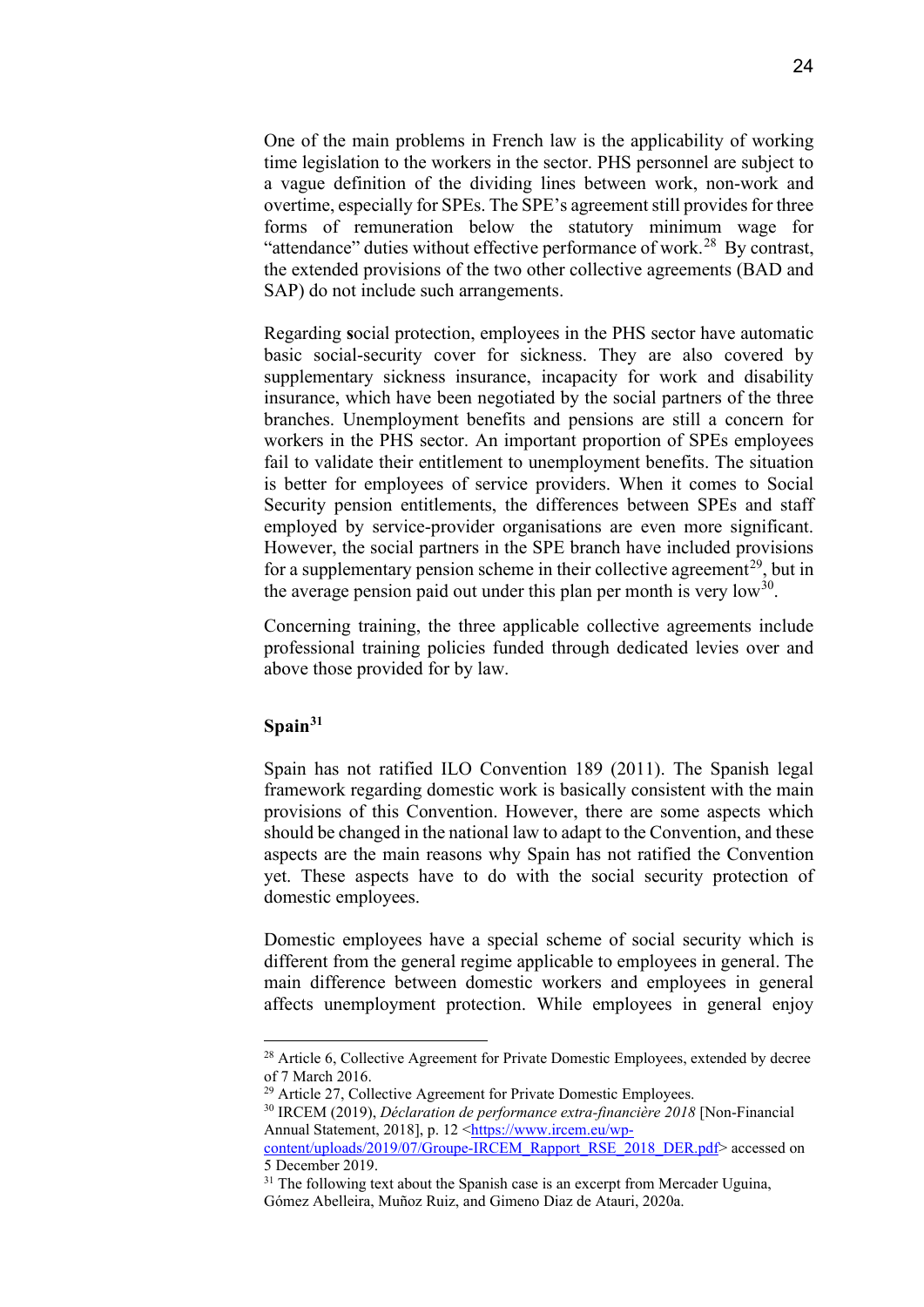unemployment protection, domestic workers do not. The extension of unemployment protection to domestic workers would probably entail an increase in the social security contributions paid by the employer and the employee.

The employment relationship of domestic workers is considered a "special employment relationship" by article 2 of the Labour Act<sup>32</sup>. A special employment relationship is an umbrella concept used in the Spanish Employment Law to identify several employment relationships which have a specific statutory regulation, partly different from the common or general regulation of the employment relationship. The specific statutory regulation of the special employment relationship of domestic work is to be found in the Royal Decree 1620/2011 of 14 November.<sup>[33](#page-24-1)</sup>

The fact that this special employment relationship has a specific or ad hoc regulation, different from the general employment regulation is problematic. If certain categories of workers are treated differently, the main problem that arises is one of possible discrimination. According to the case law established by the Constitutional Court, the different treatment is allowed under the Constitution as long as it has an objective and proportionate justification. Thus, if two situations are substantially different, they may be treated differently in the regulation.<sup>[34](#page-24-2)</sup>

Domestic work has an additional important characteristic, which is its feminization. In light of the preponderance of women among domestic workers, the differences in the regulation deserve a closer or stricter scrutiny. Domestic workers get less legal protection when it comes to termination of employment, do not have access to unemployment protection, do not fall under the scope of the protection afforded by the Wage Guarantee Fund ("Fogasa") and are excluded from the scope of the occupational safety and health legislation. In addition to these "statutory" differences, the reality of domestic work practically precludes the exercise of the right to collective representation, the right to collective bargaining and even the right to strike, all of them constitutional rights.

The two main work arrangements for the provision of care and related services in a household are the "domestic employment contract" (DEC), which has a special regulation, and the common or general employment contract. The DEC is the contract that must be used where the natural

<span id="page-24-0"></span><sup>&</sup>lt;sup>32</sup> The Labour Act is the "Estatuto de los Trabajadores", approved by Royal Decree Law 2/2015 of 23 October. https://www.boe.es/eli/es/rdlg/2015/10/23/2/con

<span id="page-24-1"></span><sup>&</sup>lt;sup>33</sup> Full text (in Spanish) can be found here:

https://www.boe.es/eli/es/rd/2011/11/14/1620/con

<span id="page-24-2"></span> $34$  There are judgments by the Spanish Constitutional Court dealing with the justifying of different treatment among different categories of employment relationships. In its decision 56/1988, the Constitutional Court declared that the existence of different regulations for different categories of workers is in accordance with the Constitution as long as it is justified on the special features of each work. In another case (decision 26/1984), the same Court held that the different regulations are not arbitrary or unreasonable because they are related to the special condition of the workers, the place of work or the kind of tasks or services carried out.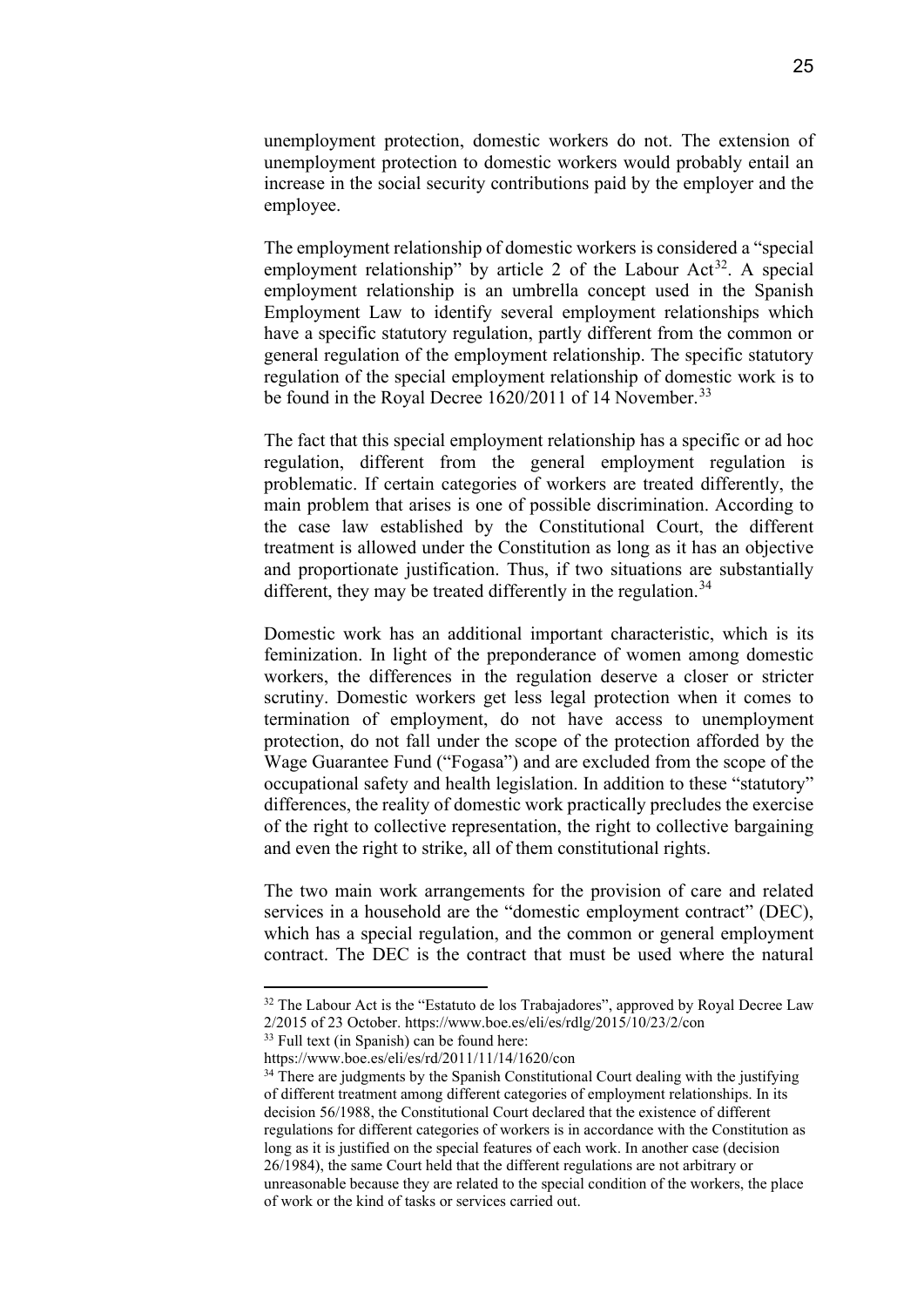person in the household is the "employer" of the domestic worker. By contrast, if the employer is the recipient of care services provided by a third party, then the domestic worker assigned is an employee of that third party, and the employment relationship between them is a regular one.

The situation with workers working for a natural person who acts as his/her employer is generally worse at least for the following three reasons.

- 1. There are more chances that the relationship is informal, in the sense that there is no written agreement, no payslips, and no social security registration.
- 2. The natural person is not a professional employer, which has a great impact in many areas of the work relationship: health and safety, hours, leaves, etc. The administration or management of the relationship is usually poor.
- 3. There are virtually no collective relations, which entails that there is not a single collective agreement protecting these domestic workers.

# **c) Non-ratifying countries with low compliance with international labour standards for domestic workers**

# **The Netherlands[35](#page-25-0)**

The legislation applicable to domestic workers in the Netherlands, the Services in the Home Regulation is not in compliance with ILO Convention no. 189, *Decent work for domestic workers*, among other reasons, because workers covered by the Regulation are excluded from social security. ILO Convention 189 is aimed directly at the position of domestic workers and contains provisions relating to them. It is clear from the preamble of the Convention that one of the main aims for the adoption of the Convention is to protect the position of (migrant) women in developing countries. The Netherlands complies with most of the obligations in the Convention, such as safeguarding fundamental rights, preventing child labour, protecting against abuse, violence and intimidation, reasonable terms of employment, a duty to provide information, methods of payment, minimum wage, working conditions and work and rest times. The Netherlands does not, however, comply with the Convention when it comes to social security.

The exceptions for domestic workers in relation to employee insurances, wages tax and the anomalous position in the WAZO compared to other employees with an employment contract are all not in line with the minimum standards established by the ILO Convention. That situation represents an obstacle to ratifying the Convention. A ratification will require a previous adjustment of the current primary and secondary Dutch

<span id="page-25-0"></span><sup>&</sup>lt;sup>35</sup> The following text about the case of the Netherlands is an excerpt from Jansen and Ramos, 2020a.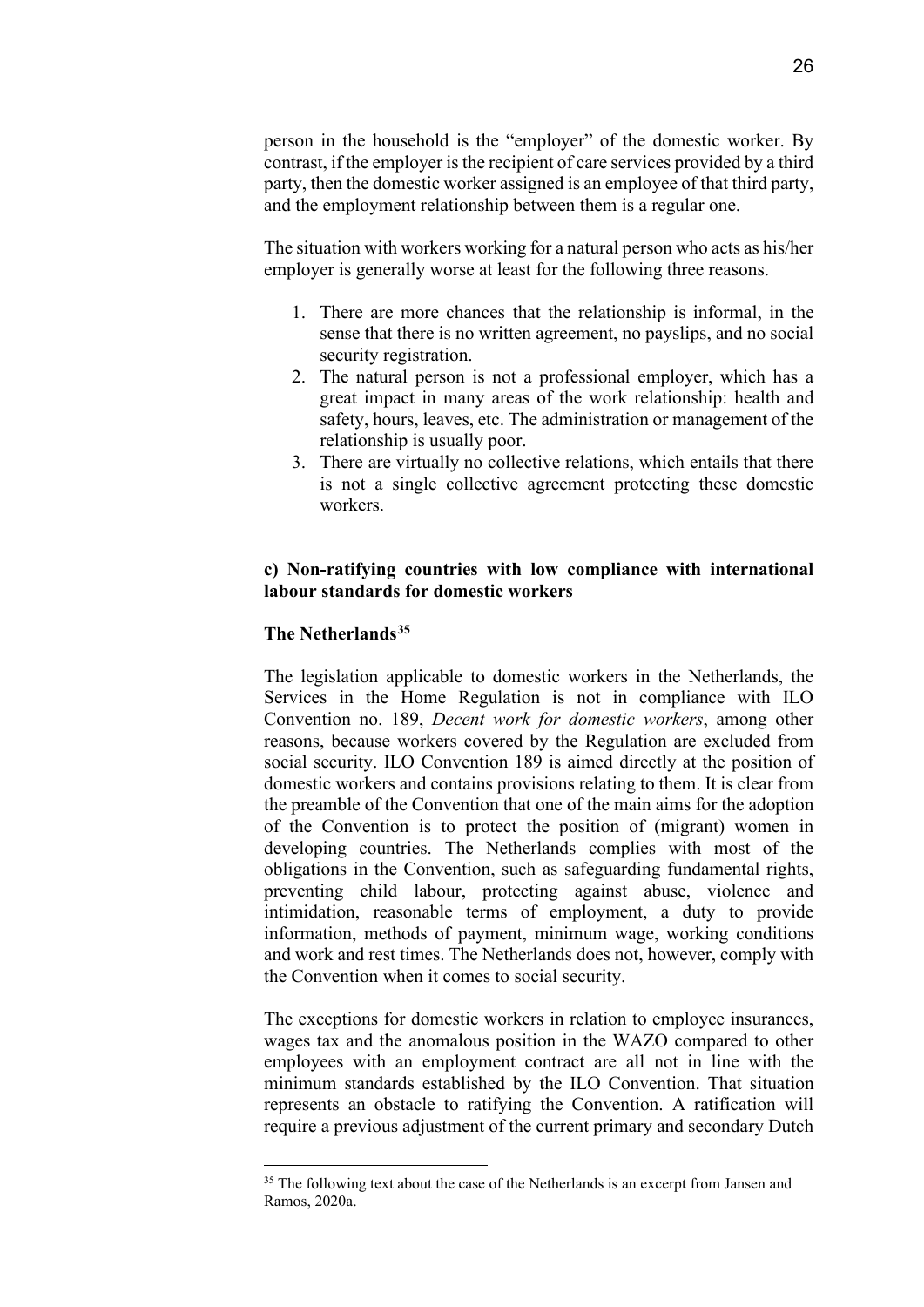legislation. The government subscribes to the aim of the Convention to improve the position of particularly vulnerable domestic workers around the world. According to the government, ILO Convention 189 sends a clear signal that abuse and exploitation of domestic workers must be suppressed, and the Netherlands has voted to adopt the Convention for this reason.<sup>[36](#page-26-0)</sup> The Convention has not been ratified, however, because the Services in the Home Regulation is not in compliance with the Convention.

Besides, the Services in the Home Regulation is most likely in breach of the UN Convention on the Elimination of all Forms of Discrimination Against Women, CEDAW (an international convention which has been indeed ratified by the Netherlands). (Bijleveld, L. and Cremers E. 2010) The aim of this Convention is to alleviate the subordinate position of women. In terms of Article 11, "*States shall take all reasonable measures to eliminate discrimination against women in the field of employment in order to ensure, on a basis of equality of men and women, the same rights*…". These include the right to social security (Article 11.1(e)). Bijleveld and Cremers argue that the Netherlands is acting in breach of the Convention because the government, by defending the exceptional situation for part-time domestic workers, is applying stereotypical concepts as it keeps on referring to the old 'breadwinners' model. Bijleveld and Cremers assert that withholding rights from part-time domestic workers cannot be justified on the basis of current arguments. (Bijleveld, L. and Cremers E. 2010) The body that supervises the Convention on Women is the Committee on the Elimination of Discrimination Against Women (CEDAW), and in 2016 the CEDAW Committee instructed the Netherlands to improve its safeguarding of the Convention as regards the legal position of part-time domestic workers.[37](#page-26-1) In summary, the CEDAW Committee considers that the exception situation should be abolished. This Committee has therefore recommended an amendment to the Services in the Home Regulation such that domestic workers will gain full social and labour law protection.

It can be argued that the Services at Home Regulation applicable to domestic workers in the Netherlands is also in breach of the EU regulation on equal treatment. The equal treatment of men and women is one of the most important aims of the EU and the equal treatment of men and women, as far as labour and related topics is concerned, is entrenched in Article 157 TFEU. Various European Directives have been adopted to safeguard the equal treatment of men and women, which have obliged the Member States to incorporate them into national law. The ban on discrimination is entrenched in the Dutch constitution and also – in accordance with European law – elaborated in lower legislation such as the Equal Treatment Act. The ban on discrimination not only entails a ban on direct discrimination but also a ban on making (prohibited) distinctions

<sup>36</sup> Parliamentary Papers II, 2014/15, 29427, no. 100.

<span id="page-26-1"></span><span id="page-26-0"></span> $37$  The conclusion of the UN Committee on Women's Law in 2016. The Netherlands must safeguard women's rights better, pp. 35-38.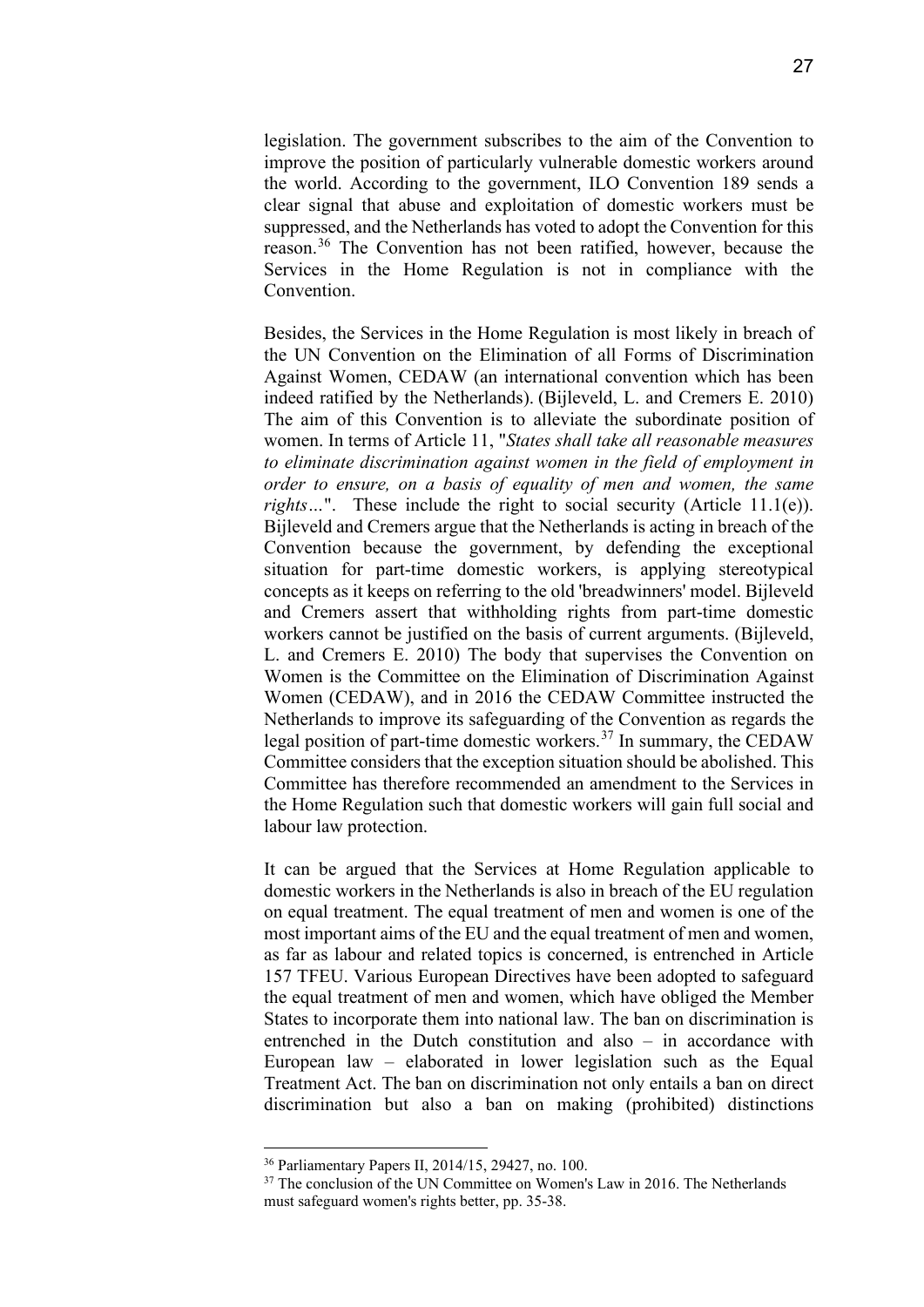indirectly. Indirect (banned) discrimination means that an intrinsically neutral regulation has a discriminatory impact. Due to the fact that it is mostly women who work in the provision of personal and domestic care services, the effect of the exceptions in the Services at Home Regulation relating to labour law and social security rules for part-time workers, is that women are treated unequally.<sup>[38](#page-27-0)</sup>

Direct discrimination between men and women cannot be justified objectively, but such justification can be found when dealing with indirect discrimination. There can be objective justification if the provision has a legitimate goal and if the means for attaining that goal are suitable and necessary. According to the legislature, the Services in the Home Regulation discriminates indirectly because it is mainly women who provide the services that the Regulation deals with, $39$  but this is a distinction that is objectively justified.

In this regard, the Dutch legislator has provided the following arguments for the exceptions under labour law.[40](#page-27-2) The working relationships that are excluded are only of a limited scale and the reason behind them is often an extra income. After all, the smaller the scale, the less anyone ends up with this type of work to keep body and soul together. The employer is a natural person who gets help in the household for a few hours a week and that person cannot be burdened with all sorts of obligations that are linked to being an employer.

Asscher-Vonk has been critical in the past about the justification voiced by the legislature for the special exceptions to protection from dismissal of domestic staff who generally work for less than four days a week. She considers it is unclear why the protection of personal life of a private employer should be more relevant for part-time staff than for full-time staff. She has also raised questions about the administrative burden linked to asking for consent to dismiss someone, which the government does not want to impose on private individuals as employers. She reckons this is a burden to be expected. (Asscher-Vonk, I. 2006)

The exception for social security also discriminates indirectly and the legislature took the position in the 1980s that, while it would actually be correct in principle to abolish this exception, the exception was nevertheless objectively justified.<sup>[41](#page-27-3)</sup> The arguments put forward by the legislature in this regard were slightly different from those relating to labour law. According to the legislature, there were practical and technical implementation objections against any peremptory insurance for personnel who worked for fewer than three days a week, while this group also had no need for social security. Scrapping the exception would also make the service more expensive, so that less domestic work would be done, or at least a significant proportion of the supply would disappear into the black

<span id="page-27-0"></span><sup>38</sup> See also: Parliamentary Papers II, 1986/87, 19810, no. 4.

<span id="page-27-1"></span><sup>39</sup> Parliamentary Papers II, 1986/87, 19810, no. 4.

<sup>40</sup> Parliamentary Papers II, 1986/87, 19810, no. 5.

<span id="page-27-3"></span><span id="page-27-2"></span><sup>41</sup> Parliamentary Papers II, 1985/86, 19261, no. 3.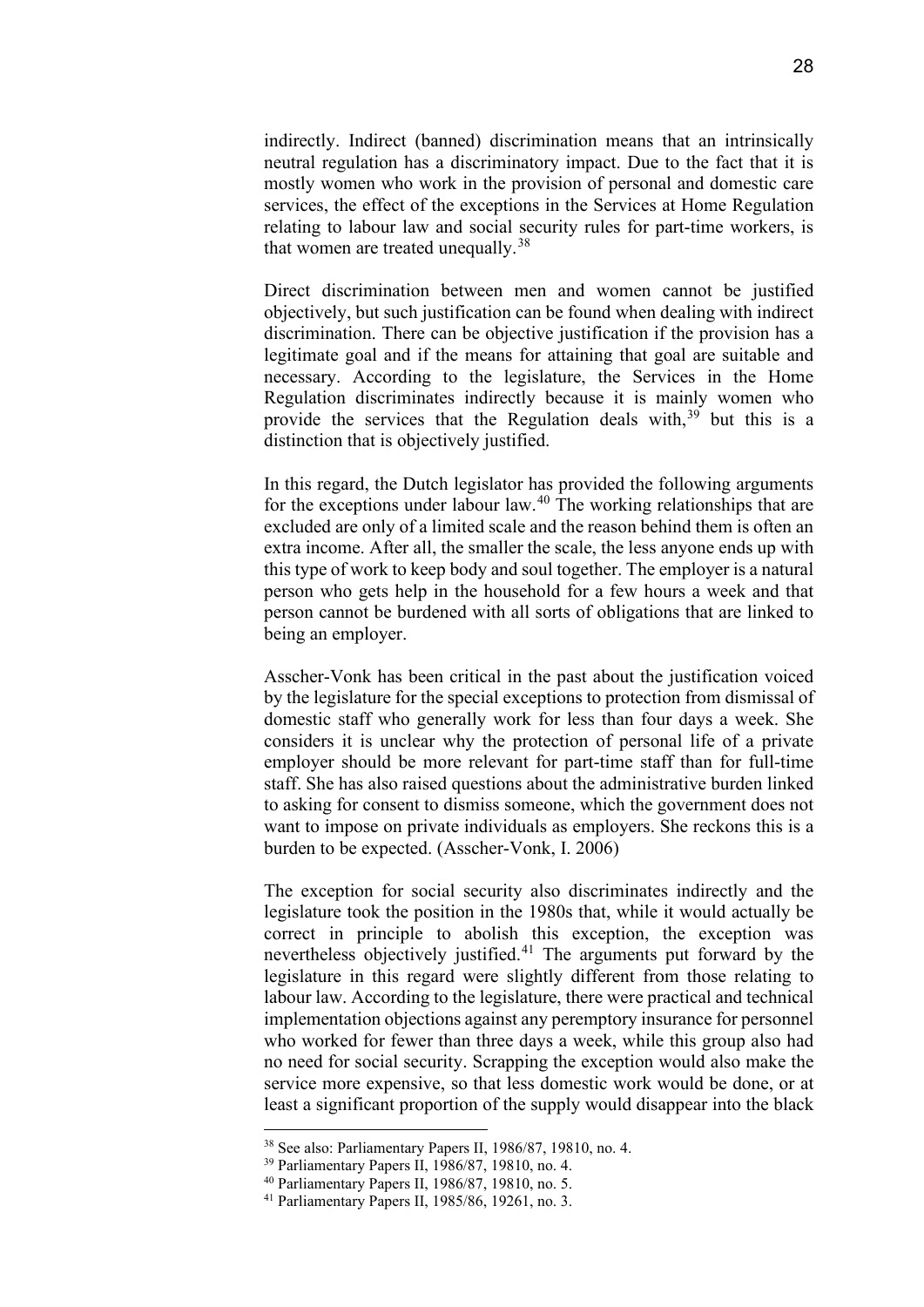economy.[42](#page-28-0) There is case law at EU level which might support the position of the Dutch government to maintain the exceptions included in the Services at Home Regulation. In *Nolte* and *Megner*[43](#page-28-1), - both CJEU judgments in German cases – the Court held that Member States had broad latitude for making decisions when they were adopting social policy. The exclusion of employment relationships of limited size was deemed to be objectively justified. Bijleveld and Cremers argue that the reference to these two judgments is not persuasive, because the exception of limited employment (less than 15 hours) is not the same as the exception for parttime domestic workers. Firstly, the criterion for part-time domestic workers is defined in terms of days rather than hours. Also, the German exception was generic, while the Dutch exception only applies to domestic workers. (Bijleveld L. & Cremers E., 2010)

#### **Slovakia[44](#page-28-2)**

In the General Conference of the International Labour Organization in Geneva at its 100<sup>th</sup> Session on 16 June 2011, the Slovak delegation voted in favour of adoption of the Convention. The Ministry of Labour, specifically its Department of Labour Relations in cooperation with the Department of Foreign Relations, prepared in 2011 a detailed legal analysis of the ILO Convention 189/2011.

Since domestic work shows some special features (e.g. an employee may also be living in the employer's home), in order to regulate rights and obligations of domestic workers, Slovakia would need to define and distinguish domestic work and domestic workers in the Labour Code. Hence, the analysis states that legal regulation in Slovakia is not in accordance with the definition of domestic worker in the ILO Convention.

The analysis states that the legislation is in accordance with Article 3 of the Convention on human rights of domestic workers, because protection of fundamental human rights is guaranteed universally to all persons, i.e. to all employees, through the Constitution and the related legal regulations. Similarly, according to the ministerial analysis, Article 4 (on minimum age of domestic workers) and 5 (on protection against all forms of abuse) is in accordance with already implemented the Slovak legislation.

The most important part regarding the working conditions of domestic workers are defined in the Article 6 of the Convention, which states that "Each Member shall take measures to ensure that domestic workers, like workers generally, enjoy fair terms of employment as well as decent working conditions and, if they reside in the household, decent living conditions that respect their privacy." According to the legal analysis Slovak legislation is not in accordance with this article because it does not

<span id="page-28-0"></span><sup>42</sup> Parliamentary Papers II, 1985/86, 19261, no. 3. Also see CRvB 29 April 1996, RSV 1996/247.

<sup>43</sup> EC CJ 14 December 1995, C-317/93 and EC CJ 14 December 1995, C-444/93.

<span id="page-28-2"></span><span id="page-28-1"></span><sup>&</sup>lt;sup>44</sup> The following text about the Slovak case is an excerpt from Kahancová and Sedlakova, 2020a.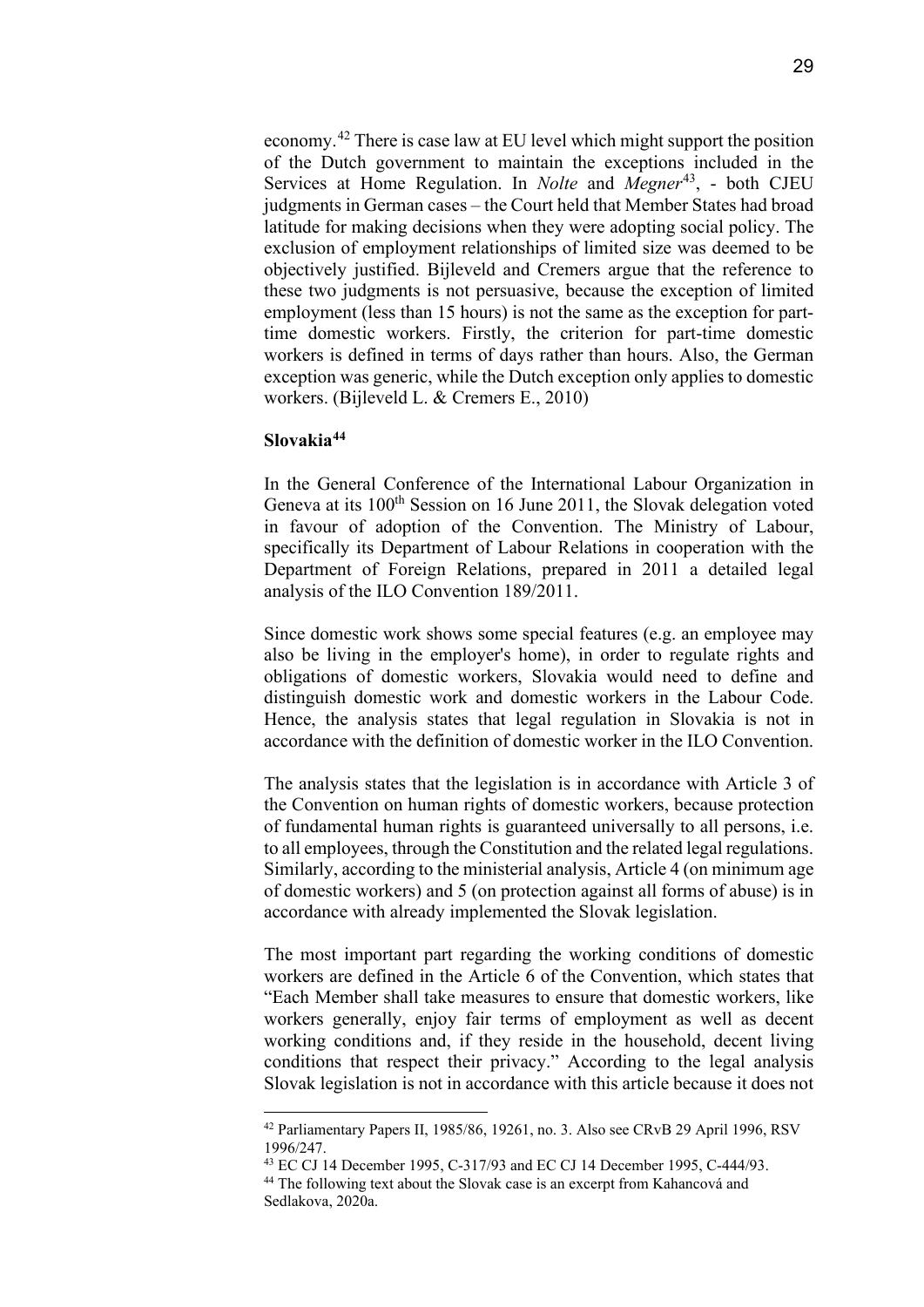regulate the issue of decent living conditions of domestic workers' living in the employer's household.

The principle which ensures that domestic workers are informed about terms and conditions of employment (article 7), is in Slovakia ensured for all employees in various parts of the Labour Code.

Migrant domestic workers are regulated in the article 8 of the Convention. It ensures that prior to migration, job offers or employment contract is signed with a worker, which is then enforceable in the hosting country. Migrant domestic workers are, however, not defined or regulated in current Slovak legislation.

Similarly, labour relations in Slovakia do not cover conditions defined in the article 9, i.e in the situation of domestic workers and conditions of residing in the same household. The same holds for the article 10 on working time of domestic workers. The analysis specifically points out as problematic (in terms of compliance with the Labour Code) part two which states that weekly rest shall be at least 24 consecutive hours.

While Article 11 on minimum wage coverage for domestic workers is in accordance with the Slovak legislation and minimum wage is secured for all employees without any difference, article 12 on rules of wage payments, is not. Specific rules on wage payments for domestic work would have to be changed, e.g. that the wage is paid at least once a month or that payments in kind are limited to a certain proportion of wage.

The Slovak legislation is not in accordance with the Articles 13, 14 and 15 of the ILO 189/2011 Convention. The article 13 stipulates the right to a safe and healthy working environment. Compliance with this article is a problem according to the Slovak legislation as a real possibility to ensure control of safe and healthy environment of work performed behind the close doors of households is not foreseen by the current legal framework. Article 14 which calls for equal social security protection for all workers, including maternity, is also problematic in the Slovak context for the same reasons. The same is also valid for the article 15 on operation of private employment agencies in the sector, which calls for "adequate protection for and prevents abuse of domestic workers".

Moreover, access to courts, tribunals and dispute resolutions, as defined in the article 16 of the Convention, is guaranteed in the Slovak legislation for all employees. However, the article 17 of the Convention on complaint mechanisms and labour inspections applicable to domestic workers are not defined in the Slovak legislation.

The Convention also states that each member state should implement its provisions in consultations with social partners. Here, the ministerial analysis claims that if accepted, the convention would need to pass the consultation process with employers and employee representatives.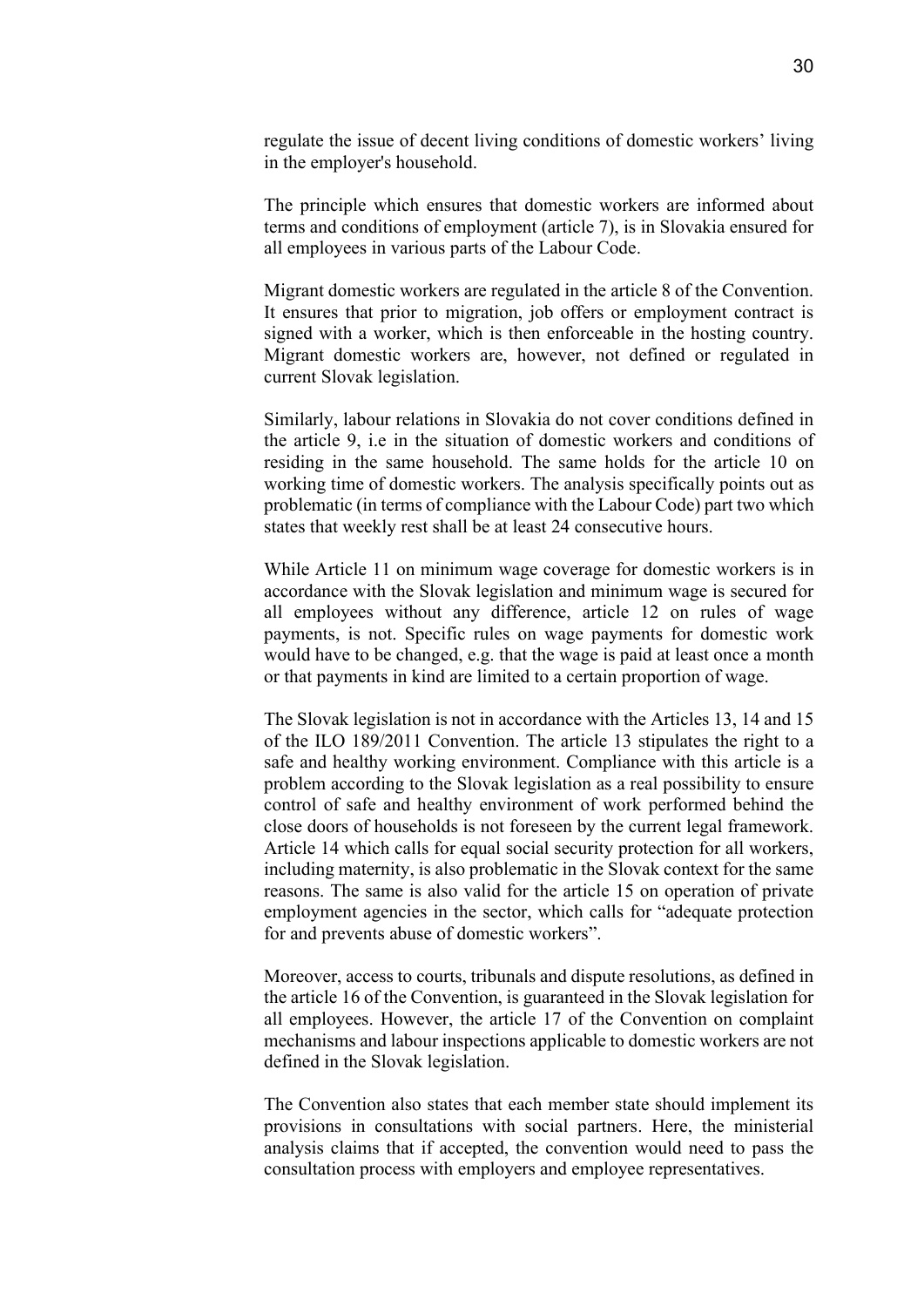In its conclusion, the document of the Ministry of Labour on the ratification of the ILO Convention summarizes that the Convention cannot be ratified without changes in existing regulations. The ratification of the agreement would need to 1) define domestic work and 2) domestic employee and consequently, 3) modification of certain provisions to reflect specific characteristics of the domestic work. Consequently, the Government of the Slovak Republic based on the legal analysis discussed above, concluded that the Convention no. 189/2011 is currently not ratifiable by Slovakia.[45](#page-30-0)

#### **Czechia[46](#page-30-1)**

In 2012, the Czech parliament discussed but did not approve ILO convention no. 189/2011 on domestic workers. The main argument was a very limited incidence of domestic work and no evidence about the violation of workers´ rights. The argumentation was based on official statistics, which could not indicate informality in the sector. Until now, no representative study about the sector´s size has been provided; there is no political will to tackle it.

The public PHS sector, regulated and controlled by public institutions is targeted at care services. Both healthcare services and social care services are provided in the vast majority to elderly and disabled people. The private PHS sector encompasses personal and household services provided at home such as childcare, cleaning services and increasingly, care for elderly people on the basis of semi-formal and informal employment relations financed solely from the private resources of those households. While the public part of the sector is larger in terms of clients, formalized in terms of regulation, financed mostly from public resources, the private one is poorly regulated, provided only by private subjects (agencies and individuals), and employees are exposed to far more precarious working conditions.

For the private part of the sector, Czech legislation does not recognize work in households as a specific type of work and is considered to fall under a standard employment relationship and/or under Commercial Code provisions, which paradoxically pushes the majority of domestic workers and their employers (households) outside the scope of legal employment relations.

In the private part of the sector, especially in cleaning and childcare services, we find various forms of semi-formal and informal employment relations. Semi-formality refers to the situation where a domestic worker officially has an employment contract, but this contract underestimates the actual hours worked in the sector and/or encompass a vague or incomplete

<span id="page-30-0"></span><sup>45</sup> All documents submitted to the Government are available in Slovak at: [https://www.employment.gov.sk/sk/ministerstvo/medzinarodna](https://www.employment.gov.sk/sk/ministerstvo/medzinarodna-spolupraca/medzinarodne-organizacie/medzinarodna-organizacia-prace-mop/100-zasadnutie-generalnej-konferencie-medzinarodnej-organizacie-prace.html)[spolupraca/medzinarodne-organizacie/medzinarodna-organizacia-prace-mop/100](https://www.employment.gov.sk/sk/ministerstvo/medzinarodna-spolupraca/medzinarodne-organizacie/medzinarodna-organizacia-prace-mop/100-zasadnutie-generalnej-konferencie-medzinarodnej-organizacie-prace.html) [zasadnutie-generalnej-konferencie-medzinarodnej-organizacie-prace.html](https://www.employment.gov.sk/sk/ministerstvo/medzinarodna-spolupraca/medzinarodne-organizacie/medzinarodna-organizacia-prace-mop/100-zasadnutie-generalnej-konferencie-medzinarodnej-organizacie-prace.html)

<span id="page-30-1"></span><sup>&</sup>lt;sup>46</sup> The following text about the case of Czechia is an excerpt from Martišková, 2020a.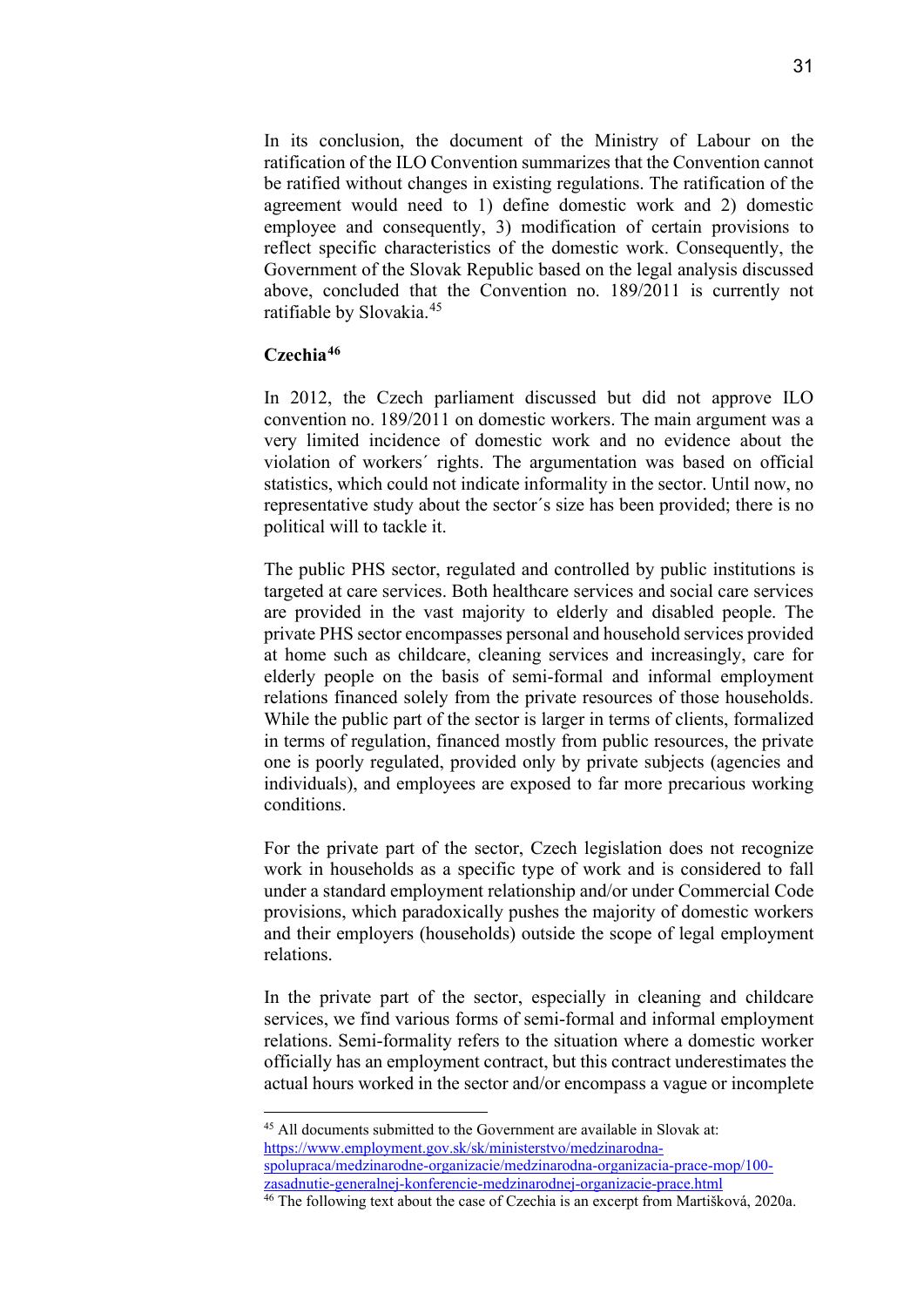specification of the job tasks. Another form of semi-formality in the sector is the use of self-employment to provide domestic work, mostly used by foreigners to attain justification to stay in the country.

The employers' association in Czechia, which represents social care providers, has in its agenda the introduction of a voucher system in domestic care. Their motivation is primarily led by the economic interest to increase employment and fight informality in the sector. The most discussed model is similar to the one introduced in France or Belgium, encompassing state subsidies into the sector, targeted at decreasing unemployment rates and informality in the sector while increasing the demand for household services. As the representatives of the organization claimed in 2020, despite still being in their agenda, there is a significant lack of will on the government's side to deal with informality in the sector.

Employers and NGOs seem to be the most vocal actors, addressing informality in the sector. The majority of their initiatives took place in 2013 and 2014, partially to campaign for ILO convention (NGOs), and partially as an effort to decrease unemployment and reduce the grey economy in the post-crisis period (employers and Ministry of Labour). Currently, the lack of interest from the policy makers' side has halved actors' initiatives.

# <span id="page-31-0"></span>**3.2 Comparative legal framework**

#### <span id="page-31-1"></span>**3.2.1 Employment Status**

In the PHS sector and depending on the country, the employment status of the workers in the sector varies widely. We found in the research several types of employment forms: from fully predominant informal work arrangements (Czech Republic) as to a clear 'formalisation of the contract' as in Belgium. In between we found several examples of specific exceptional employment legislation applicable to workers in the domestic work sector, such as in the case of the Netherlands or Spain.

In most countries under study, there are many different forms of contracts and domestic workers are employed in a number of different ways: some are employed directly by public institutions or their contracts are subsidied with public funds (especially in the care for the dependents and elderly sector), although this is less and less the case since in several countries this type of work has been privatized and contracted out to private care providers. Home care workers can thus be employed in several cases through private care companies, trading charities or care cooperatives; they can be employed as personal assistants directly by the person in need of care or their families; and, they can be self-employed. Home care workers and domestic cleaners are also very often not part of unions, as became clear from our interviews.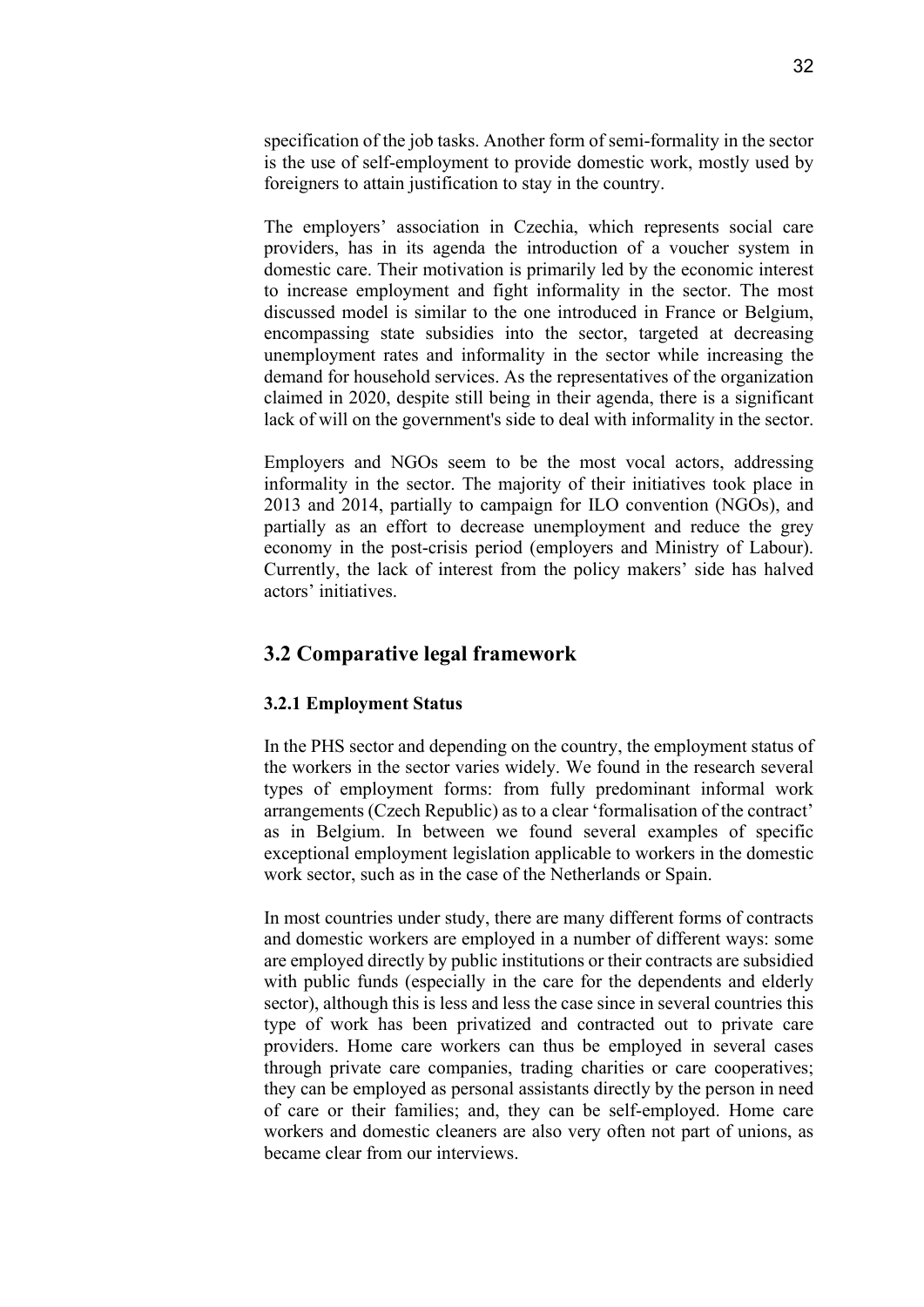

In the last two decades, in many of the countries under study, it can be observed an increase in developing public policies targeting the domestic service sector in an attempt to respond to an increase in demand for both housekeeping and caring tasks. As Jaehrling and Weinkopf (2020b) point out, these public intervention initiatives were aimed at increasing labour supply in various ways: by incentivising the aid of family members and neighbours in the provision of care for the elderly; by supporting the transformation of undeclared jobs into formal jobs; and by supporting the professionalization of household services. At the same time, in several countries, the policies were also meant to support more general political goals, most importantly combating high rates of unemployment of low skilled workers and increasing the labour market participation of women (the paradigmatic example of that public intervention policy is the services voucher system in Belgium).

Accordingly, as Jaehrling and Weinkopf (2020b) note, this mix of policy goals also meant that policy initiatives at national level did not only contribute to the creation of regular jobs covered by social security contributions. In parallel, it is also observed a growth of new forms of employment (such as platform work) in the sector and other 'atypical' forms of employment, ie. 'Mini-jobs' in Germany, as well as hybrid forms of work between paid formal and unpaid informal work ('paid voluntary work'). Moreover, they tacitly tolerated the growth of the group of 'Live-Ins', thus migrant domestic care workers mostly from Eastern European Countries. The most recent type of atypical work in the household service sector has emerged with specialized platforms which broker contracts between private households and solo-self-employed domestic workers, such as Helpling in Germany and the Netherlands. (EUROFOUND, 2018)

As a result, "work in the domestic service sector in the EU is more often paid formal work than it was 20 years ago. However, in terms of size, the different forms of informal and unpaid work continue to be much more important than jobs in the formal economy, at least in the area of housekeeping services. Moreover, the formalisation of jobs in the domestic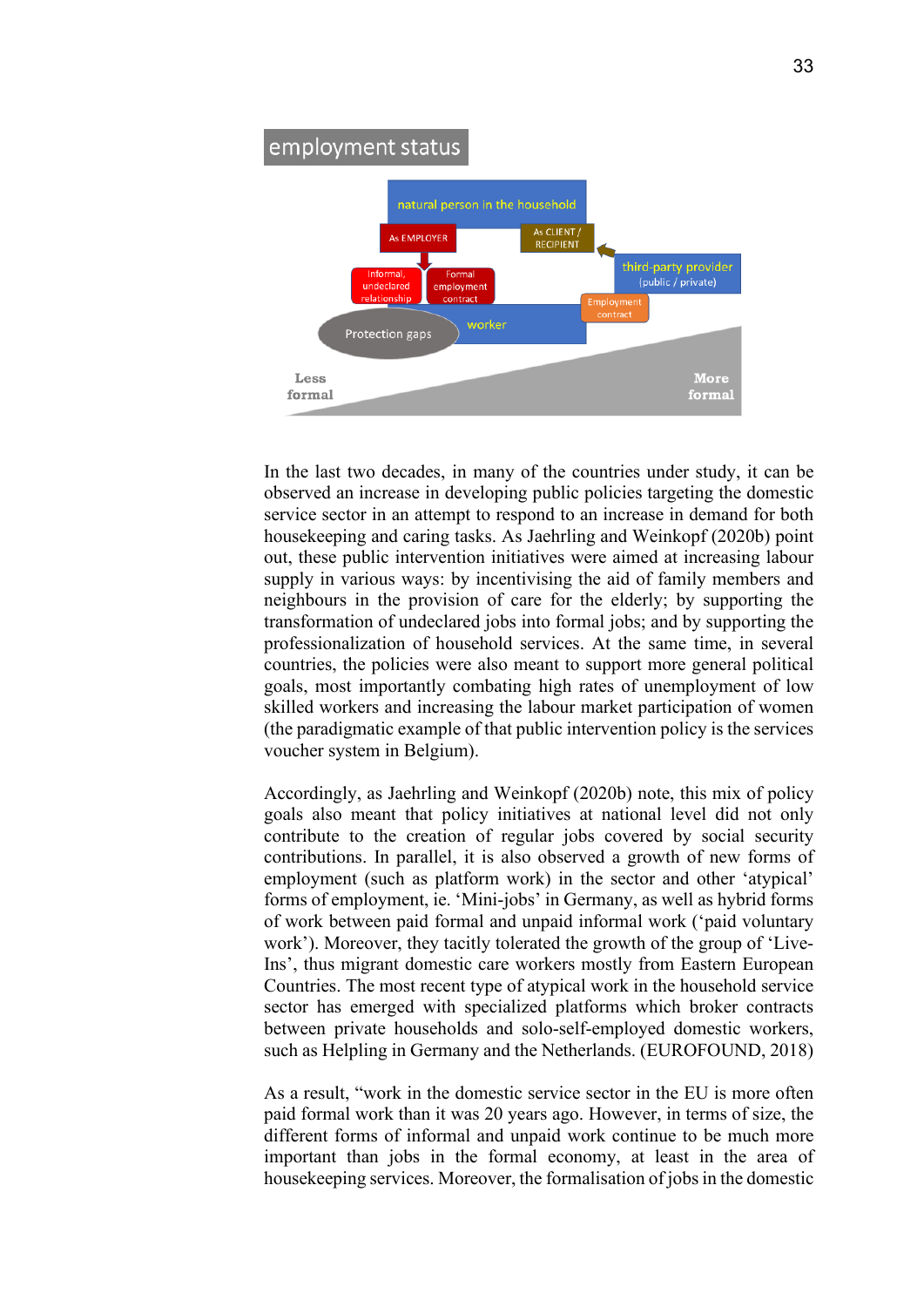service sector has often been a 'formalisation light' – in the sense that these jobs deviate in various ways from standard forms of employment," (Jaehrling and Weinkopf 2020b:3), and this analysis is not only valid for Germany, but also for the Netherlands and Spain.

Jaehrling and Weinkopf (2020b:3) suggest to distinguish between different sources of these deviations or 'exit options':

- Firstly, they are partly rooted in *general* regulative exemptions and regulative gaps that also exist in other segments of the economy, such as 'Mini-Jobs' in Germany or the Service at home Regulation in the Netherlands. Also the growing self-employment in the sector via platform work allows for users to avoid the applicability of existing labour legislation to domestic workers. These exit options allow households and intermediaries to circumvent labour laws by resorting to self-employment and other freelancers, as in the case of platformbased work. It is necessary to keep in mind, though, that some of the circumvention strategies are consensual, thus correspond to domestic workers' preferences to avoid having to pay taxes and social security contributions; this seems particularly to be the case for mini-jobbers in Germany, for many part-time domestic workers in the Netherlands, for migrant workers without work permit in Finland, and for the cases of the Czech Republic, inter alia.
- − Secondly, other exemptions and gaps are justified with the *specific* characteristics of domestic work – for instance the alleged difficulties to distinguish between working and leisure time in the case of 'Live-Ins' in Germany or in France that are referred to in order to justify deviations from the law on working time.

These exemptions often translate into important protective gaps for employees. Several policy measures and other initiatives over the past 10- 15 years have sought to close some of these protective gaps. Considerable efforts have also been made in many EU countries, ie. Belgium, Finland, Germany, Spain, France, Denmark, in order to transform informal jobs in the PHS sector into regular jobs covered by labour law and social security. This was done mostly through public subsidies to professional service providers, such as in Belgium or tax subsidies to households, such as in France or through tax and social security exemptions for employees (Minijobs in Germany). The latter type of subsidy – while being attractive for many employees in the short run – however also bears the risk of material precariousness in the longer run.

Thus, we can conclude in line with Jaehrling and Weinkopf 2020b:4, that: "The current protective gaps for domestic workers in terms of wages and other working conditions are however not only due to *regulatory gaps* resulting from a lack of collective agreements (in most countries with the exception of the Danish, German, French and Belgium cases, where we find several applicable collective agreements) or legal regulations ('employment protection and social protection gaps') but at least as much due to a lack of mechanisms securing the *enforcement* of minimum rights ('enforcement gaps')." Mini-jobbers in Germany or domestic workers in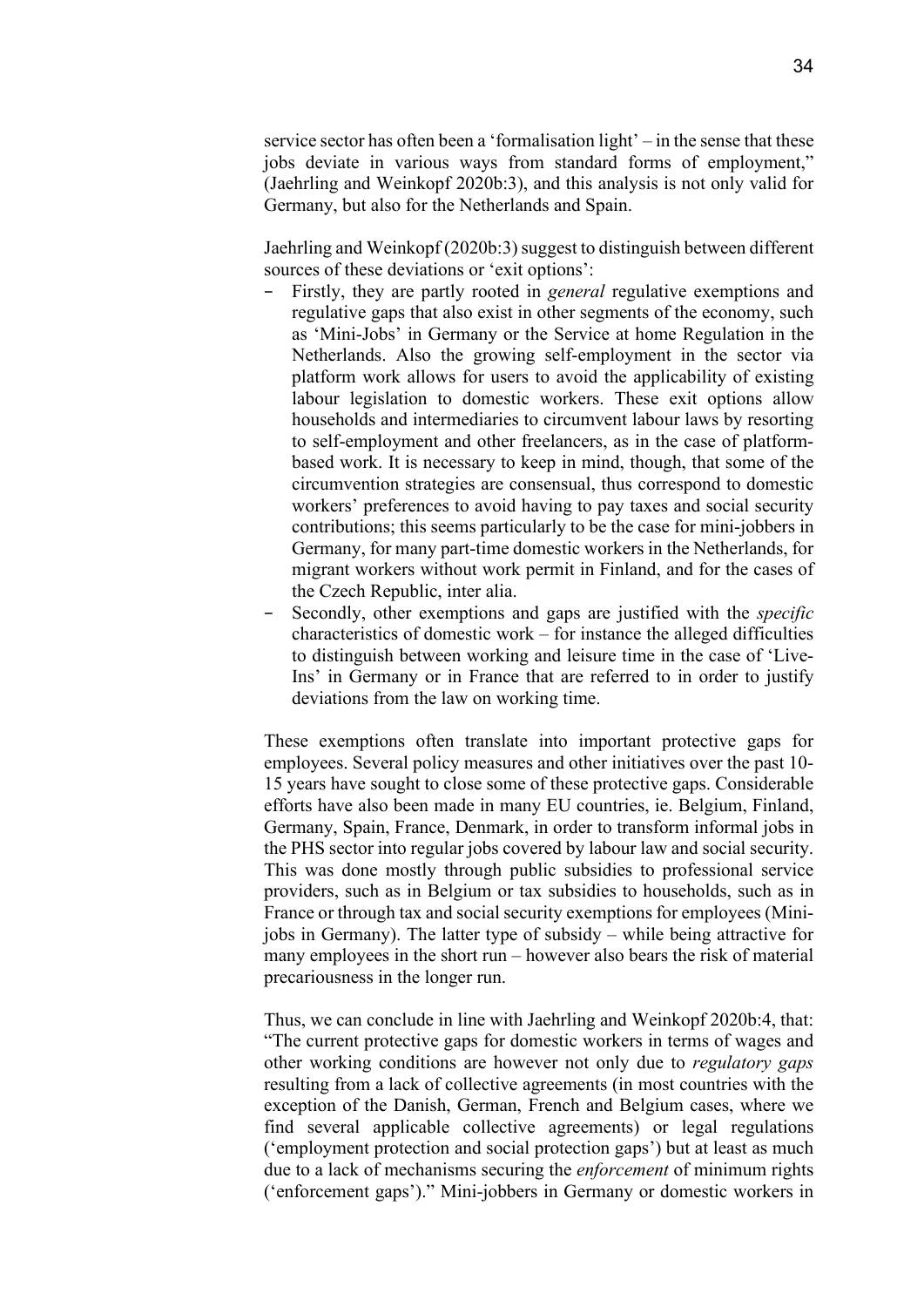the Netherlands, for instance, are entitled to holiday and sick pay, but according to surveys/available studies a large majority of them do not benefit from these rights in practice. Enforcement gaps are also particularly severe in the case of migrant domestic workers in all countries under study. The decentralized nature of service provision and thus their isolated work situation and higher barriers (due to language and knowledge gaps) to use available options for self-enforcement (trade unions, labour courts).

#### **3.2.2 Protection Gaps**

#### <span id="page-34-0"></span>**3.2.2.1. Employment protection gaps**

The employment protection gap is evident in multiple aspects, for example in terms of the rules applicable to the termination of the employment contract. But perhaps the most resounding of the examples is that of occupational risk prevention. In most of the studied countries, with the exception of countries such as Belgium and France, the workers in the domestic work (household services in private homes) are excepted from the protection granted to workers regarding health and safety regulations. A paradigmatic case on this unprotected situation is Article 3.4 of the Law for the Prevention of Occupational Risks in Spain. This provision excludes from its scope the special employment relationship of the family home services. However, the provision says that the owner of the family home is obliged to ensure that the work of its employees is carried out in the proper conditions of safety and hygiene. In practice, this obligation dates back several decades ago. Nowadays, the duty of health and safety refers to standards more typical of the Civil Code than contemporary health and safety risks prevention. This gap can be bridged. For example, regulating the obligation for professional entities in the preventive field to mediate in the special employment relationship of domestic workers that can be projected in risk assessment, information and training, and health surveillance.

#### **3.2.2.2. Social protection gaps**

In most of the studied countries there is a clear gap in the social protection of workers in the PHS sector. That gap is deeper regarding home services (household chores services sub-sector) than in the home care sub-sector. Many domestic workers are explicitly excluded from social security protection. The paradigmatic case of this bad practice is the Netherlands. In other countries, like in the Spanish case, they are only partially covered by social security legislation but they are excluded from unemployment benefits, for instance. Other countries have good practices regarding the social protection of domestic workers as it is the case of France and Belgium with the services vouchers system. The Belgium system does not have a dichotomy for social security as in other systems as the Netherlands and Germany. In the Netherlands the social security scheme explicitly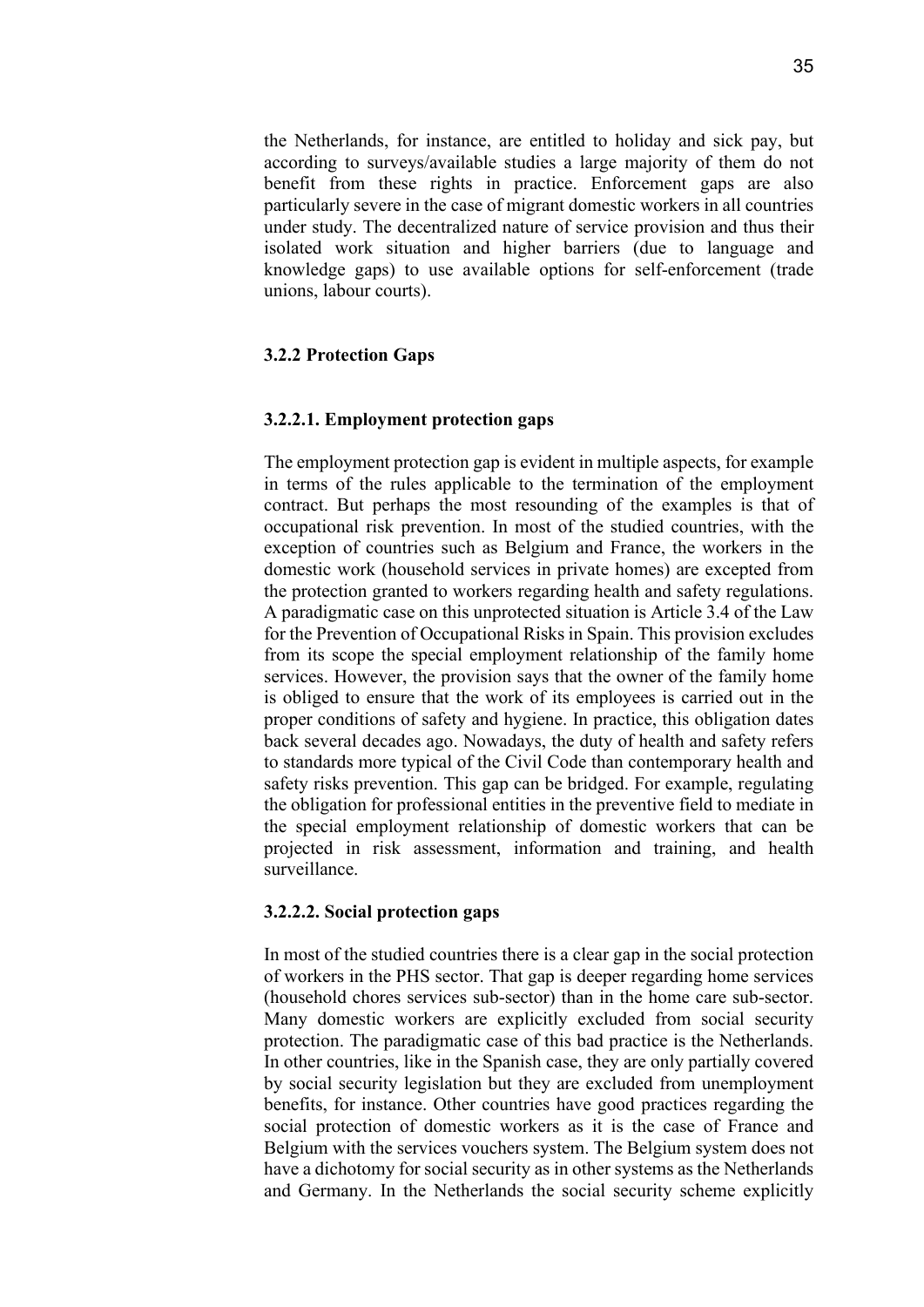distinguishes two types of workers (employees and workers under the special legislation applicable to domestic workers). The distinction between these two groups can be found in the fact that one group can make full use of the social security benefits associated with a welfare state and the other group has limited access to them. The same is reflected in German labour law, where so-called Mini-jobbers are also not entitled to all social security that German labour law offers. The Belgian system does not have this dichotomy, so it can be highlighted as a best practice regarding the social protection of domestic workers. According to Vandenbroucke, the abovementioned dichotomy is ultimately negative for the society as a whole. (Vandenbroucke, 2015)

Belgium is the clear example of good practice regarding social protection of domestic workers. All workers under the services system are protected by the Belgium social security schemes for the following riks: sickness and maternity benefits, benefits for accidents at work and occupational diseases, disability benefits, old-age benefits, unemployment benefits, and family benefits.

The gap in social protection for the workers in the PHS sector has also become evident in 2020 on the occasion of the Covid-19 crisis. In several EU countries, it has been necessary an urgent normative intervention to articulate the essential social protection that every worker deserves in case of inability to work for reasons beyond their control. One very good example of urgent legal intervention is the extraordinary subsidy for lack of activity of people registered in the Special System of Domestic Employees adopted in Spain due to Covid-19 (art. 30 RDL 11/2020). This Royal Law Decree passed by the Spanish government to protect domestic workers highlights how necessary is the extension of unemployment protection legislation for this group of workers.

#### **3.2.2.3 Enforcement gap**

The third gap affects regulatory compliance. It is evident that a domestic worker (with a formal status and legally resident in an EU country) has access to the labour courts, can file complaints with the Labour Inspectorate, etc. However, and apart from the probable low use that domestic workers make of these public resources, the low degree of regulatory compliance with the existing specific or special employment legislation for domestic work is notable in many of the studied countries. This low compliance is largely attributable to the lack of professionalism of the employer. Clear cases of that widespread lack of compliance with the existing legal framework for domestic workers are the cases of Spain and the Netherlands. The difficulties of controlling work performance inside the home are understandable and justified by many of the legal provisions applicable to domestic workers. There are relevant legal constraints affecting the privacy of the private home-workplace, but the lack of professionalism of the employer often leads to multiple informalities and non-compliances that could be rectified, as in the issue of health and safety risk prevention. For example, a feasible good practice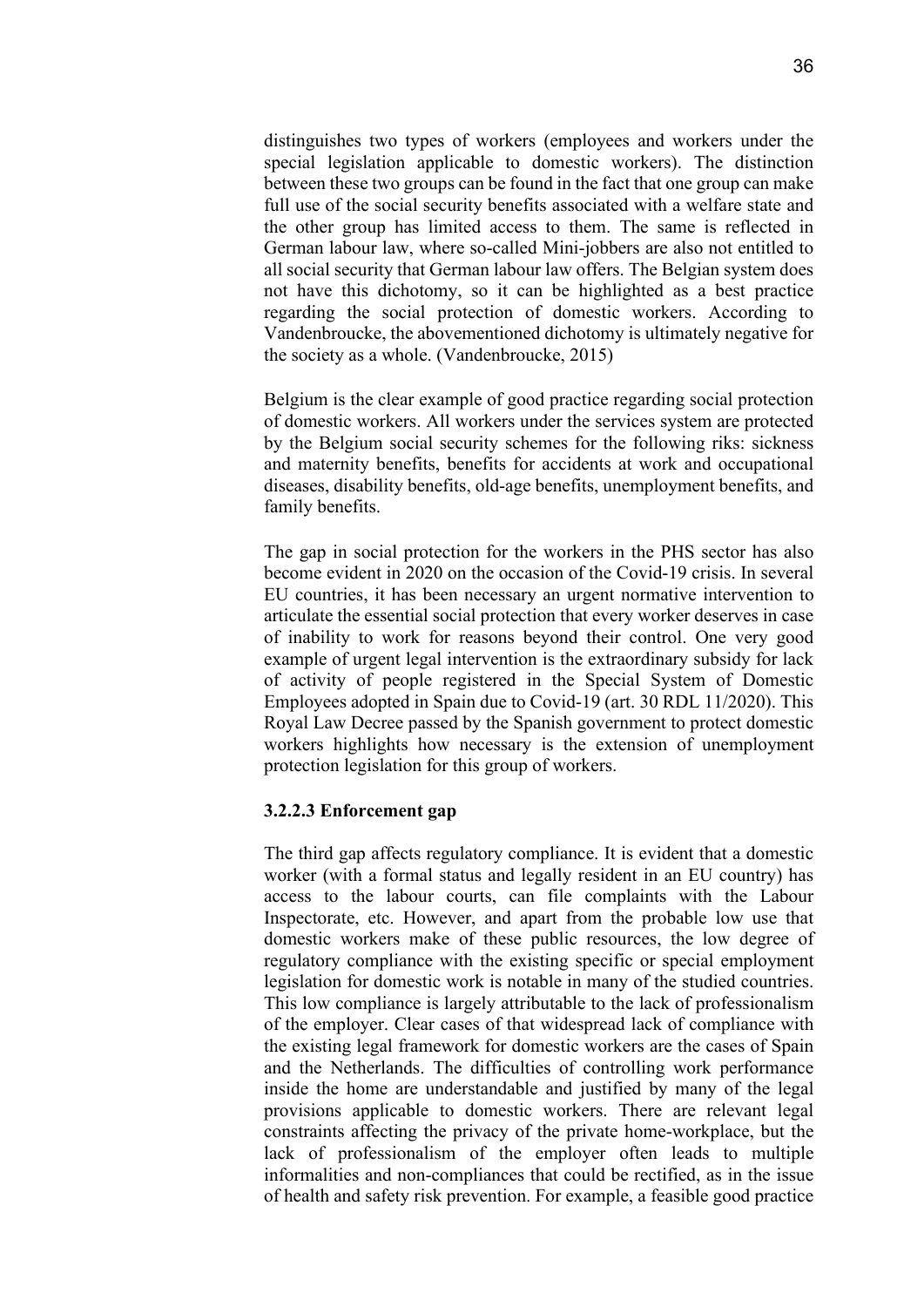is to incorporate a third agent to the recruitment process and the management of the employment relationship, such is the case of agencies providing home care services. In the Spanish case it has been noticed that the cultural rejection to the use of triangular relations in the domestic work sector (ETTs, employment agencies, etc.) has led us to a comparatively worse situation regarding enforcement of the legislation in comparison with other EU countries.

### **3.2.2.4 Representation gap**

Finally, and closely related to the above, the gap of collective representation. In most of the countries under study in the PHS-Quality project there is scarce unionization of workers in the sector, in most of them there is null presence of collective bargaining. In countries like Spain, Finland, the Netherlands, with high coverage of collective bargaining, the domestic work sector lacks any collective agreements. This is a worrying issue regarding the protection of the labour rights of the workers in the PHS sector. It may be interesting to explore the French experience, where this sector has a collective agreement extended by the Ministry.

The Dutch report highlights the idea that protection gaps - the differences in the normative treatment of the special employment relationships of domestic workers compared to regular employment relationships - can be analyzed from the perspective of indirect discrimination based on sex. Taking into account the high density of female employment in this sector, it is also clear that any difference in the legal treatment of domestic workers must respond to an objective and proportionate justification. As stated in the EU Directives dealing with equality for women and men in employment and occupation, any gap has to be objectively justified according to a legitimate purpose, providing that, in addition, the means to achieve that purpose are necessary and appropriate.

### **4. Comparative analysis of the initiatives of the social partners and collective rights dimension**

Domestic work was never seen as "real" work. Societies, including workers and employers traditionally do not perceive domestic workers as employees, or employers in the domestic sector as real employers; and the home has not been seen traditionally as a regular workplace, subject to labour laws or social security relations. Domestic workers are particularly vulnerable to exploitation by their employers because domestic work is invisible. In this sense, the collective right dimension is largely non-existent for workers when they want to defend their demands. In other words, without having the collective power behind him/her, the individual usually has little power in relation to the employer.

Collective employment relations between employers' and workers' organisations are fundamental to the regulation of employment and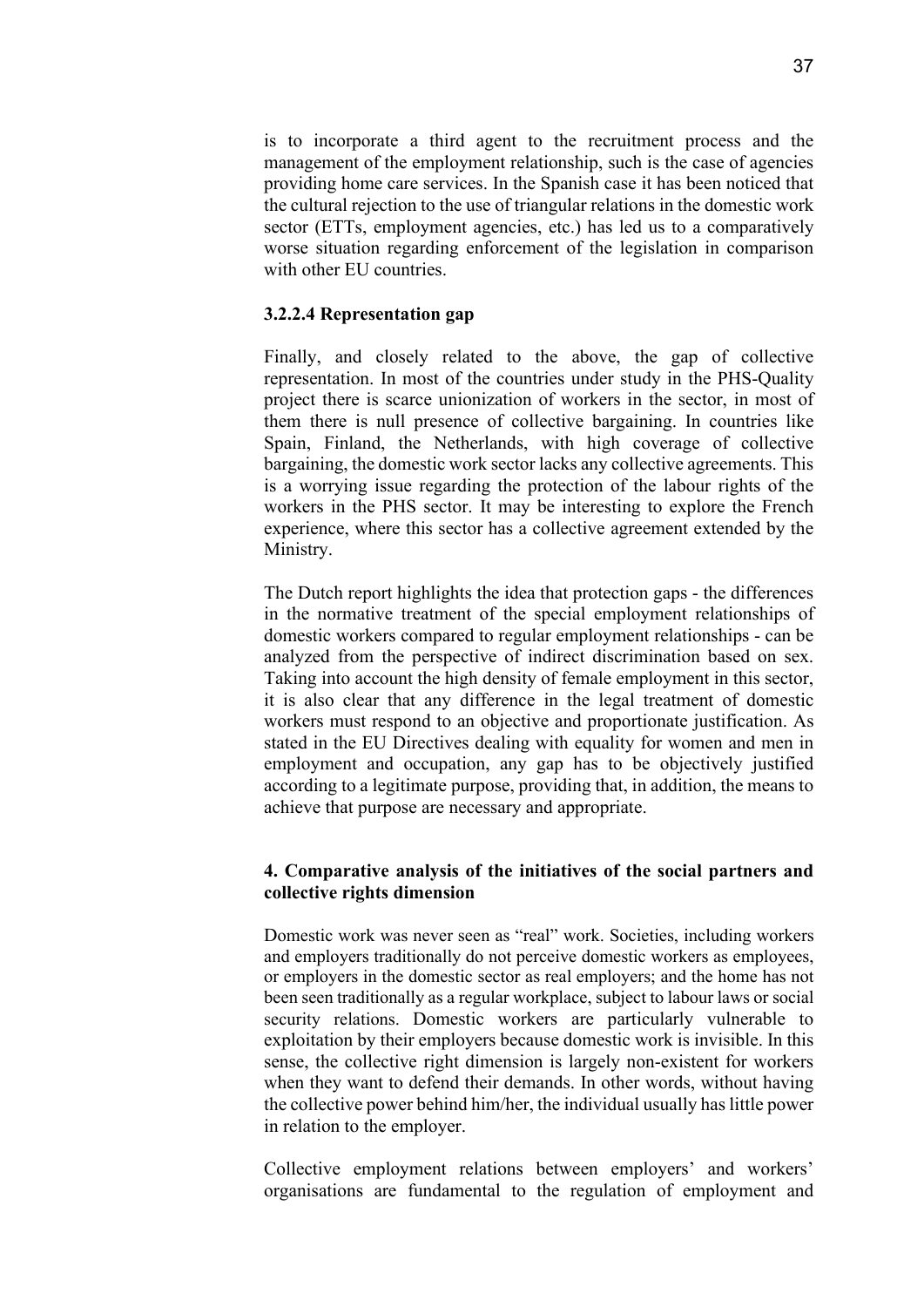industrial relations in all EU Member States and at EU level. Collective employment relations may take place at many levels: establishment, company, local, regional, sectoral, national, EU and international levels. And such relations are exercised in different forms[: tripartite concertation;](https://www.eurofound.europa.eu/observatories/eurwork/industrial-relations-dictionary/tripartite-concertation) [social dialogue;](https://www.eurofound.europa.eu/observatories/eurwork/industrial-relations-dictionary/social-dialogue) [collective bargaining;](https://www.eurofound.europa.eu/observatories/eurwork/industrial-relations-dictionary/collective-bargaining) [information and consultation;](https://www.eurofound.europa.eu/observatories/eurwork/industrial-relations-dictionary/information-and-consultation) employee [participation o](https://www.eurofound.europa.eu/observatories/eurwork/industrial-relations-dictionary/participation)f various kinds. The PHS-Quality country reports of ten European countries have pointed out that a very high percentage of domestic workers are not covered by the collective agreements. Danish social partners estimate that less than 20% of the subsector is covered by collective agreements, which is somewhat lower than the overall collective agreement coverage for the Danish cleaning sector, which is estimated to be around 40-50%. That means that those domestic workers are covered only by the minimum working conditions established by the public regulation.[47](#page-37-0) In the same sense, in Spain the domestic employment relationship may in theory be governed by collective agreements. In practice, however, there is no actual collective bargaining for this type of employees.<sup>[48](#page-37-1)</sup>

The traditional function of the collective agreements is to improve the working conditions regulated by the public labour law regulation. For example, to reduce the maximum working time or to increase the legal minimum wage. In the case of domestic workers, the collective agreement may assume new functions. Firstly, the country reports have mentioned that the application of employment law to domestic workers is not complete because there are many exceptions in the case of private households. Thus, the collective agreements may extend the application of employment law to domestic workers. Secondly, standards developed through collective bargaining benefit from the expertise developed by social partners and have the potential to adapt the legal framework to the specificities of workers in the PHS sector.

# **4.1. Examples of the lack of collective protection of domestic workers**

The research has found different ways of the lack of collective protection of domestic workers. Many of them illustrate the need of public intervention to remove the obstacles which hindrance the negotiation of collective agreements for domestic workers.

# **a) The domestic workers are considered as self-employed**

It is clear that independent contractors are not covered by collective agreements. The majority of collective agreements in this sector are negotiated in order to improve or to adjust the working conditions of the employees. In some cases, the domestic workers are considered as selfemployed. Therefore, they are not protected by those collective norms. The main issue may be if they shall be considered employees (qualifications

<sup>47</sup> See Mailand and Larsen 2020a at:

<span id="page-37-1"></span><span id="page-37-0"></span>https://aias-hsi.uva.nl/en/projects-a-z/phs-quality/country-reports/country-reports.html <sup>48</sup> See Mercader et al. 2020a at:

https://aias-hsi.uva.nl/en/projects-a-z/phs-quality/country-reports/country-reports.html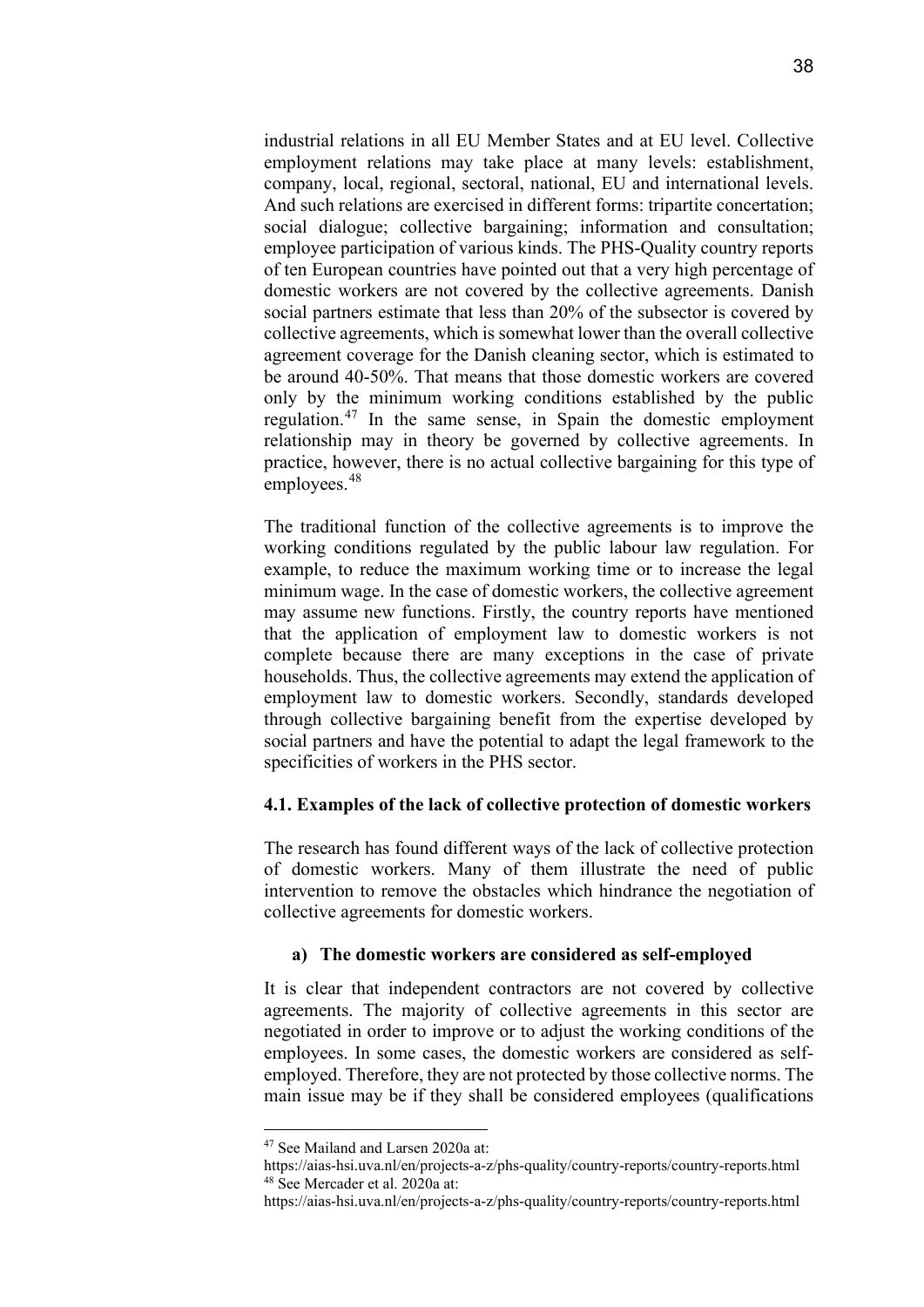issues). Although the research has not noticed clear indicators of a high incidence of bogus self-employed, when there are doubts on the legal status of a domestic worker, an assessment of the criteria applicable to the employee legal status should be performed, namely, to investigate if there is subordination, wages, personal performance and business risk.

For example, in the Danish report it is mentioned that cleaners working as freelancers or self-employed without employees are not protected by Danish labour law and collective agreements since such rules and regulations only cover cleaners who are considered employees. The same applies to most platform workers in all studies EU countries as they are often registered with the cleaning platform as self-employed rather than as employees<sup>[49](#page-38-0)</sup>. In the United Kingdom, in the case of domestic cleaners working for agencies, the agencies often insist that they are self-employed. However, there is a high incidence of bogus self-employment in those cases.[50](#page-38-1)

#### **b) The domestic workers are part of the informal economy**

More dramatic is the situation of informal domestic workers. Individuals who are themselves under economic pressure and may resort to informal employment arrangements including undeclared work because they cannot afford services on the formal labour market. The country reports have identified different levels of informality. The first one is the precarious situation when there is no employment relationship between the user and the domestic worker. The second one is when there is an employment relationship but the domestic employee carries out more working time than the one agreed in the contract. This problem is noted in most of the country reports, and it is especially problematic in the French case.

There is a significant percentage of informal domestic workers in most countries under study. However, it is difficult to give a specific figure. In Germany, in terms of size, the different forms of informal and unpaid work continue to be much more important than jobs in the formal economy, at least in the sub-sector of housekeeping services. Moreover, the formalisation of jobs in the domestic services sector has often been what Jaehrling/Weinkopf (2020b) call a 'formalisation light' – in the sense that these jobs deviate in various ways from standard forms of employment.<sup>[51](#page-38-2)</sup> In Spain, given the high degree of informality within this productive sector, it is highly likely that the actual percentage of workers who provide domestic services is underestimated. Domestic workers often do not have a formal contract, nor are registered under the social security system.<sup>[52](#page-38-3)</sup> The consequences of that situation for domestic workers are very negative

<span id="page-38-0"></span><sup>49</sup> See Mailand and Larsen 2020a at:

https://aias-hsi.uva.nl/en/projects-a-z/phs-quality/country-reports/country-reports.html <sup>50</sup> See Howard and Kofman 2020a at:

<span id="page-38-1"></span>https://aias-hsi.uva.nl/en/projects-a-z/phs-quality/country-reports/country-reports.html <sup>51</sup> See Jaehrling and Weinkopf 2020a at:

<span id="page-38-3"></span><span id="page-38-2"></span>https://aias-hsi.uva.nl/en/projects-a-z/phs-quality/country-reports/country-reports.html <sup>52</sup> See Mercader et al. 2020a at:

https://aias-hsi.uva.nl/en/projects-a-z/phs-quality/country-reports/country-reports.html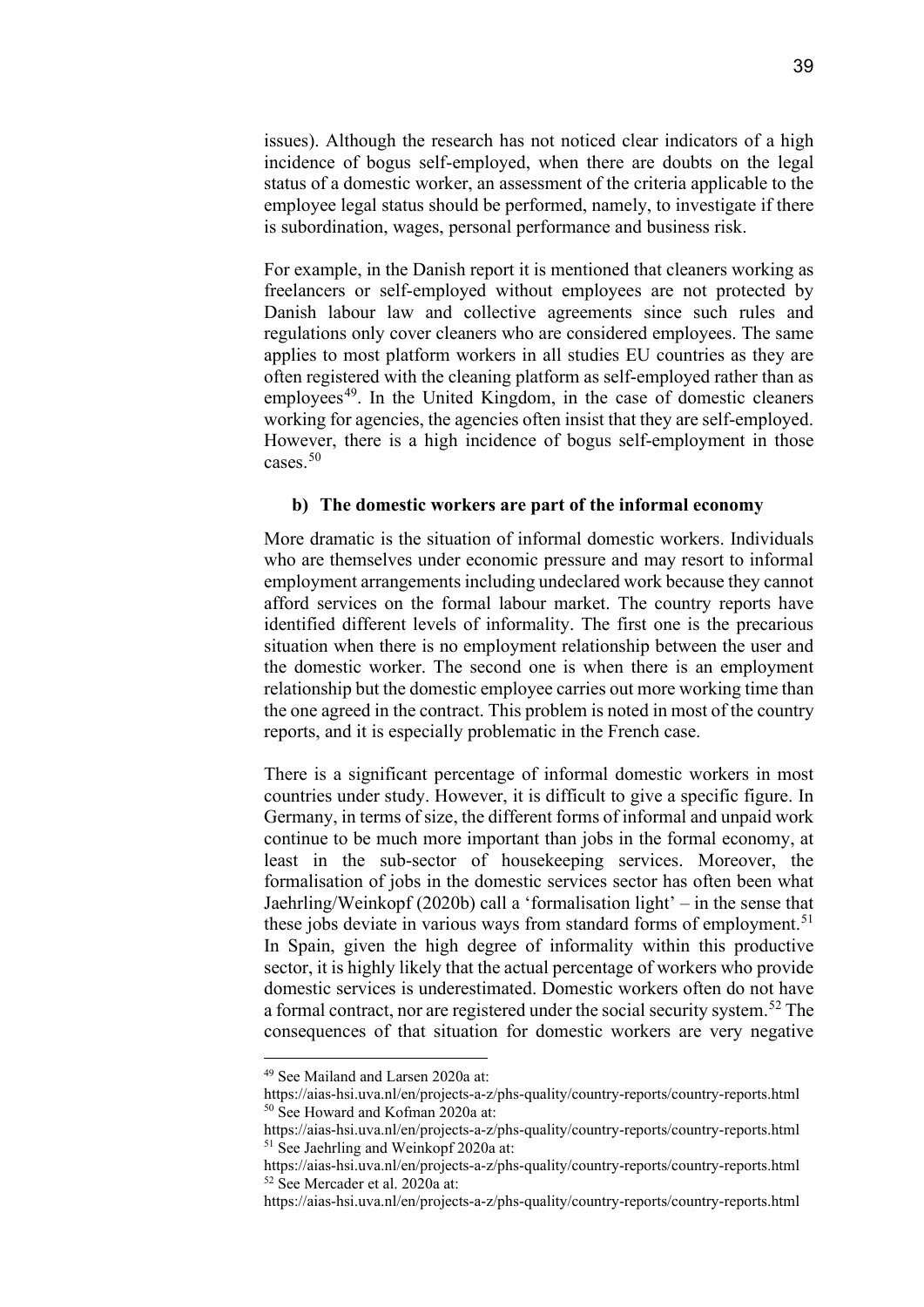because they are not covered by employment protection legislation neither by collective agreements.

#### **c) The domestic workers are employees but there is a lack of collective agreements**

The research points out that there is a lack of collective agreements for domestic workers, especially in the cleaning activities. It seems clear that there are more employees covered by collective agreements in the home care activities. For example, in Spain social dialogue regularly takes place in the home care sub-sector, and there is a collective agreement at state level applicable to workers in that sector (*VII Convenio colectivo marco estatal de servicios de atención a las personas dependientes y desarrollo de la promoción de la autonomía personal - residencias privadas de personas mayores y del servicio de ayuda a domicilio*). The existence of workers' representatives and a professional employer allows for better access to the protection of labour rights. In practice, therefore, the home care sector presents fewer specific problems than domestic employment in the cleaning at home subsector. In Slovakia social care workers are included and covered by the sector-level collective agreement for public workers. Company-level collective agreements in facilities of social care are also concluded. A similar situation we find in the Netherlands. In most of the countries analysed, the PHS workers in household support activities, such as cleaners or gardeners, lack any form of collective representation.<sup>[53](#page-39-0)</sup>

Furthermore, the difficulties arise when the employer side in domestic work are generally private households, and individuals. No collective action can be taken up here according to several of the PHS-Quality countries reports (Finland, Spain). To sum up, the research has pointed out that there are broad differences between the domestic workers hired by enterprises and private households. In general, only the first ones are covered by collective agreements.

#### **4.2. The difficulties to negotiate collective agreements**

The PHS-Quality research has confirmed that there are serious difficulties in order to negotiate collective agreements in the PHS sector. Firstly, trade union density is lower in the case of domestic workers than in the case of other employees and the structure of the collective bargaining is very fragmented. Secondly, there is a lack of professional associations which may negotiate collective agreements with the trade unions. That problem is more common when the domestic worker has been hired by a private household. The country reports have mentioned that the different forms of employment relationships in the sector is a relevant factor hindering collective bargaining. In other words, an employment contract might exist between the worker and the household owner or between the worker and

<span id="page-39-0"></span><sup>53</sup> See Kahancova and Sedlakova 2020a at:

https://aias-hsi.uva.nl/en/projects-a-z/phs-quality/country-reports/country-reports.html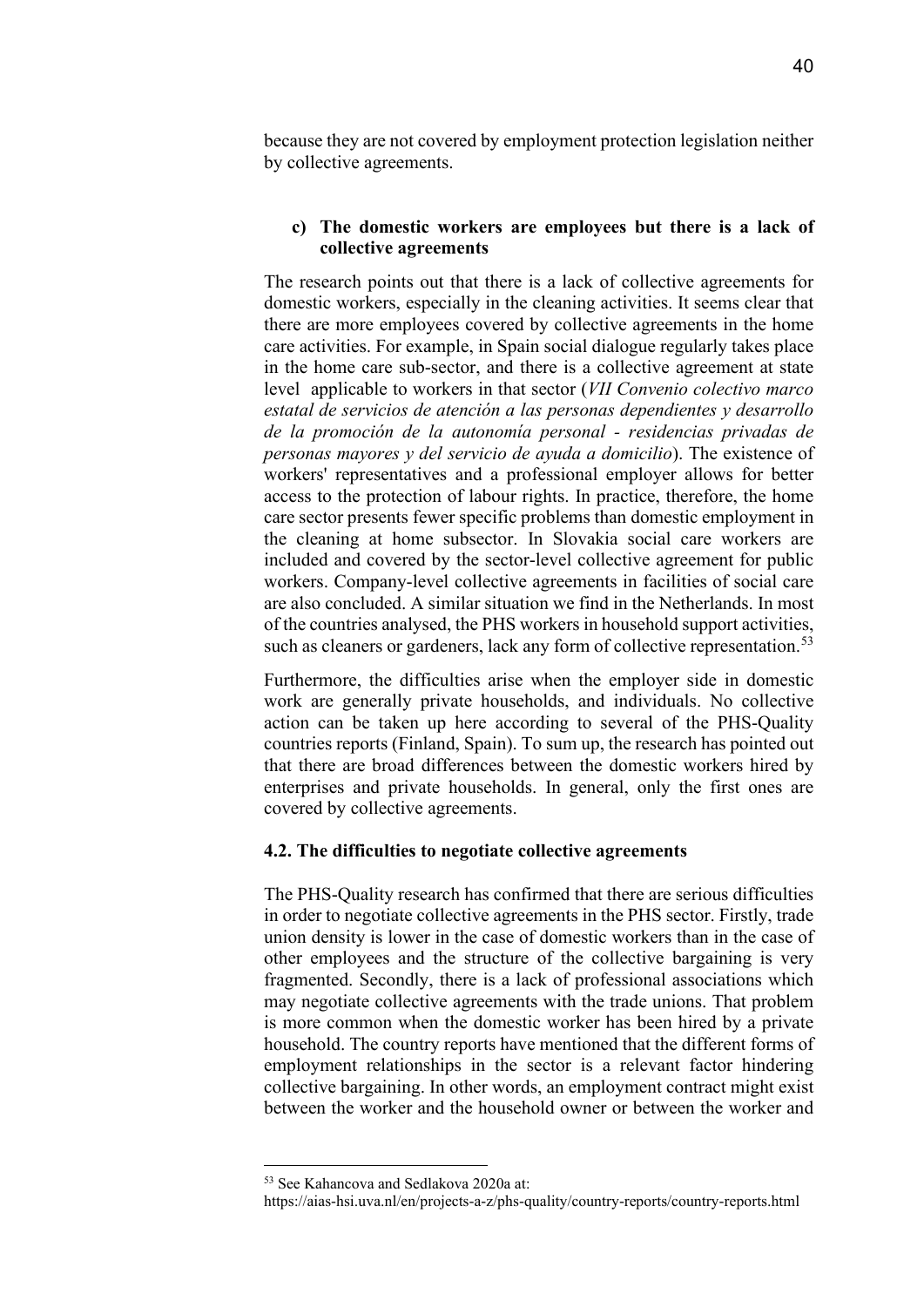an agency. In the last case, it is more likely that a collective agreement would apply to the domestic worker.

#### **a) The low union density and fragmented structure**

One of the main difficulties blocking collective bargaining is the low union density of domestic workers, even in the countries with very high low union density. For example, 58% of Danish cleaners were union members in 2015, where the union density was 77% in the public sector and 50% in private sector, but estimated by the interviewees to be considerably lower in the parts of the sector that takes place in private household.<sup>[54](#page-40-0)</sup>

It seems that the position of the trade unions is not very strong due to the fragmented structure of the domestic work sector. In this context, there are important differences between the care at home activities and the cleaning activities. The domestic workers are totally decentralized, usually with only one domestic worker working for one, two, or several employers. Organizing possibilities are even more limited for live-in domestic workers, and for migrant domestic workers with an irregular legal status whose freedom of movement is limited either *de facto* or *de jure*.

In Czech Republic trade unions are weak in the care sector in general and their ability to reach domestic workers is particularly limited. This is related to their strategic focus with formally employed workers and is explained in the literature by their post-socialist legacy associated with their lack of organizing activities and weak outreach to non-standard workers. The trade unions remain less vocal in dealing with the specific problems of foreigners in the PHS sector in Czechia. In addition, the PHS sector is hard to organize, because of its fragmented structure, tight relationships between household and employee and the special trust character of their work. A low number of employees in one workplace in the formal part of the sector does not contribute to organizing workers in this part of the sector either.<sup>[55](#page-40-1)</sup>

The conclusion is that, due to the informal character of the sector in many countries and the isolated and invisible nature of the work, it is difficult for domestic workers to get organised, or for trade unions to reach domestic workers.

#### **b) The lack of employers' associations**

The domestic employment relationship may in theory be governed by collective agreements. In practice, however, there is often no actual collective bargaining for this type of employees. As explained in the country reports, the main obstacle to collective bargaining for domestic

<sup>54</sup> See Mailand and Larsen 2020a at:

<span id="page-40-1"></span><span id="page-40-0"></span>https://aias-hsi.uva.nl/en/projects-a-z/phs-quality/country-reports/country-reports.html <sup>55</sup> See Martišková 2020a at:

https://aias-hsi.uva.nl/en/projects-a-z/phs-quality/country-reports/country-reports.html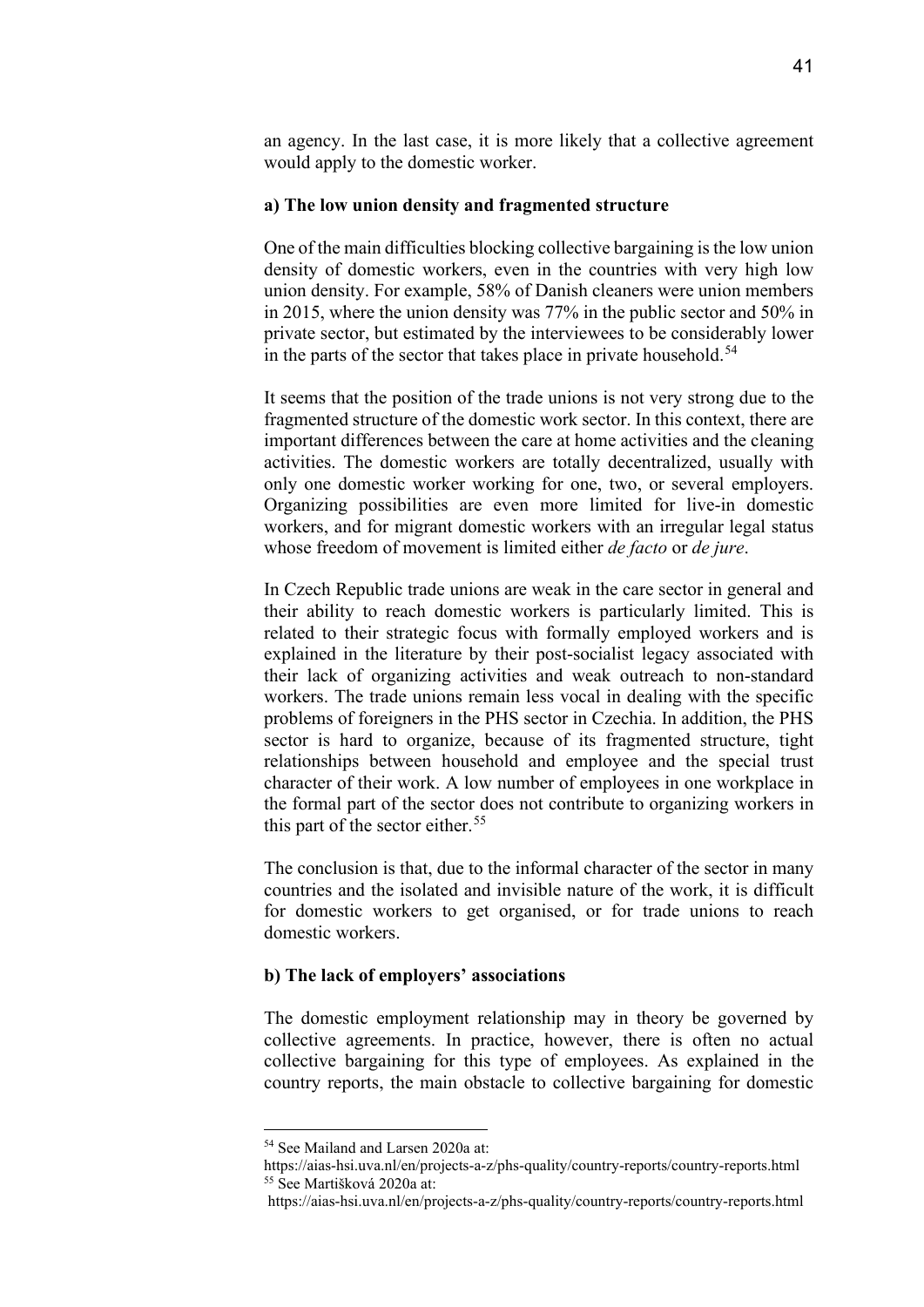workers is the lack of employer representatives, an obstacle which is not properly addressed by the current regulation in most countries.

Collective bargaining does not exist at all for domestic work in many of the case studies. The main reason for this is the lack of bargaining agents as there is no association of employers in the sector. In addition, the domestic workers have a low level of union membership. The collective activity of domestic workers is more common through a number of associations, usually of a local nature, different from the typical labour unions. Nevertheless, one can describe a "domestic work movement" in which non labour associations and labour unions participate with more or less the same goals, which are the improvement of the living and working conditions of these workers.

The main demand of the domestic work movement has nothing to do with collective bargaining. It is mainly addressed to the government, not to employers who in most cases do not have an organizational face (with the exception of the home care sector in some of the studies cases and with the exception of France and Belgium where employers' associations do exist).

In brief, in most of the studied countries domestic work is characterized for an almost complete lack of real industrial relations, at least in the sense of a relationship between employers and employees. There is no collective bargaining, no industrial action as such against employers and low labour unions activity.

#### **4.3. Some exceptions: the French and Belgian examples**

The research indicates that there are some exceptions. In France and Italy collective agreements have been negotiated between the national trade unions and the domestic employers' associations for decades. Thus, the most successful example of collective bargaining so far is found in France, where the Fédération des particuliers employeurs (FEPEM) was founded in 1948, followed by the Syndicat des Particuliers Employeurs in the 1970s. Italy (a country not covered by the PHS-Quality research project) as well saw the formation of an association of employers of domestic workers (DOMICILIO) long before domestic workers began organizing into trade unions. The first National Collective Agreement on domestic work in Italy dates back to 1974. It introduced three occupational levels, according to professional skills and specific tasks performed by the workers; set maximum working time in 11 hours per day and 66 hours per week, and minimum wages. Since then, the collective agreement for the domestic sector has been renewed several times.

In particular, the French case seems a good practice in this sense. In France, different collective agreements exist depending on the particular status of the employment relationship between the domestic worker and the employer. In France, there are employers' organisations which may negotiate collective agreements for domestic workers.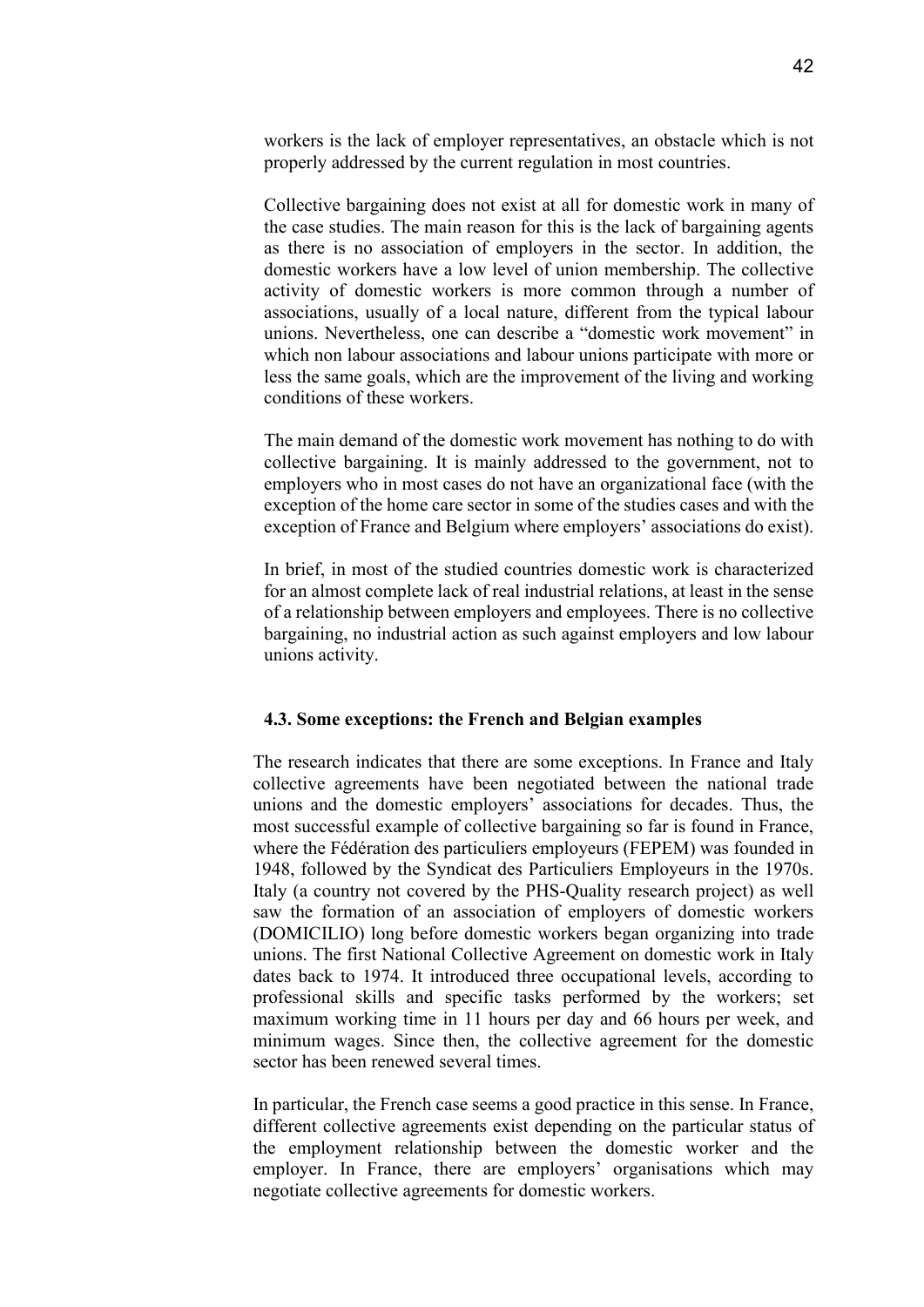In the SPE branch, the social partners, although not very representative, have managed to sign a set of accords making it possible to include a set of rights in the collective agreement and its codicils from which these workers were excluded in the Labour Code. This "catch-up" remains incomplete, however. In all areas related to the definition and regulation of effective work and working hours, in particular, boundaries are still quite porous and remote from those found in general law. Advances in social protection are easier to adopt since they are based indirectly upon a form of socialisation, thanks to all the existing benefits available (first and foremost reduced taxation). By contrast, the regulation of actual work seems much more difficult to negotiate because the employers' federation remains committed to preserving what it calls "the specifics" of employment by households.

In France, the declared employment of salaried workers by households is very dependent upon social fiscal expenditure and the social partners pay particular attention to the efforts being made to establish what they call a dynamic of "professionalisation".

However, the collective agreement for SPEs and its codicils are formulated in favour of the employee in a number of areas in which they are exempt from the general labour Code. On some points they even go beyond the statutory provisions, in fact, by conferring specific additional rights. In the event of absence through sickness or accident, for instance, an invalidity allowance supplementary to the beneficiary's social security entitlement is provided for. In these cases domestic workers are guaranteed a basic monthly income equal to 76% of their capped gross monthly salary. An additional levy of 0.20% for professional training is included in the collective agreement, supplementing the 15% provided for by the specific law applicable to "employees of the private domestic employer". A social fund has been created to provide individual or collective assistance for employees in financial difficulties, and agreement has also been reached to set up an occupational health service and to provide individual and collective preventive health monitoring. We can therefore conclude that collective bargaining has been remarkably effective in establishing social protections in the broad sense of the term – more so than it has in regulating actual working conditions.

In Belgium, working conditions and remuneration are fixed in Parity Committees (CPs) at sector level. These are the main bargaining settings between unions and employers' associations to conclude collective agreements. There are also Parity Sub-committees, which are subdivisions of the Parity Committees established for a region or a specific business sector. Each Parity Committee concludes its own agreements on remuneration and working conditions (annual leave, year-end bonus, other benefits...) as well as training opportunities. These are interesting examples of joint cooperation of the social partners, for example in the area of training. The employers' obligations regarding training are very tight in this PHS sub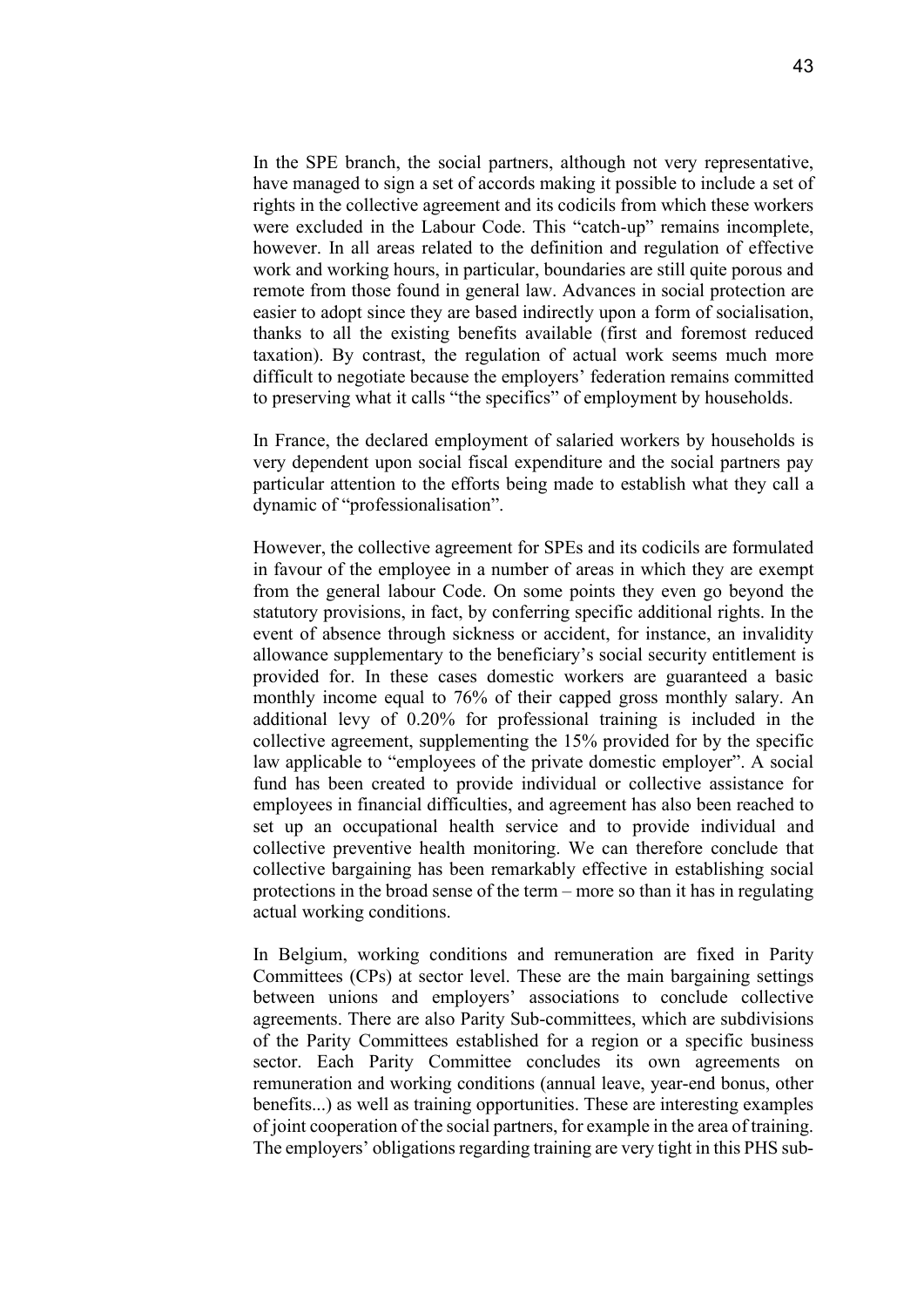sector in Belgium. Training hours are strongly regulated. For a very long-time social partners have had to submit training plans to the authorities.<sup>[56](#page-43-0)</sup>

#### **4.4. Initiatives of the social partners**

The PHS-quality study has shown that trade unions and domestic workers organisations employ a range of strategies, including organising activities, offering specific advisory services as well as room for social and political activities, and targeted information materials and training for domestic workers.

In Denmark, the social partners have also developed a series of initiatives to improve pay and conditions. These initiatives are relevant for PHS-workers in both the cleaning and the elder care sectors but are not always limited to these subsectors. Several of these initiatives are linked to the negotiation of collective agreements. In the platform-work cleaning sector in the EU the first case of successful collective bargaining can be found in Denmark. In the case of Denmark a collective agreement has been signed by the Danish owned cleaning platform Hilfr and the Danish trade union 3F in 2017.

A Danish trade union, 3F, signed this [collective bargaining agreement](http://regulatingforglobalization.com/2018/12/10/collective-bargaining-of-platform-workers-domestic-work-leads-the-way/collective%20bargaining%20agreement) with Hilfr.dk, a platform providing domestic work such as cleaning services in private households. The [agreement](http://ow.ly/d/83Wv) introduces within the company a new category of worker, with employment status, in parallel with the existing freelance arrangements. Freelancers can apply to become employees of the platform and be covered by the collective agreement. After 100 hours of work, workers are considered to be employees covered by the collective agreement, unless they actively opt out from this status.

This agreement debunks many myths about platform work, the first one being that it is not compatible with existing forms of labour protection such as employment rights and collective bargaining. Secondly, it shows that labour protection is not necessarily an alternative to autonomy – the workers who, for whatever reason, want to remain freelancers are still able to do so, just by opting out.

The collective agreement provides for significant protection. It grants an hourly minimum wage of 141 DKK (c. 19 Euro or 21,5 USD), payment of unemployment benefits in case of sickness, and protection against dismissal. The right to holidays and working time protection are also granted, in accordance with Danish law. Most importantly, the agreement also provides rules on the cancellation of shifts, a pivotal protection for casual and platform workers – if a job is cancelled less than 36 hours before the start, the customer is bound to pay 50% of the agreed wage.

<span id="page-43-0"></span><sup>56</sup> See Ramos Martín 2020a at:

https://aias-hsi.uva.nl/en/projects-a-z/phs-quality/country-reports/country-reports.html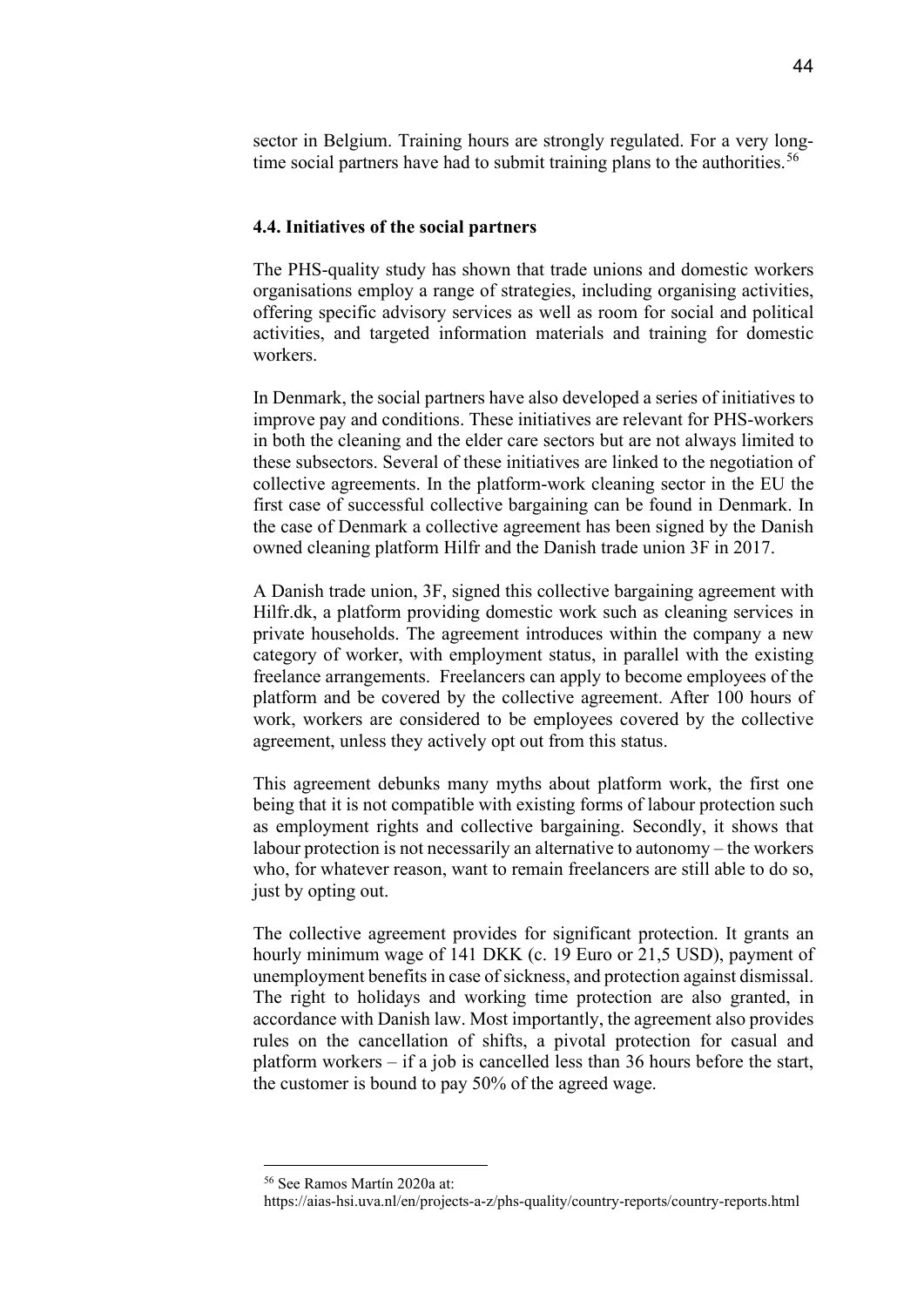Finally, the agreement also includes a provision for data protection, which may serve as a blueprint for future collective bargaining, regardless of the sector. Firstly, the consent of the workers is needed to post their data on the platform, and this consent should be specific and informed.

Moreover, workers 'may, at any time, request that derogatory, false and offensive comments, pictures or characters be removed from [their] profile and other places on the platform that can be associated- and clearly attributed to [them].' This kind of request 'cannot adversely affect the employee's conditions of employment'. This is crucial protection to ensure that workers are not penalised by negative or biased comments or feedback received by customers or other parties, something that can be extremely detrimental for workers, particularly when algorithms are applied to decide whether other jobs will be offered.

In Czech Republic there is no social dialogue in the sector specifically targeted at domestic workers. Both social partners mostly address problems associated with the functioning of the public part of the sector (financing, quality of services and sustainability), while the informality and working conditions in the informal part of the sector are rarely revealed. Despite this, trade unions supported the adoption of the ILO convention on domestic workers in a legislation process in 2012. However, their activity in the sector is otherwise limited. The trade union in healthcare and social care is trying to conclude a collective agreement at the sector level which would cover employees in social services employed in the public part of the sector, including those providing homecare services. Nevertheless, most of their effort is targeted on the increasing protection of social workers in residential care services, while other subsectors in the care sector, including the PHS sector, are less represented. Low rates of unionization in the PHS sector partially explain this issue. [57](#page-44-0)

In the Netherlands there has also been negotiations between employers in the sector and platforms to conclude this type of collective agreements. The action of the trade unions has been very relevant in some cases. For example, in the Netherlands, Helpling is an online platform that brings together supply and demand in the private household cleaning market. Helpling operates in several countries and states that it is the largest 'online marketplace' for domestic support services in Europe. Helpling states that it is not a cleaning firm but rather a platform which matches private cleaners with households. 'All of the helpers have a profile with customer ratings, their experience and the price they are asking for. The notice board with cards in the supermarket is no longer needed; from now on, you can easily find the best private helper on the basis of thousands of ratings', according to Helpling on its website. This company states that domestic helpers are employed directly by the private household and that their work is covered by the Services in the Home Regulation. Trade union FNV and a cleaner initiated proceedings against Helpling because they considered that

<span id="page-44-0"></span><sup>57</sup> Most extensively see Martišková 2020a at:

https://aias-hsi.uva.nl/en/projects-a-z/phs-quality/country-reports/country-reports.html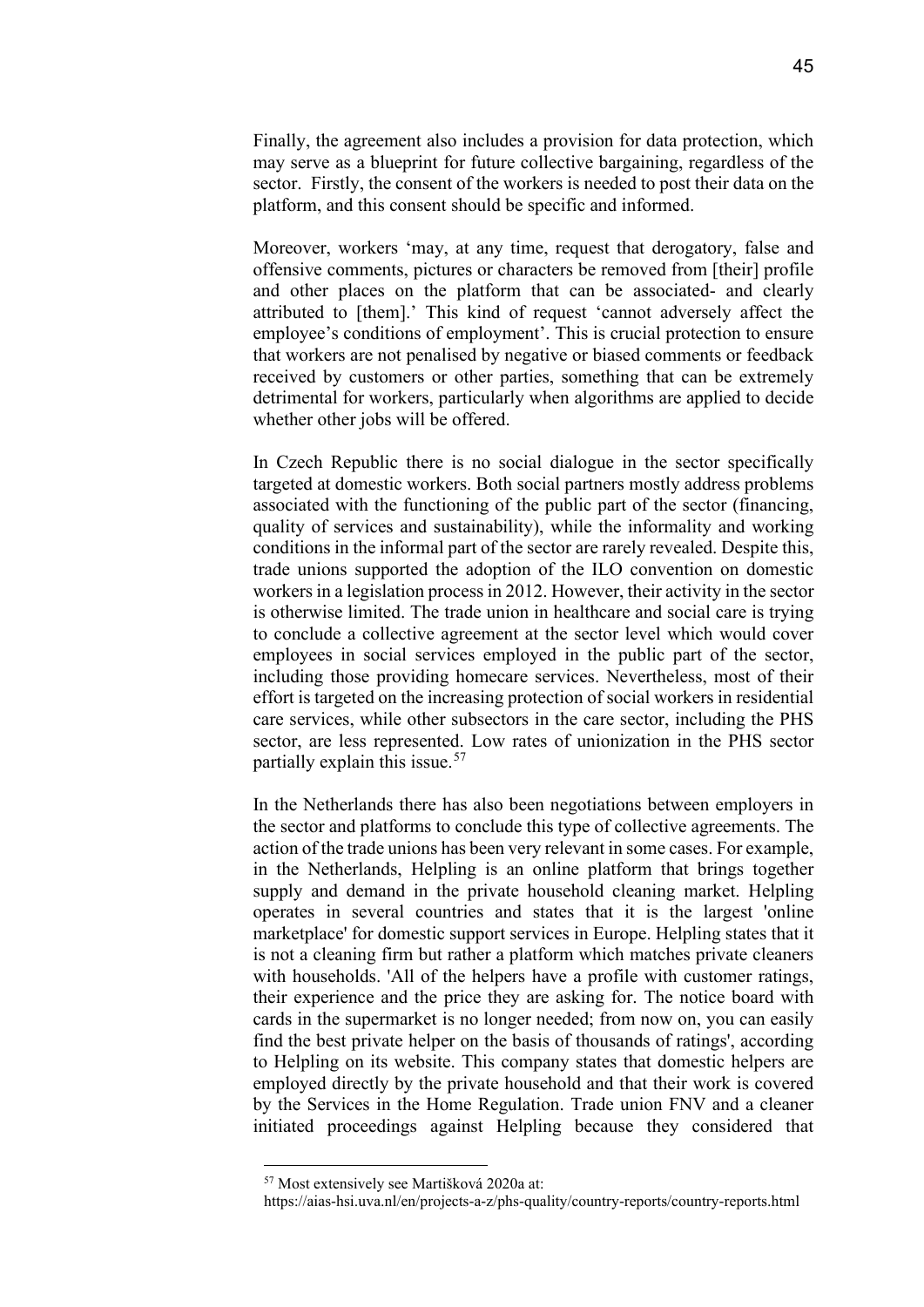Helpling was an ordinary cleaning firm, that it employed the cleaners and that it must therefore observe the collective agreement applicable in the cleaning sector. The claim entailed that Helpling was an employment agency and must abide by the rules on employment agency work. In a judgment dated 1 July 2019, the Amsterdam District Court held that Helpling is not a cleaning firm and that the cleaners are not employed by it. According to the Court, there is no control relationship between Helpling and the cleaners and there cannot therefore be an employment contract within the meaning of Article 7:610 of the Dutch Civil Code. The Court also felt that Helpling was much more than an online notice board and that it played an active part in the "agency" process. Because there was an employment agency, the Allocation of Workers by Agencies Act ("Waadi") applied to this case and Helpling could not charge any commission to the cleaners. As far as currently known, the union FNV has not filed an appeal against this judgment. [58](#page-45-0)

#### **4.5. The new players**

The low trade union density of domestic workers is compensated by other players in the sector. In most of the country reports it is mentioned a trend to emerging civil society organizations active in the sector. Some of them are much consolidated civil society organizations. The social dialogue is made between the consolidated civil society organizations and the government. The main demands for improvement in this area are related to the access of domestic workers to social security benefits.

The European Federation for Services to Individuals (EFSI) is the voice of the Personal and Household Services industry at European level, representing national associations, employers' organisations, PHS providers and companies involved in the development of personal and household services, and currently operating in 21 EU Member States. The personal and household services sector (PHS) includes a broad range of activities mainly carried out in households and related to personal assistance (early childhood and education care, childcare, long-term care in situations of dependence, disability, invalidity, etc.), broadly identified as "care-related services", and to activities of daily living (cleaning, ironing, gardening, small DIY, maintenance, remedial classes, etc.) united under the term of "household support services". Established in 2006, EFSI is a membership-based organisation whose mission is to shape a more favourable environment for the PHS industry in Europe, especially by improving the image and perception of the PHS sector and promoting adequate policies in support of its development. EFSI offers unique access to and engagement with European policymakers and stakeholders (trade unions, academic world, think tanks, NGOs).

<span id="page-45-0"></span><sup>58</sup> See Jansen and Ramos Martín 2020a at:

https://aias-hsi.uva.nl/en/projects-a-z/phs-quality/country-reports/country-reports.html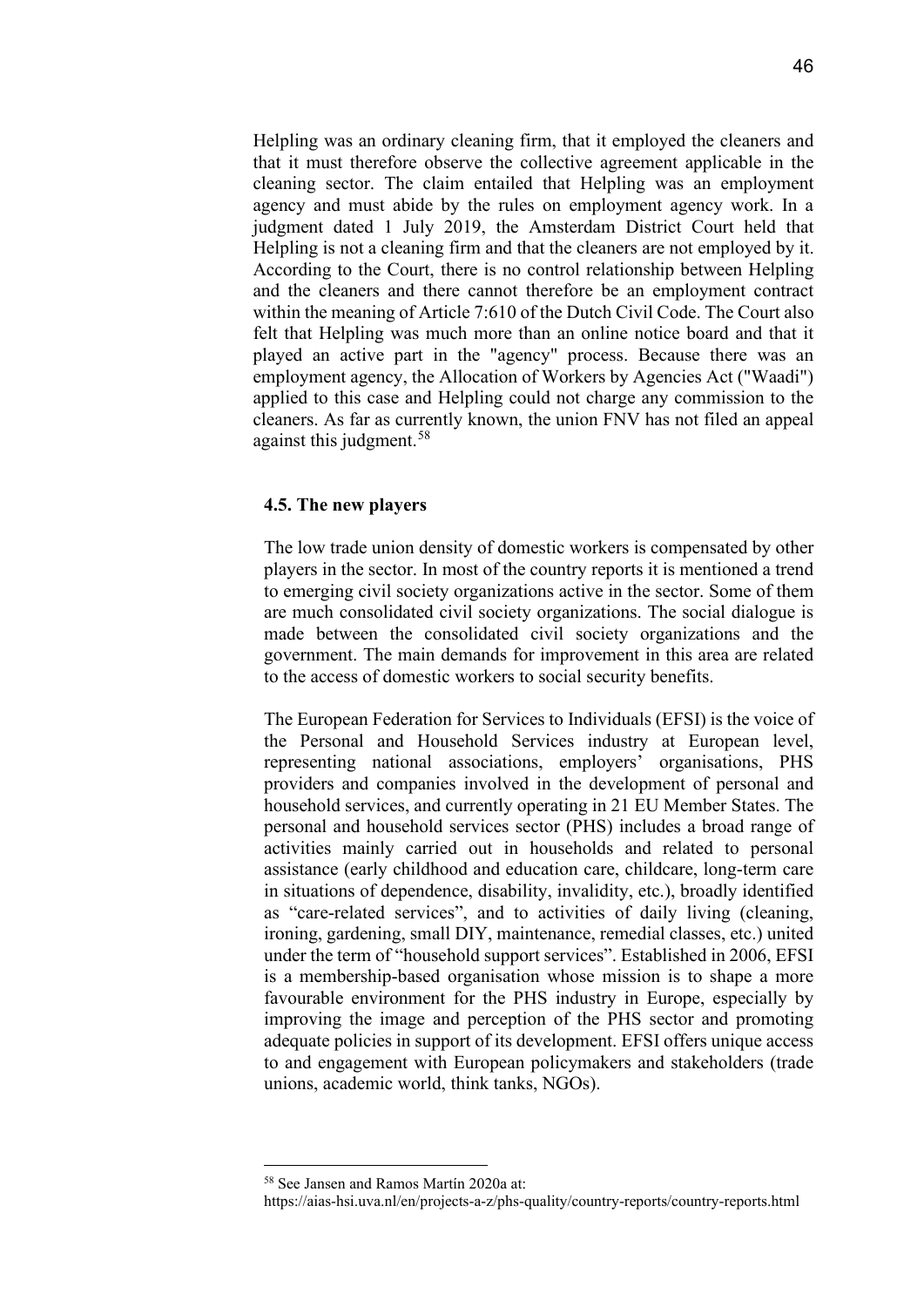In addition, the research has identified national organisations. In Czech Republic, the missing engagement of the trade unions in the informal part of the sector and towards foreigners is replaced by the activities of civil society organizations (CSOs). Active CSOs mostly point at the improvement of working conditions of migrant workers in the sector, while Czech citizens providing home care services are mostly out of the scope of their activities. The most vocal organization, Sdružení pro integraci a migraci (Association for integration and migration - SIMI), conducted a campaign in 2014, which included lobbying, research and PR activities to draw the attention of politicians and the public to the ILO convention and to the labour rights of foreign workers.

In Slovakia, several other civic society organisations have entered into the dialogue about the PHS sector and its sub-sectors. One example is a nongovernmental organisation SOCIA- Social Reform Foundation (*SOCIA-Nadácia na podporu sociálnych zmien*), active mainly in social services sub-sector, which aims to promote changes in the social system for the benefit of vulnerable social groups of the population.

In Denmark, new players in terms of digital platforms have gained foothold within the sector in the last few years. The digital cleaning platforms primarily target their services to private households, whilst public procurement and outsourcing of cleaning services involves both private companies and public authorities, including local government departments responsible for home help services. However, so far these cleaning platforms only take up a small fraction of the market, whilst public procured cleaning services are becoming more widespread, although some Danish local governments have also for various reasons decided to insource or keep such cleaning services in-house.

In fact, digital platform work is an emerging employment form within the cleaning sector in most of studied EU countries and it is expected to become more widespread as digital cleaning platforms have seen rapid growth rates in recent years.

#### **5. Conclusions**

In general, domestic work is an important economic sector in the European countries included in this study. Moreover, it is likely that the demand for domestic workers will continue or even increase as European populations become older, while public provision of services is reduced. Domestic work should therefore be (more widely) recognised as a significant sector for employment and the regulation of the sector needs to be improved by public institutions at European and national level.

A conclusion deferred from the case studies is that it is useful for improving the quality of work and services in the sector to establish the intervention of third parties in the employment relationship. In these cases, the private household is the user of the service provided by the domestic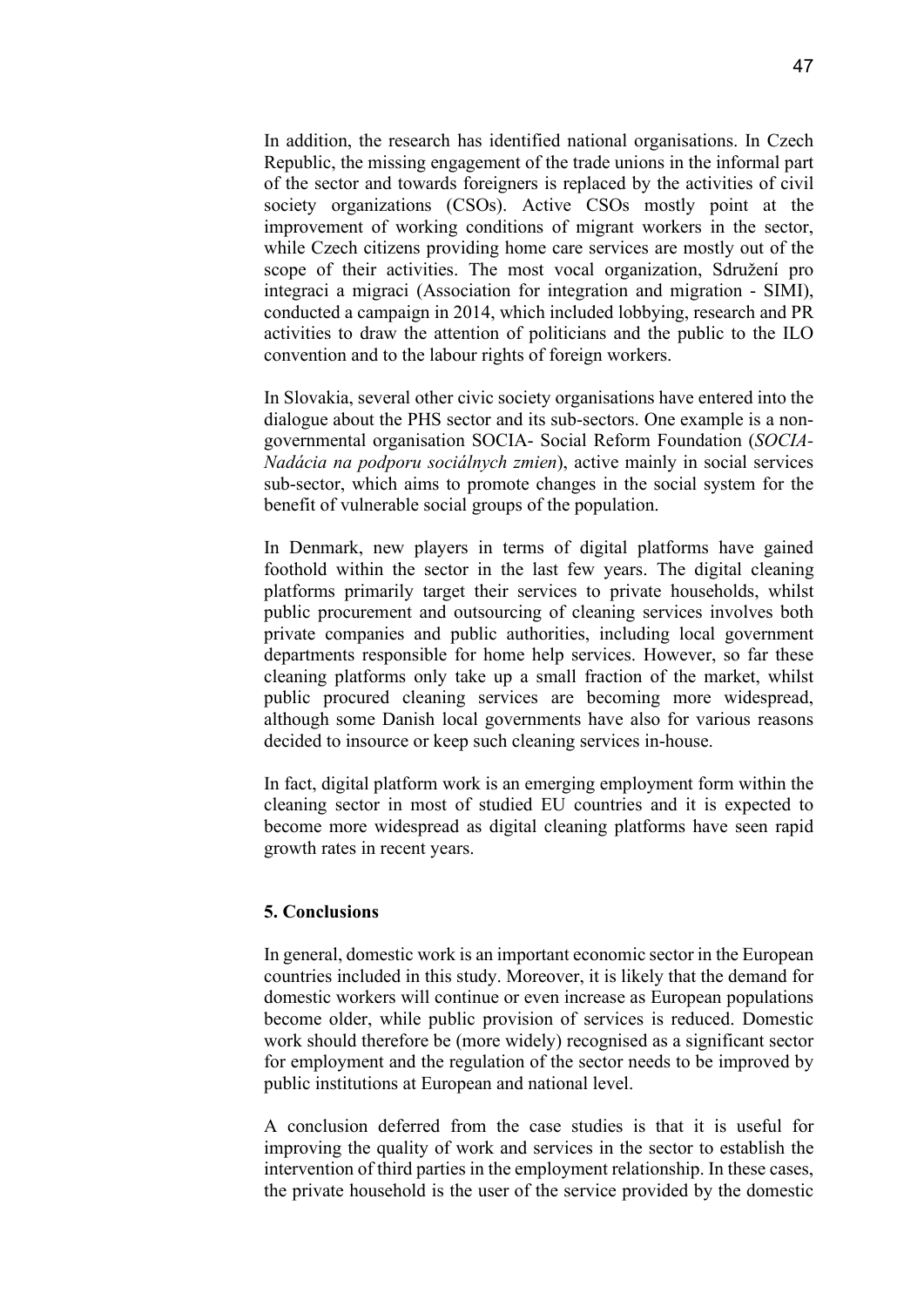worker and not the employer. Then the role of the employer is provided by a company or a public institution. In these cases, employment law and social security regulations may be applied to the domestic workers without exceptions or special regulations. Therefore, it could be considered a good policy that the Governments may impose that a third party (a company or agency) is mandatory in these types of contracts. The professionalisation of domestic workers may improve and it would facilitate the monitoring of the working conditions of domestic workers. One of the main issues on the quality of domestic work is the difficulty to monitor the application of labour law and social security legislation to domestic workers as many of the PHS-Quality country reports have mentioned. For example, the Labour Inspectorate may monitor the working conditions of the domestic workers at the private households if the domestic workers have been hired by a company or agency.

In this sense in Belgium the introduction of the services vouchers in 2004 has been a great success in terms of improved quality of services and jobs in the sector. Indeed, this experience shows that the number of vouchers bought and the number of registered companies increase every year. The figures clearly show an increase in the number of jobs and less unemployment and thus less undeclared work. In addition, this is a way to increase the number of people on the labour market and therefore reduce the unemployment rate. The voucher system aims to create employment for unskilled workers, to fight undeclared work and promote regular employment in economic sectors where undeclared work is common; to offer certain categories of unemployed people who perform service jobs for local employment agency agencies the opportunity to move towards a regular employee status; and to improve the work–life balance of service users by making it easier to hire a domestic worker.

The risk of the Belgian system is that a high public subsidy will go to costs and profits of the intermediary companies and that as a result too little money will end up as salary of the employee. However, a company as an intermediary offers benefits to the consumer. For example, in the event of employee illness, a company can arrange for a replacement. This guarantees the continuity of the service. Many administrative tasks will also be left to the consumer if there is no intermediary. It is also better to prevent fraud when you use intermediaries.

The exclusion of the domestic workers of the health and safety regulation should be revised by the European institutions. The EU and national regulation on this issue have excluded domestic workers due to the difficulties to apply the duty of prevention and the specific obligations (risk assessment, providing personal protective equipment, professional training, medical test, etc) if the employer is a family and not a company. It is true that the employers do not have the human resources management skills or tools of a company. However, the consequences of this exclusion are that domestic workers assume their health and safety risks such as they were self-employed.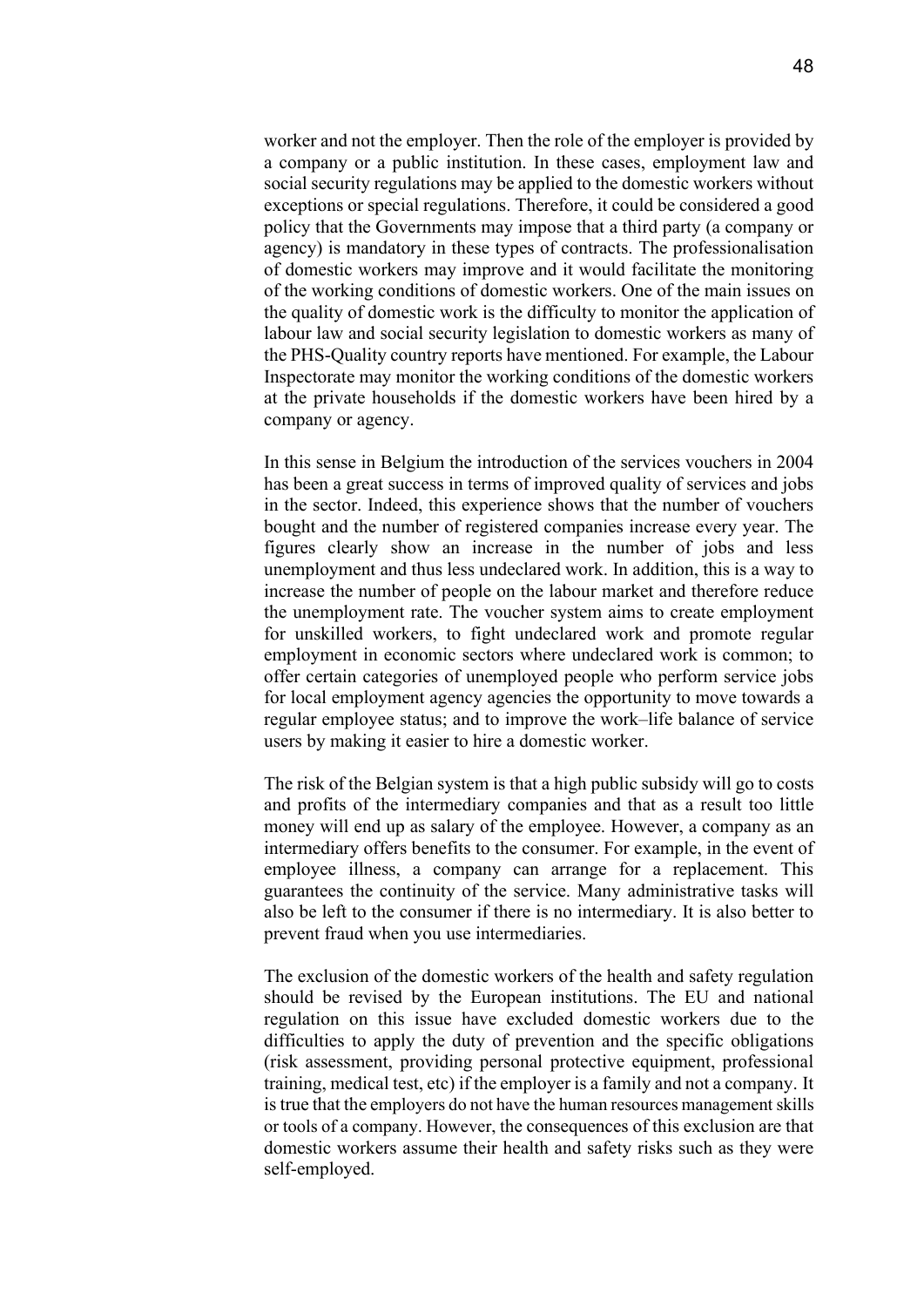The country reports point out to serious accidents and even deaths of several domestic workers in the worst cases. It seems clear that there is an absence of fairness in balancing the interests at stake: the health and safety of the household employee and the onus on the employer. In addition, the judicial cases examined point out that there is an empty and programmatic duty of safety in these cases. In these cases there is an undervaluation of the most important fundamental rights of workers: the right to life. At the end of the day, it seems that there is an unequal treatment of domestic workers directly hired by an individual homeowner in comparison with domestic workers who perform the same tasks but have been hired by companies.

It seems clear that in many of the national cases studied the legislator may have adopted a more suitable approach to the regulation of health at safety of domestic workers. For example, the legislator could approve a special regulation for them taking into account the particular circumstances of the domestic workers (the place where they carry out the job and the privacy of the family home). There are some guides on health and safety of domestic workers which have been prepared by the public institutions. The mentioned guides include the preventive measures applicable to domestic workers and special measures for COVID-19. However, those documents are not mandatory. In addition, the EFSI (European Federation for Services to Individuals) is involved in a project dealing with the health and safety standards in the domestic work sector as established in the ILO convention. EFSI is a partner in this project with OSHA, the European Agency for Safety at Work. They have launched a campaign to curb the use of hazardous substances in the workplace. The EFSI is promoting the share of best practices regarding health and safety in the PHS sector. The project includes in the agency's website a database describing best practices and standards in all sectors. In this database, reference is made to ILO Convention 189, in particular for the safety of domestic workers.

The difficulties of the households to comply with health and safety at work standards could be resolved if the public administration would develop some tools to provide professional training for domestic workers and families. On the one hand, the public administration could provide a training and qualification card for domestic workers. The training on health and safety may be provided by the Public Administration (National y/or Autonomous Institutes of Occupational Safety and Health). The training should be mandatory for all domestic workers and shall include information and training on the main risks and preventive measures. In addition, some obligations of prevention may be adapted taking into account the characteristics of the workplace (the family home) and the trustworthy character of the relationship.

In particular the COVID crisis has pointed out that it is necessary that the PHS workers get access to appropriate personal protective equipment (PPE), such as masks, gloves, sanitizing gel, etc., given the risks of infection in care and support provided in private homes. Adequate training on how to properly use these PPE should be provided, as well as on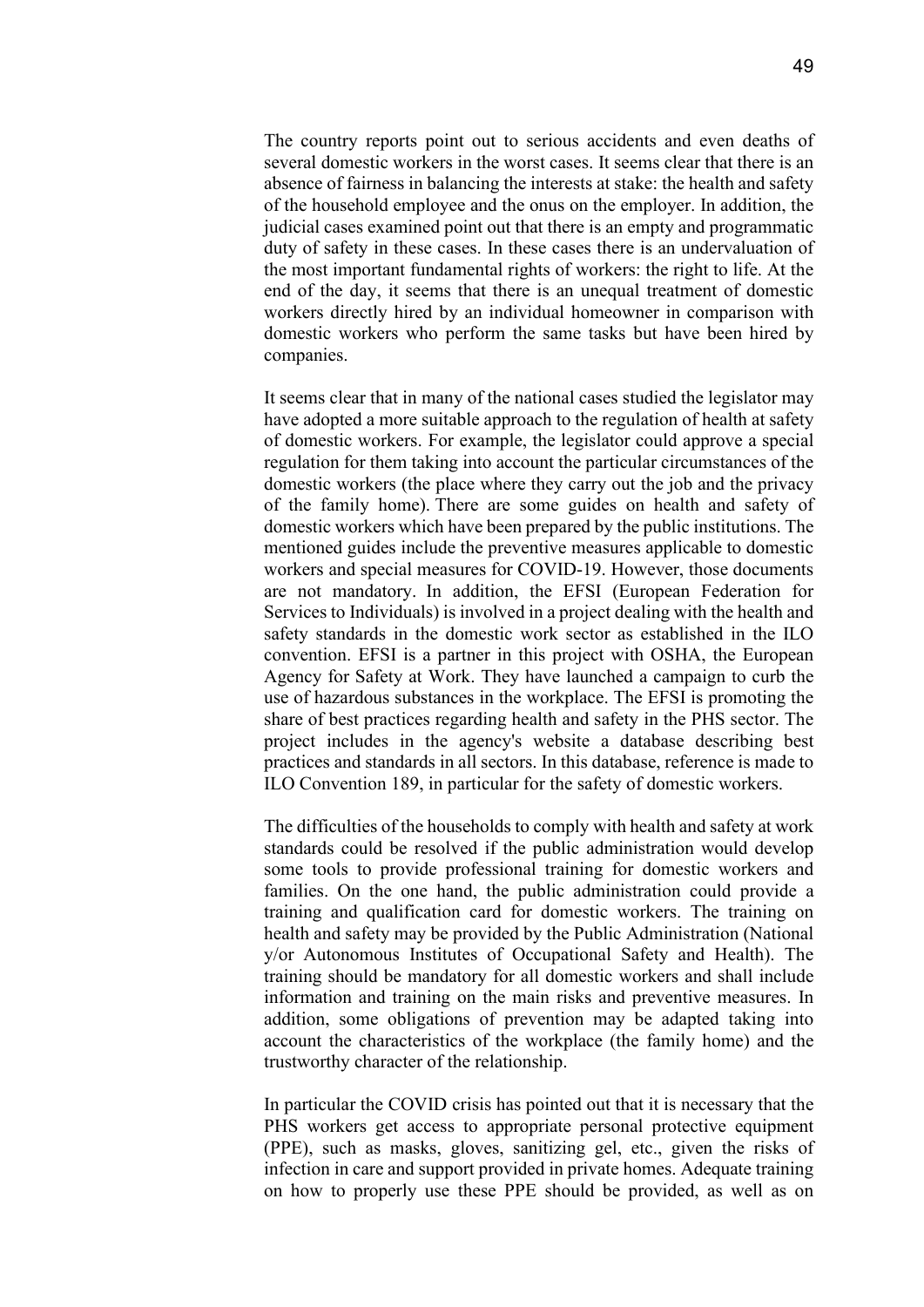COVID-19 and infection disease prevention. PHS workers working as home care workers are part of the general health system and must enjoy the same protective measures as other workers in the health-sector. They should be given priority access to COVID-19 tests as workers need to know if they themselves are contagious<sup>59</sup>.

Another issue is that in some of the studied countries the specific regulation of domestic workers may be discriminatory in terms of gender inequality, because most of them are women. An example of this problem is the case of the Netherlands. The Dutch regulation contains a number of exceptions to regular employment law and social security legislation for part-time domestic staff. These exceptions mean that payment of wages during sickness is limited, protection against dismissal is minimal and there is no entitlement to the safety net of the Sickness Benefits Act, the Unemployment Act or the Work and Income (Capacity for Work) Act. Bearing in mind the fact that it is mostly women who work in the personal and domestic service sector, the main impact of these exceptions is on women. The result is that intrinsically neutral regulations end up making distinctions, and this is indirectly discriminatory in a legal sense. Indirect discrimination can be justified objectively, provided that the discriminatory regulation serves a legitimate aim and is appropriate and necessary. The Dutch legislature considers that there is an objective justification for the indirect discrimination, but the literature casts doubts on this. Dutch legislation is incompatible with ILO Convention 189 and the UN Convention on Women, due to the exclusion of part-time domestic workers from social security. This is the reason why the ILO Convention 189 has not been ratified by the Netherlands. The Netherlands has ratified the UN Convention on the Elimination of All forms of Discrimination Against Women and should respect the arrangements it sets out. In 2016, the body that supervises that Convention recommended that the Netherlands should amend the Services in the Home Regulation, as it is in breach of the Convention.

Following the previous argument, in many of the EU countries with specific special regulation of the domestic work sector, it would be necessary a revision of the public regulation using the proportionality principle (as established by the EU Directives on equal treatment for men and women in employment and occupation and in social security). Many of the PHS-Quality country reports have pointed out that there are several exceptions to the applicability of regular social law in the case of domestic workers. Some of them may not be justified if the proportionality principle is strictly applied. For example, special rules in the case of the termination of the employment relationship or the exclusion of the unemployment benefits in some countries may be revised according to the proportionality principle.

<span id="page-49-0"></span><sup>59</sup> EFFAT – EFFE – EFSI – UNI-Europa Joint Statement on the COVID-19 Pandemic in Personal and Household Services, 2020.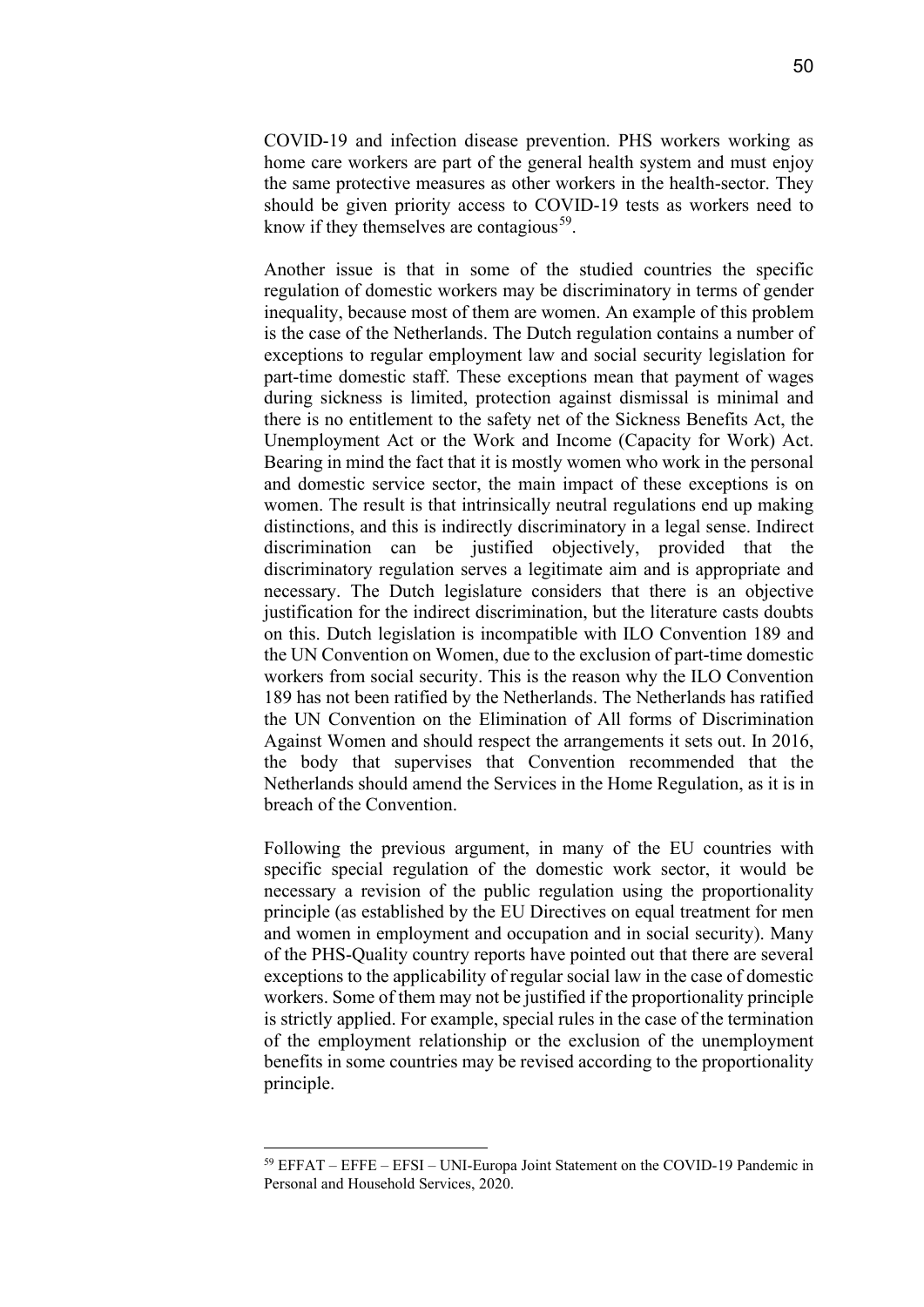The PHS-Quality country reports have shown that in some of the cases there are specific problems with live-in domestic workers. Live-in workers are a particularly vulnerable group. In most cases, the legislation merely indicates the need to make the agreement explicit in the employment contract (overnight pact) but does not provide for any further particularities. Apart from the social isolation that this form of working and professional life entails, aspects such as privacy and the right to use one's own home are perceived as very important by the social agents consulted. From a strictly legal perspective, it is necessary to delimit the remuneration of the time of availability, as well as the obligations that the worker has during that time. The absence of specific health and safety obligations is in this case a direct attack on the dignity of the worker.

In some countries good practices have been identified on social security benefits. In particular, the unemployment benefit has been a pending issue for domestic workers when they work for an individual household. In many of the studied countries, domestic workers are not entitled to receive a social security benefit when the employment contract has been terminated. The exclusion of the unemployment benefit has meant a relevant gap for them because their vulnerability is higher than the rest of the employees. The lack of protection of these workers has been evident, in a dramatic way, during the Covid-19 crisis. This situation has been corrected in some countries such as the Spanish case through the Royal Decree 11/2020 of 31 March 2020, approved during the COVID-19 crisis. However, this measure is temporary. The scope of the new Spanish regulation has covered two conditions: i) The domestic workers have either been subject to the suspension of their employment relationship or, in the case of a multiple employment scheme, have reduced their activity in one, several or all of the different homes in which they provided their services; or ii) Those who have been subject to the termination of their employment relationship, as a result of the COVID-19 health crisis, for any of the reasons established in the applicable regulations. The amount of this extraordinary unemployment benefit due to lack of activity will be calculated by applying a percentage of 70% to the regulatory base corresponding to the activity that can no longer be performed. It would be a good policy that more EU countries extend social security protection to those domestic workers in the case of unemployment beyond the special circumstances of the COVID-19. The mentioned recommendation may contribute to a proper application of the principle of equal treatment for all workers, including the domestic workers.

Another good practice can be found in Finland, where the household deduction model was one of the long-term initiatives of the government's plan to fight informality and 'grey' labour. The Tax (deduction) scheme for domestic help (kotitalousvähennys) was introduced in 2001 and it made it possible for individuals to deduct a proportion of the costs of domestic services through their income tax. This tax deduction can be used to purchase a wide range of services such as cleaning, gardening, home renovation, eldercare or even child home care (which for a long time is seen to be covered by the public services). In 2029, the amount of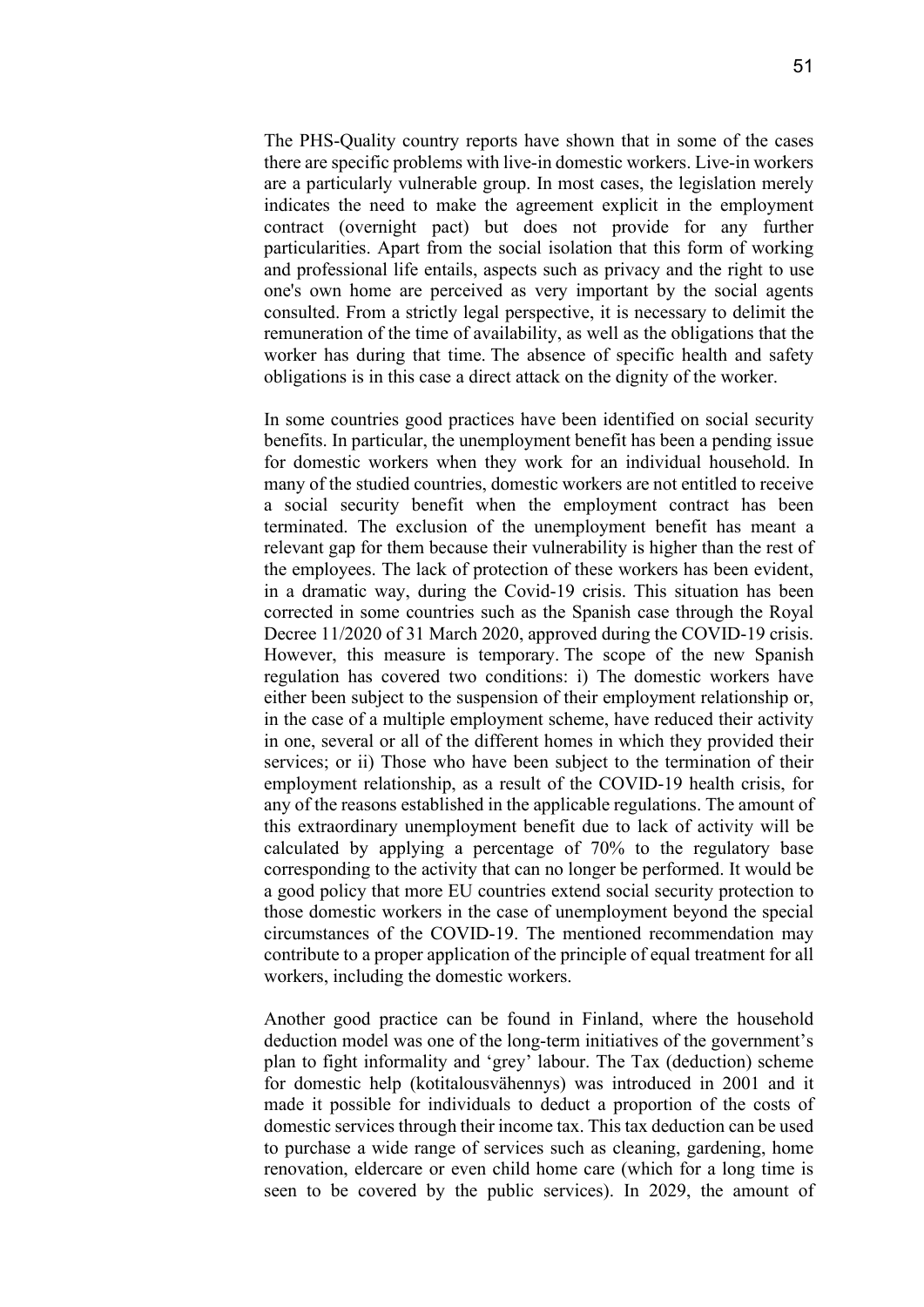deduction could be up to 50% of the expenses from their income tax. Furthermore, 20% of the wage paid, including social contributions, can be deducted if the client directly employs a worker.

The popularity of this tax deduction has grown throughout the years. Whereas in 2006, 243,00 persons made use of the deduction, the number of users has grown to 406,500 in 2016 (MIN in research report Finland). The total amount of the tax deduction amounted to 393 million in 2016. The figures further show that, from all tax deductions, 80 per cent was used for home renovations, 17 per cent to cleaning and only 3 pro cent in care. According to the Finnish Tax Administration and scholars, the tax reduction on household services is predominantly claimed by the highestincome households. This inherent inequality of the system is the reason that the new Rinne/Marin governments are seeking to modify the system to bring the low and mid-incomes earners under the scope of the tax deduction system.

Another important problem highlighted by the PHS-Quality research project is that an intervention from the legislator is necessary to remove the obstacles which hinder collective bargaining for domestic workers hired by households. The main problem is the lack of employers' associations which may negotiate with the trade unions. It would be necessary to create new types of legal capacity to negotiate collective agreements for this special sector. For example, the more representative professional associations may be entitled to participate in the collective bargaining. The best solution would be sectoral collective agreements which may set general rules for all domestic workers. The strategies of trade unions may be extended in the sense of negotiating not only improvement on social security but also of working conditions. In addition, a broader collaboration between the trade unions and new actors in industrial relations, such as private associations of domestic workers is necessary.

The PHS-Quality research shows that visits by inspectors in a private household are extremely rare. The controlling by the labour inspection in a private household is considered in many cases to be incompatible to the fundamental rights to personal and family privacy and the inviolability of the household. Labour inspections have no power to enter a home, except with the consent of the owner of the house or through a court order in most cases. Labour inspections usually act only in response to a complaint and/or can only check external actions, for which no entry is required in the home.

In order to enhance the monitoring of the working conditions, it would be necessary to ensure PHS workers' access to clear information about their labour rights. The only way to reduce their current vulnerability and precariousness is to grant them wider access to social protection, including paid sick leave, hazard pay and health services. In the event of dismissal, PHS workers must be paid their wages and all other entitlements according to their contracts, collective agreements, and law. Particular attention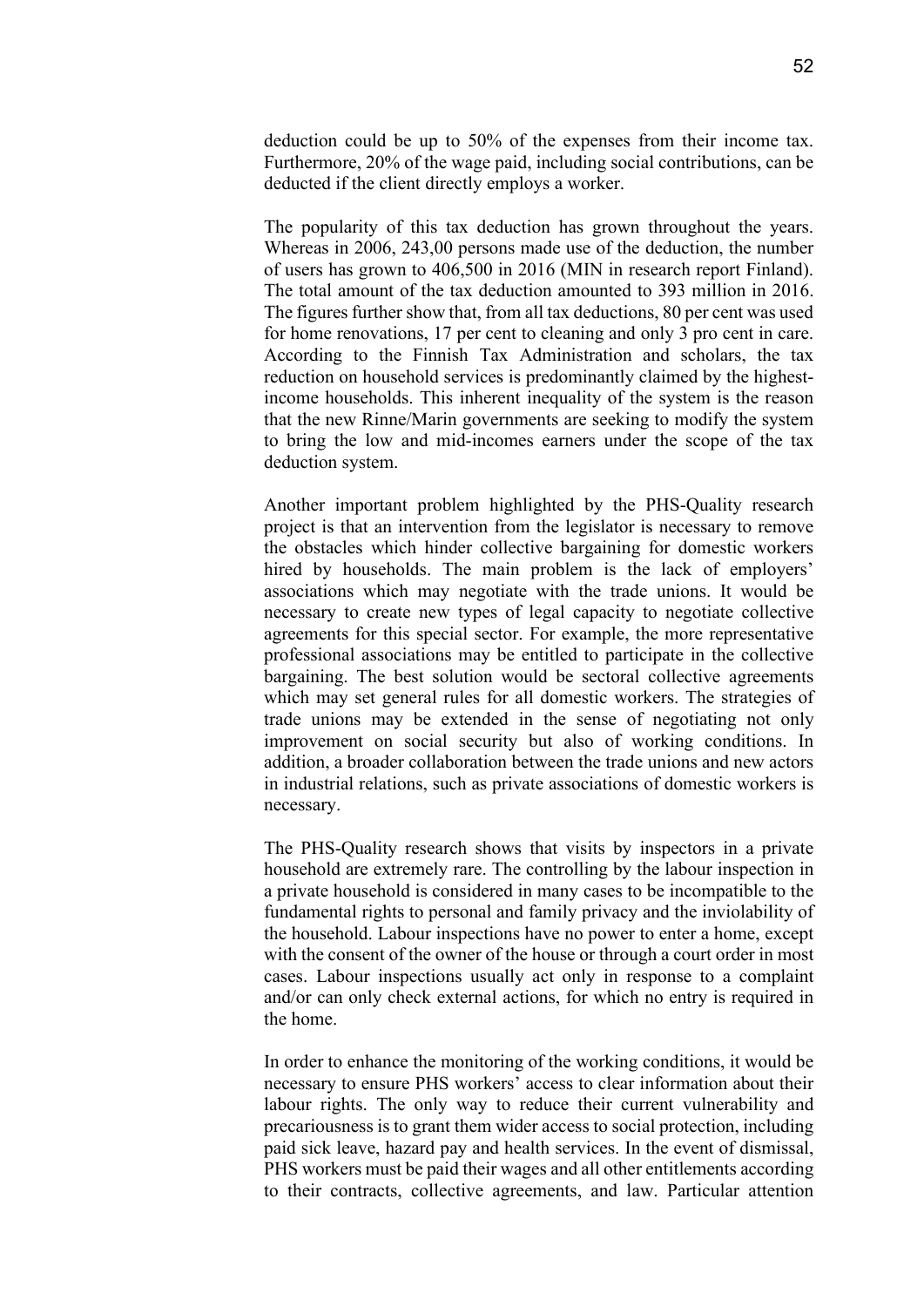should be given to the situation of migrant PHS workers and in this regard, Member States could for instance grant an extension of resident rights in case of job loss, if permits are linked to employment or specific employers. Information must be provided in languages that migrant PHS workers can understand. In the case of undocumented migrant PHS workers, Member States should consider putting in place a supplementary welfare allowance, which is accessible for undocumented migrant workers in case that they lose their jobs. Finally, in terms of reduction of protection gaps, a good policy could be that the migrant legal status should not be affected if a migrant worker applies for social welfare allowances in this period.

The COVID-19 pandemic has had a particularly dire impact on domestic workers around the world. While domestic workers have suffered many kinds of impacts resulting from the pandemic, one of the main consequences of COVID-19 has been a reduction of working hours and, in some cases, a loss of jobs, resulting from fear and restricted mobility associated with confinement measures. Live-in domestic workers may not have lost their jobs, but they are suffering an important negative impact nonetheless. Although live-in domestic workers have mostly continued to work, in confinement with their employers, reports from the field indicate they too have suffered important impacts. Many worked longer hours, due to school closures, and more demanding cleaning tasks. In other cases, employers have stopped paying their live-in domestic workers, due to their own financial circumstances. In many countries, live-in domestic workers are predominantly migrants who rely on their pay to support their families in their countries of origin. Non-payment of wages and the closure of remittance services have therefore also left the families of migrant domestic workers at risk of poverty and hunger. Some domestic workers have also been found in the streets, after their employers dismissed them for fear of catching the virus, putting them at risk of trafficking.  $60$ 

The COVID-19 crisis has shown the high vulnerability and precarious employment situation of workers in the PHS sector and the urgent need to better regulate their access to social protection in many of the EU countries studied within the PHS-Quality project.

<span id="page-52-0"></span><sup>60</sup> ILO, 'Impact of the COVID-19 crisis on loss of jobs and hours among domestic workers', 2020.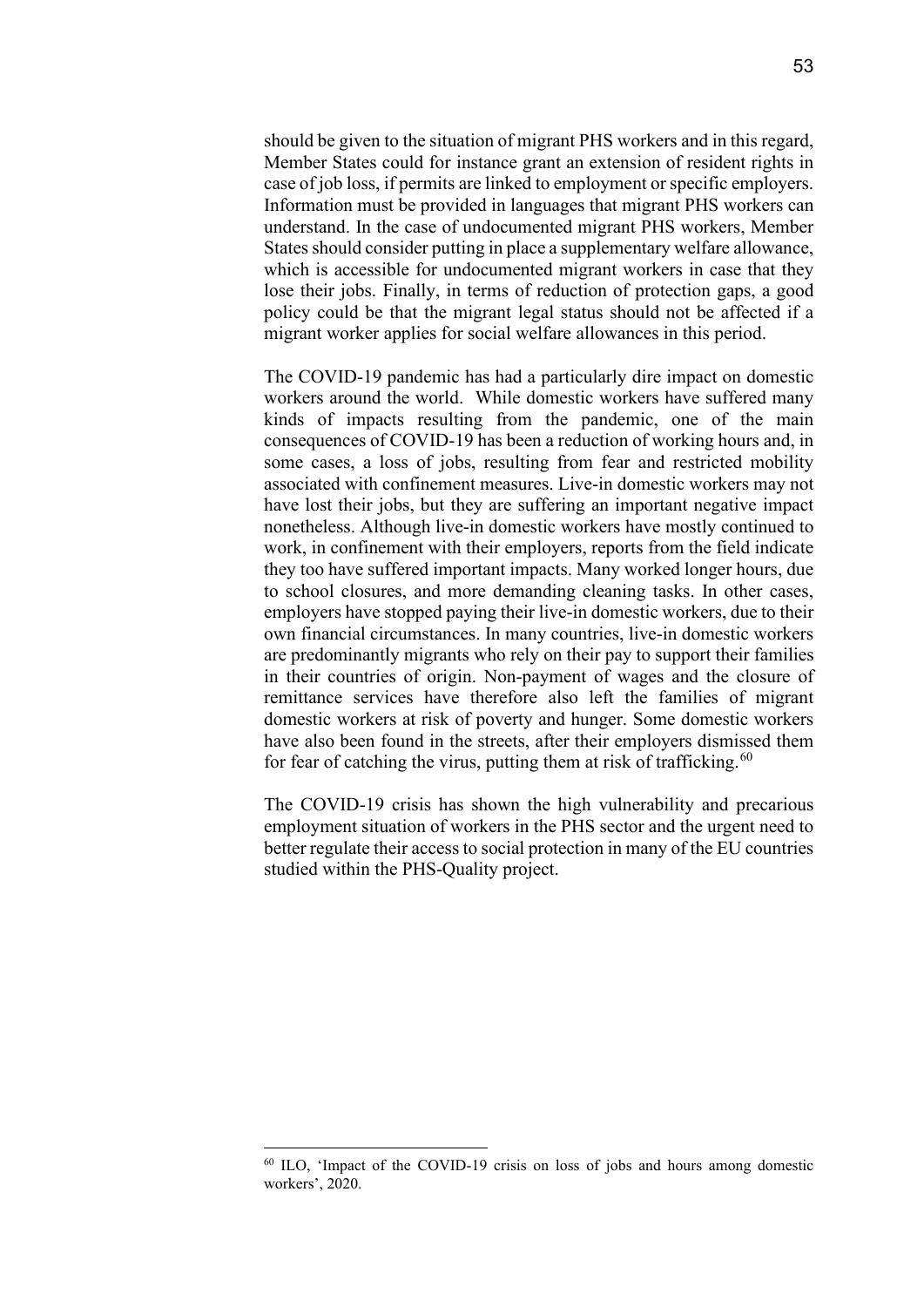# **REFERENCES**

This final report of the PHS-Quality project is based on the country reports and policy papers of the project PHS-Quality available at the project website: https://aias-hsi.uva.nl/en/projects-a-z/phsquality/country-reports/country-reports.html These are the country reports and policy papers of the PHS-Quality project:

- Howard K. and Kofman E., (2020a), PHS-QUALITY Job Quality and Industrial Relations in the Personal and Household Services Sector: Country Report UK;
- Howard K. and Kofman E., (2020b), PHS-QUALITY Job Quality and Industrial Relations in the Personal and Household Services Sector: Policy Paper UK;
- Jaehrling K. and Weinkopf C., (2020a), PHS-QUALITY Job Quality and Industrial Relations in the Personal and Household Services Sector: Country Report Germany;
- Jaehrling K. and Weinkopf C., (2020b), PHS-QUALITY Job Quality and Industrial Relations in the Personal and Household Services Sector: Policy Paper Germany;
- Jansen N. and Ramos Martín, N. E. (2020a), PHS-QUALITY Job Quality and Industrial Relations in the Personal and Household Services Sector: Country Report the Netherlands;
- Jansen N. and Ramos Martín, N. E., (2020b), PHS-QUALITY Job Quality and Industrial Relations in the Personal and Household Services Sector: Policy Paper the Netherlands;
- Kahancová M. and Sedlakova M., (2020a) PHS-QUALITY Job Quality and Industrial Relations in the Personal and Household Services Sector: Country Report Slovakia;
- Kahancová M. and Sedlakova M., (2020b) PHS-QUALITY Job Quality and Industrial Relations in the Personal and Household Services Sector: Policy Paper Slovakia;
- Ledoux C. and Krupka R., (2020a), PHS-QUALITY Job Quality and Industrial Relations in the Personal and Household Services Sector: Country Report France;
- Ledoux C. and Krupka R., (2020b), PHS-QUALITY Job Quality and Industrial Relations in the Personal and Household Services Sector: Policy Paper France;
- Mailand M. and Larsen T. P., (2020a), PHS-OUALITY Job Quality and Industrial Relations in the Personal and Household Services Sector: Country Report Denmark;
- Mailand M. and Larsen T. P., (2020b), PHS-QUALITY Job Quality and Industrial Relations in the Personal and Household Services Sector: Policy Paper Denmark;
- Martišková M., (2020a) PHS-QUALITY Job Quality and Industrial Relations in the Personal and Household Services Sector: Country Report Czech Republic;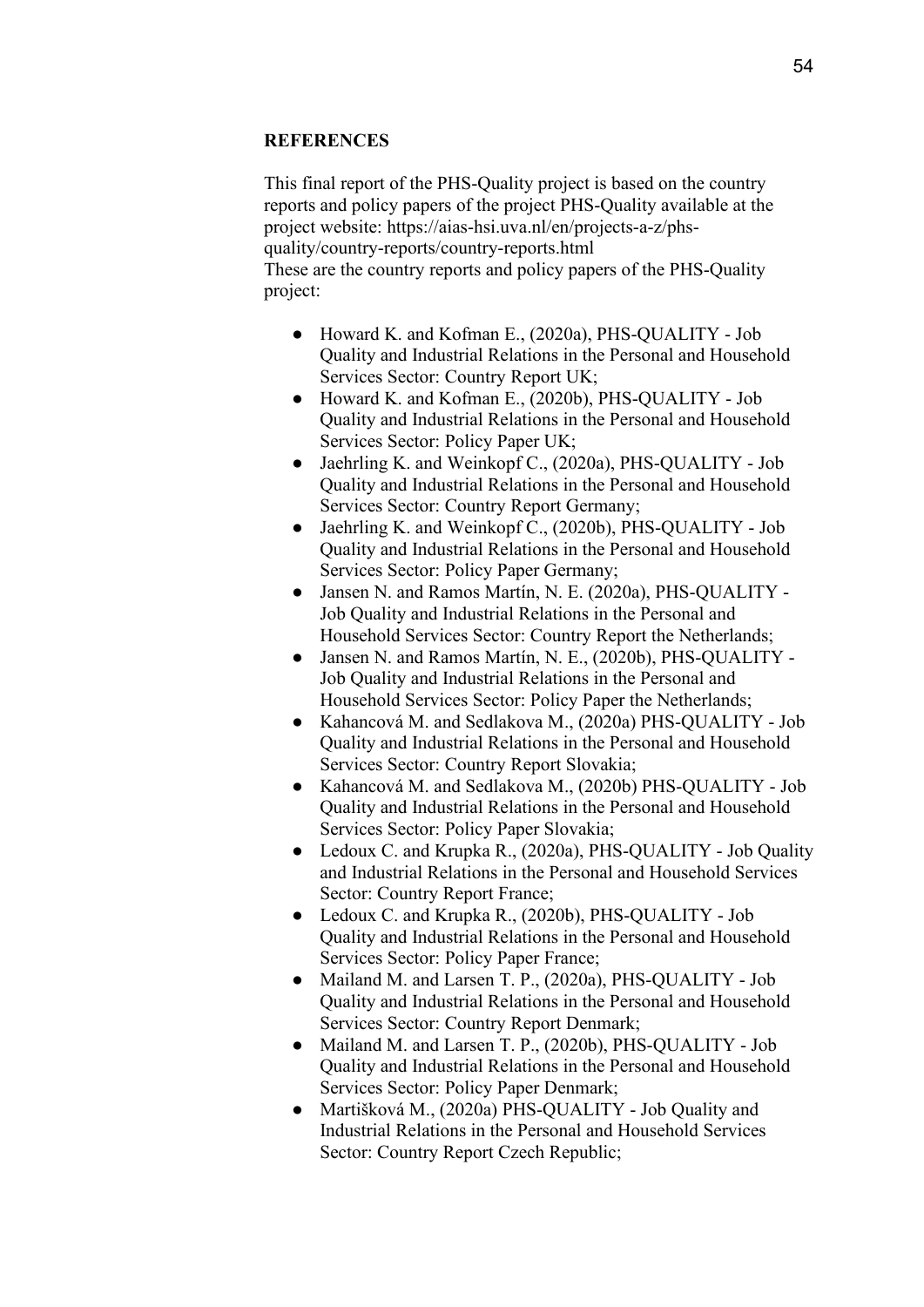- Martišková M., (2020b) PHS-QUALITY Job Quality and Industrial Relations in the Personal and Household Services Sector: Policy Paper Czech Republic;
- Mercader Uguina J.R., Gómez Abelleira. F.J., Muñoz Ruiz A. B., and Gimeno Diaz de Atauri, P., (2020a), PHS-QUALITY - Job Quality and Industrial Relations in the Personal and Household Services Sector: Country Report Spain;
- Mercader Uguina J.R., Gómez Abelleira. F.J., Muñoz Ruiz A. B., and Gimeno Diaz de Atauri, P., (2020b), PHS-QUALITY - Job Quality and Industrial Relations in the Personal and Household Services Sector: Policy Paper Spain;
- Ramos Martín N.E., (2020a), PHS-QUALITY Job Quality and Industrial Relations in the Personal and Household Services Sector: Country Report Belgium;
- Ramos Martín N.E., (2020b), PHS-QUALITY Job Quality and Industrial Relations in the Personal and Household Services Sector: Policy Paper Belgium;
- Van Gerven M., (2020a), PHS-QUALITY Job Quality and Industrial Relations in the Personal and Household Services Sector: Country Report Finland;
- Van Gerven M., (2020b), PHS-QUALITY Job Quality and Industrial Relations in the Personal and Household Services Sector: Policy Paper Finland;

# *Other references:*

- Asscher-Vonk, I.P. '*Huishoudelijk personeel en de werknemersverzekeringen*' [in Dutch], *NJB* 1987, pp. 235 and 236. Also see S.S.M. Peters, *Verdund sociaal recht* (diss) [in Dutch], Nijmegen 2006, pp. 280-292
- Bijleveld L. and Cremers, E., *Een baan als alle andere?! De rechtspositie van deeltijd huishoudelijk personeel*, Leiden: Clara Wichman Association for Women and Law, (2010), Chapter 9.3.
- Bundesrat (2019): Antrag der Länder Hamburg, Berlin, Bremen, Schleswig-Holstein: Entschließung des Bundesrates zur Weiterentwicklung der Pflegeversicherung. BundesratDrucksache 106/19 vom 01.03.2019.
- CEACR (2016): Direct Request (CEACR) adopted 2016, published 106th ILC session (2017). Domestic Workers Convention, 2011 (No. 189) – Germany. https://www.ilo.org/dyn/normlex/en/f?p=NORMLEXPUB:13100: 0::NO:13100:P13100\_COM MENT\_ID:3300808:NO
- Deutscher Bundestag (2013a): Entwurf eines Gesetzes zu dem Übereinkommen Nr. 189 der Internationalen Arbeitsorganisation vom 16. Juni 2011 über menschenwürdige Arbeit für Hausangestellte. Drucksache 17/12951 vom 28. März 2013. Berlin.
- Deutscher Bundestag (2013b): Stenografischer Bericht. 240. Sitzung am 16. Mai 2013: 30318- 30324.
- DGB (2016): Arbeitsplatz Privathaushalt Gute Arbeit ist möglich. Berlin.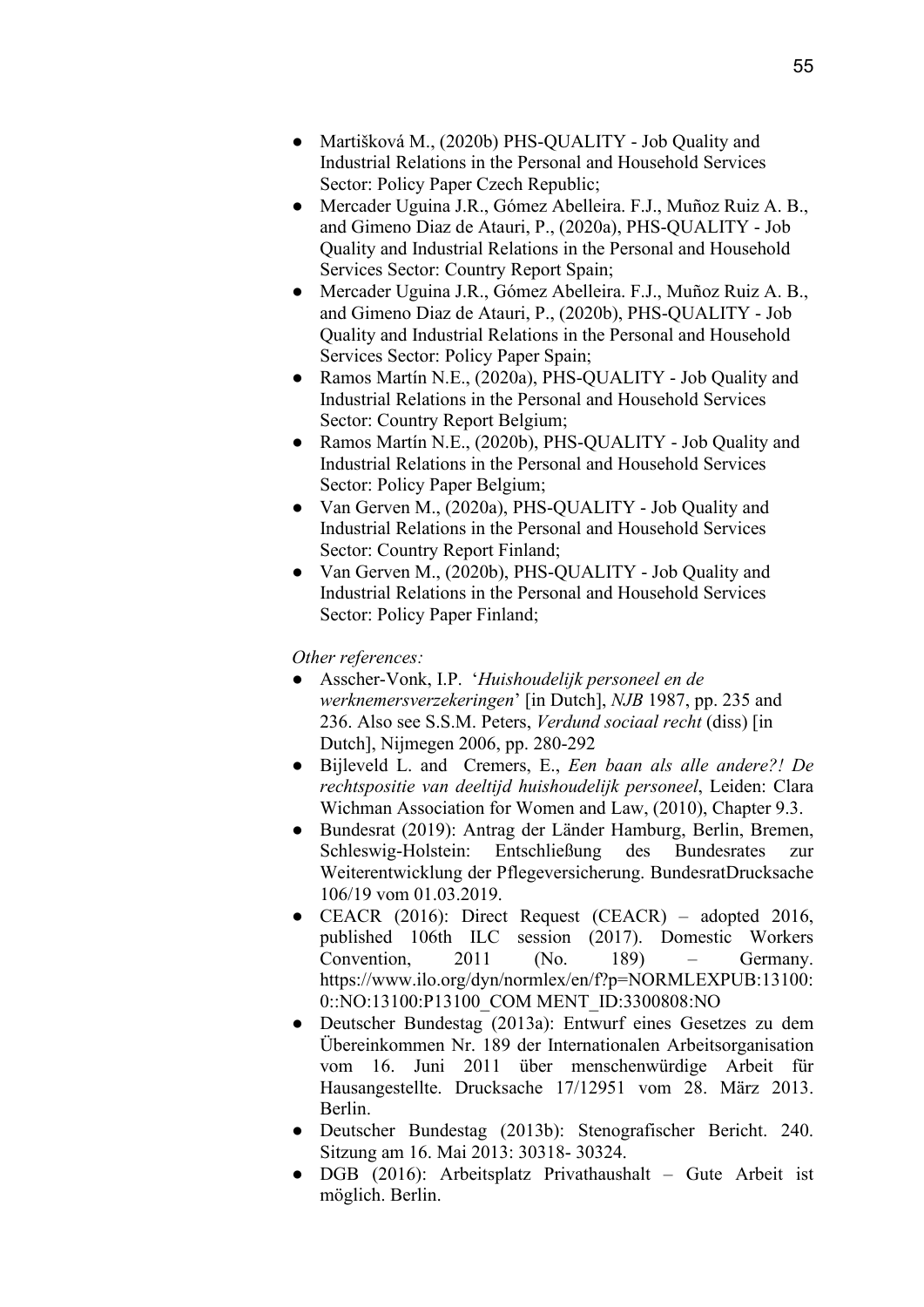- EFSI, PHS Industry Monitor, 2018, < [http://www.efsi](http://www.efsi-europe.eu/fileadmin/MEDIA/publications/2018/PHS_Industry_monitor_April_2018.pdf)[europe.eu/fileadmin/MEDIA/publications/2018/PHS\\_Industry\\_m](http://www.efsi-europe.eu/fileadmin/MEDIA/publications/2018/PHS_Industry_monitor_April_2018.pdf) onitor April  $2018.pdf$
- EFSI, Pour la solidarite, EFFAT, EPSU, ORSEU, DIESIS, Social Services Europe, European Social Network, UNI Europa, (2015), Report: Quality of jobs and services in the Personal care and Household Services sector in Belgium, https://4qualityexample.files.wordpress.com/2014/11/forquality\_r eport\_be\_eng\_final.pdf
- EUROFOUND, Employment and Working Conditions of Selected Types of Platform Work, 2018;
- European Commission, European Platform tackling undeclared work, Member States Factsheets and Synthesis Report, 2016;
- European Federation of Food, Agriculture and Tourism Trade Unions-EFFAT, "Promote industrial relations in the domestic work sector in Europe", 2015, <https://effat.org/uncategorized/decent-work-for-domesticworkers/>;
- Grimshaw D., Johnson, Rubery and Keizer (2016): Reducing Precarious Work. Protective gaps and the role of social dialogue in Europe,

[<http://www.tasc.ie/assets/files/pdf/dublin\\_grimshaw\\_reducing\\_p](http://www.tasc.ie/assets/files/pdf/dublin_grimshaw_reducing_precarious_work.pdf) [recarious\\_work.pdf>](http://www.tasc.ie/assets/files/pdf/dublin_grimshaw_reducing_precarious_work.pdf) ;

- ILO Report on 'Domestic Workers Across the World: Global and regional statistics and the extent of legal protection, 2013, <https://www.ilo.org/travail/Whatsnew/WCMS\_173363/lang- en/index.htm>;
- ILO, Domestic workers organize but can they bargain? Mapping collective bargaining and other forms of negotiation in the domestic work sector, 2015, <https://www.ilo.org/global/docs/WCMS\_345704/lang- en/index.htm>;
- ILO, "Impact of the COVID-19 crisis on loss of jobs and hours among domestic workers", 2020;
- Kocher 2012. GEKocher, E. (2012): Hausarbeit als Erwerbsarbeit: Der Rechtsrahmen in Deutschland: Voraussetzungen einer Ratifikation der ILO-Domestic Workers Convention durch die Bundesrepublik Deutschland. Gutachten für die Hans-Böckler-Stiftung.

https://www.kokgegen-

menschenhandel.de/fileadmin/user\_upload/Hausarbeit\_als\_Erwer bsarbeit\_ILO.pdf

● Kocher, E. (2014): Die Ungleichbehandlung von Hausangestellten in der 24-Stunden-Pflege gegenüber anderen Arbeitnehmerinnen und Arbeitnehmern – eine Frage des Verfassungsrechts. In: